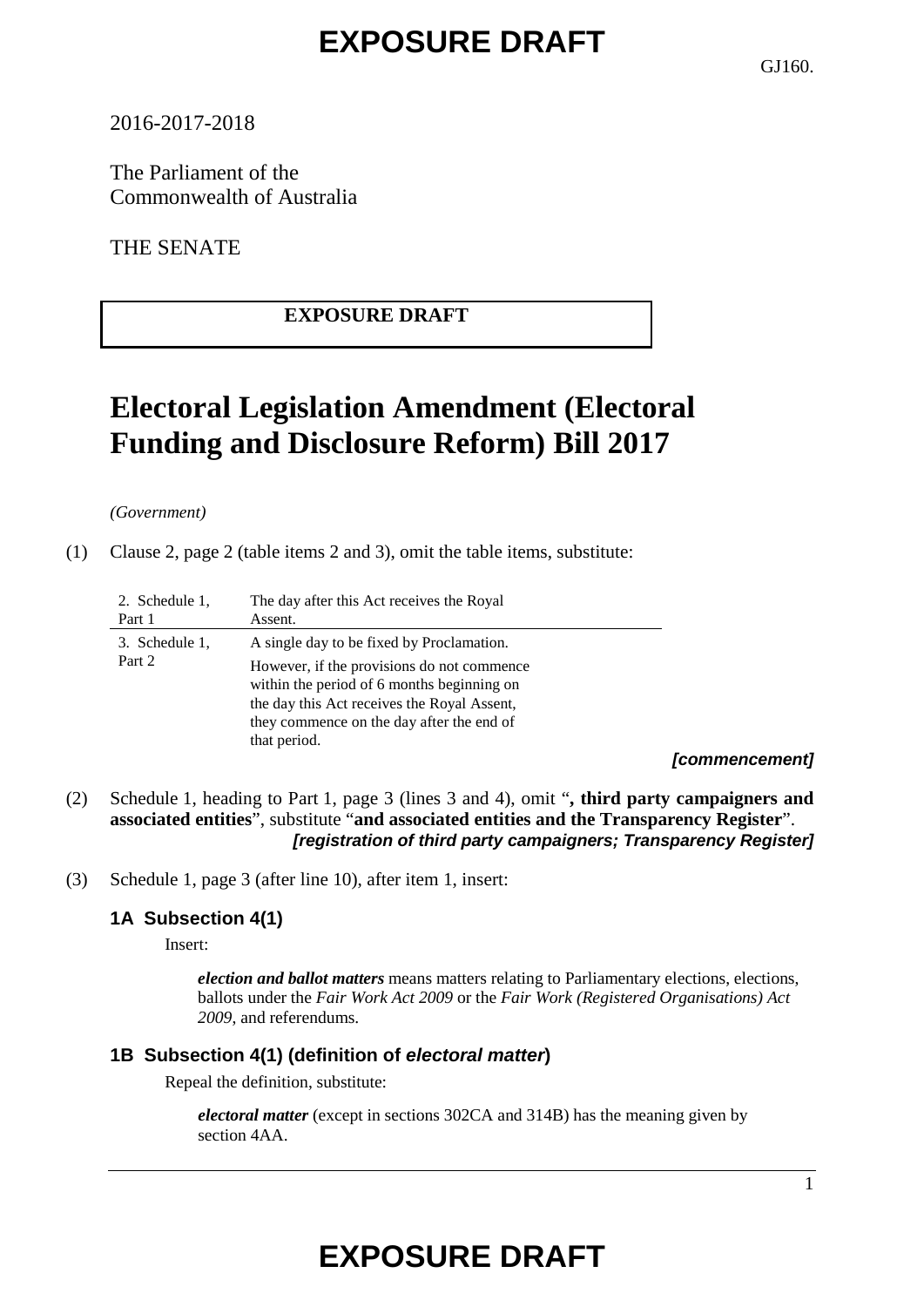### **1C Subsection 4(1)**

Insert:

*political entity* means any of the following:

- (a) a registered political party;
- (b) a State branch (within the meaning of Part XX) of a registered political party;
- (c) a candidate (within the meaning of that Part) in an election (including a by-election);
- (d) a member of a group (within the meaning of that Part).
- Note: For candidates and groups, see subsection 287(9).

### **1D Subsection 4(9)**

Repeal the subsection.

### **1E After section 4**

Insert:

### **4AA Meaning of** *electoral matter*

- (1) *Electoral matter* means matter communicated or intended to be communicated for the dominant purpose of influencing the way electors vote in an election (a *federal election*) of a member of the House of Representatives or of Senators for a State or Territory, including by promoting or opposing:
	- (a) a political entity, to the extent that the matter relates to a federal election; or
	- (b) a member of the House of Representatives or a Senator.
- (2) For the purposes of subsection (1), each creation, recreation, communication or recommunication of matter is to be treated separately for the purposes of determining whether matter is electoral matter.
	- Note: For example, matter that is covered by an exception under subsection (5) when originally communicated may become electoral matter if recommunicated for the dominant purpose referred to in subsection (1).

*Rebuttable presumption for matter that expressly promotes or opposes political entities etc.*

- (3) Without limiting subsection (1), the dominant purpose of the communication or intended communication of matter that expressly promotes or opposes:
	- (a) a political entity, to the extent that the matter relates to a federal election; or
	- (b) a member of the House of Representatives or a Senator;

is presumed to be the purpose referred to in subsection (1), unless the contrary is proved.

#### *Matters to be taken into account*

- (4) Without limiting subsection (1), the following matters must be taken into account in determining the dominant purpose of the communication or intended communication of matter:
	- (a) whether the communication or intended communication is or would be to the public or a section of the public;
	- (b) whether the communication or intended communication is or would be by a political entity or political campaigner (within the meaning of Part XX);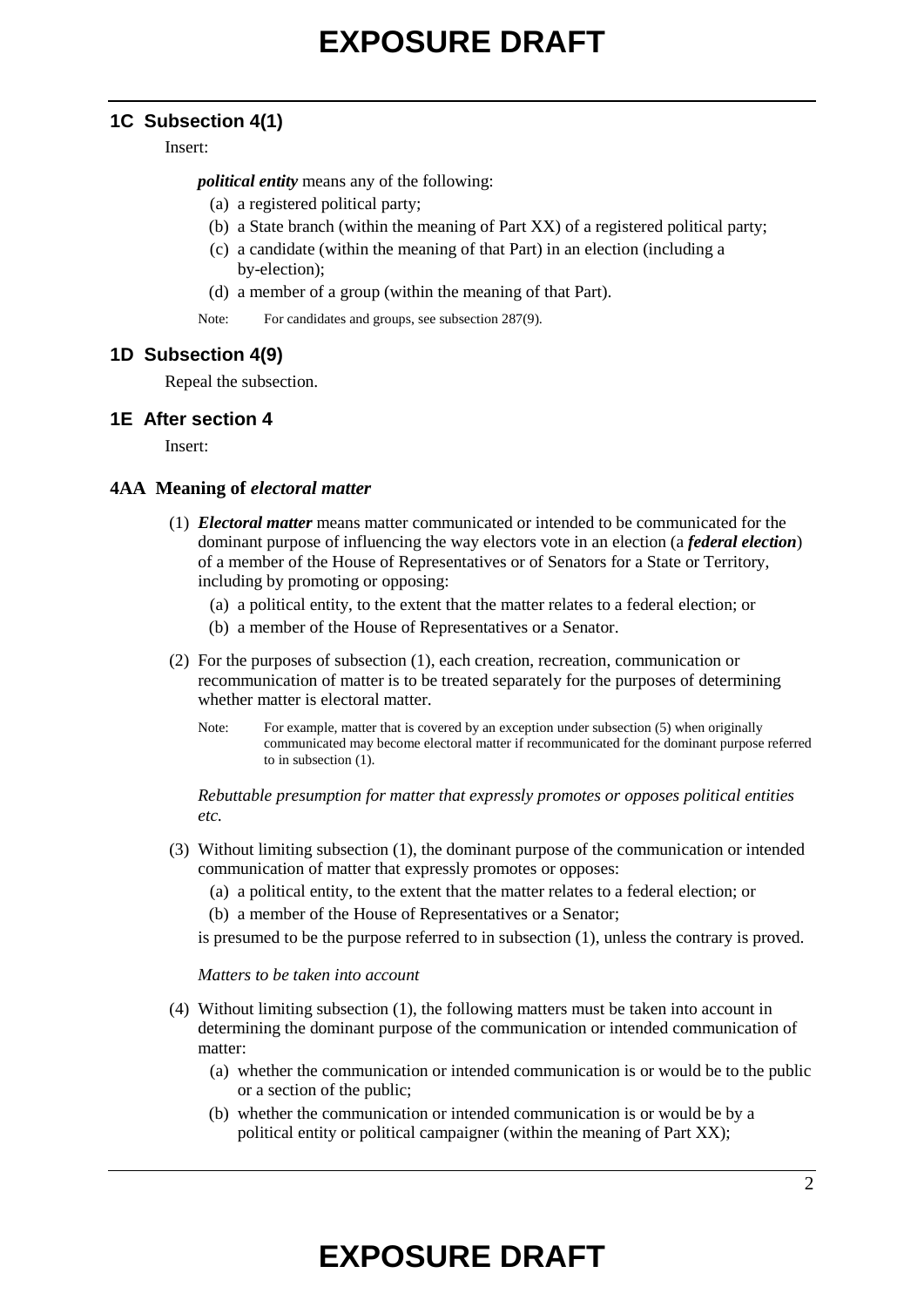- (c) whether the matter contains an express or implicit comment on a political entity, a member of the House of Representatives or a Senator;
- (d) whether the communication or intended communication is or would be received by electors near a polling place;
- (e) how soon a federal election is to be held after the creation or communication of the matter;
- (f) whether the communication or intended communication is or would be unsolicited.

#### *Exceptions*

- (5) Despite subsections (1) and (3), matter is not *electoral matter* if the communication or intended communication of the matter:
	- (a) forms or would form part of the reporting of news, the presenting of current affairs or any genuine editorial content in news media; or
	- (b) is or would be by a person for a dominant purpose that is a satirical, academic, educative or artistic purpose, taking into account any relevant consideration including the dominant purpose of any other communication of matter by the person; or
	- (c) is or would be a private communication by a person to another person who is known to the first person; or
	- (d) is or would be by or to a person who is a Commonwealth public official (within the meaning of the *Criminal Code*) in that person's capacity as such an official; or
	- (e) is or would be a private communication to a political entity (who is not a Commonwealth public official) in relation to public policy or public administration; or
	- (f) occurs or would occur in the House of Representatives or the Senate, or is or would be to a parliamentary committee.
	- Note: A person who wishes to rely on this subsection bears an evidential burden in relation to the matters in this subsection (see subsection 13.3(3) of the *Criminal Code* and section 96 of the Regulatory Powers Act).

#### **1F Section 5 (definition of** *electoral matters***)**

Repeal the definition.

### **1G Paragraph 7(1)(b)**

Omit "electoral matters" (wherever occurring), substitute "election and ballot matters".

### **1H Paragraph 7(1)(c)**

Omit "electoral and Parliamentary matters", substitute "election and ballot matters, and Parliamentary matters,".

### **1J Paragraphs 7(1)(d) and (e)**

Omit "electoral matters", substitute "election and ballot matters".

#### **1K Paragraphs 91A(1A)(aa) and (2)(aa)**

Omit "electoral matters", substitute "election and ballot matters".

#### **1L Subsection 120(2) (at the end of the table)**

Add: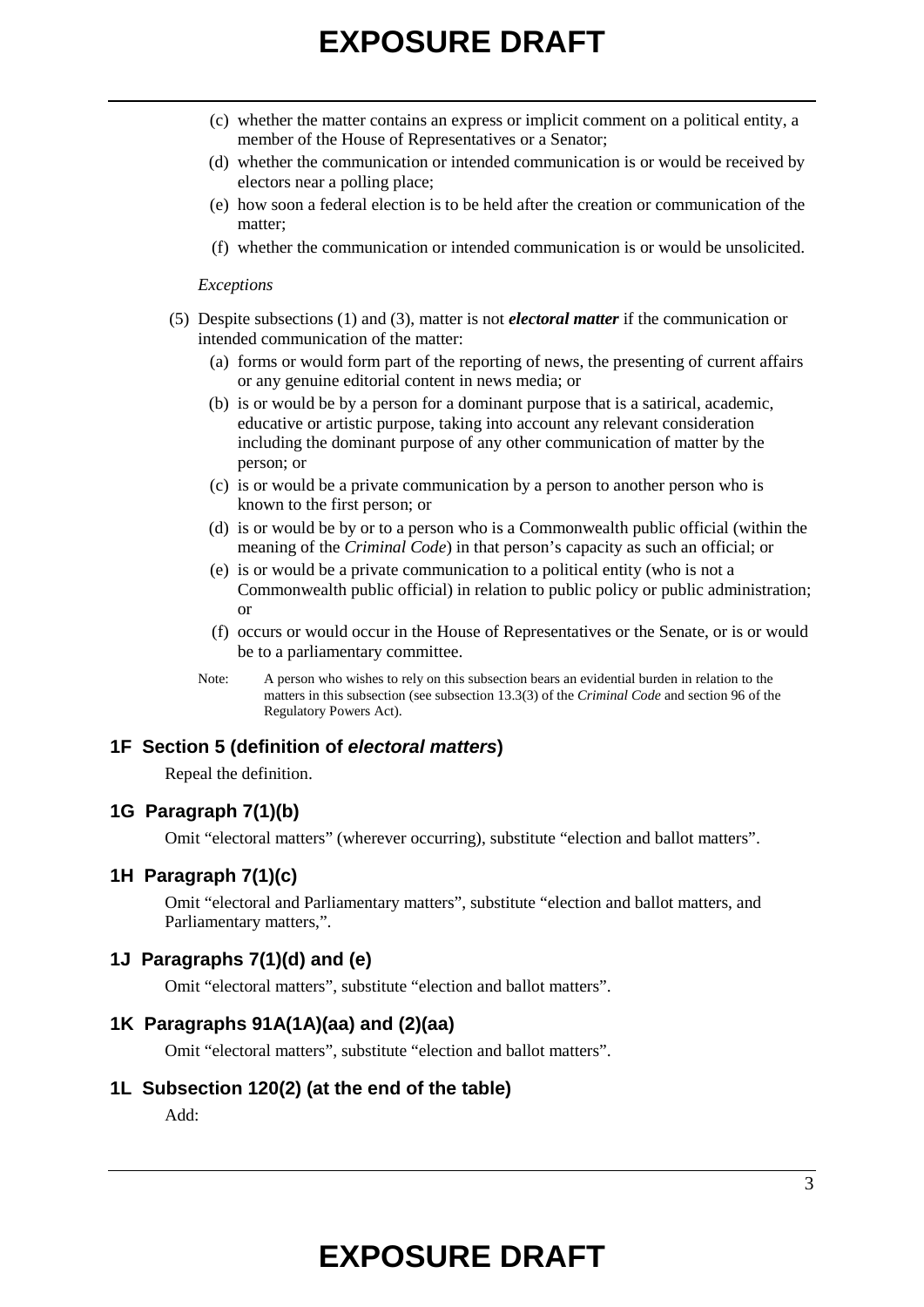|      | A decision under section 287S or 302H (anti-avoidance) to give a notice to a<br>14<br>person or entity.                           |  |
|------|-----------------------------------------------------------------------------------------------------------------------------------|--|
|      | 1M Section 125                                                                                                                    |  |
|      | Omit "The Electoral Commission shall", substitute "(1) The Electoral Commissioner must".                                          |  |
|      | 1N At the end of section 125<br>Add:                                                                                              |  |
|      | (2) The Register may be included on the Transparency Register under section 287N.                                                 |  |
|      | 1P Paragraphs 189B(4)(b) and (5)(b)                                                                                               |  |
|      | Omit "electoral matters", substitute "election and ballot matters".<br>[anti-avoidance; definition of electoral expenditure]      |  |
| (4)  | Schedule 1, item 2, page 3 (lines 11 to 21), to be opposed.<br>[allowable amount; foreign donors]                                 |  |
| (5)  | Schedule 1, item 4, page 4 (after line 4), after the definition of <i>Australian resident</i> in<br>subsection $287(1)$ , insert: |  |
|      | <i>candidate</i> has a meaning affected by subsection (9).<br>[candidates and groups]                                             |  |
| (6)  | Schedule 1, item 4, page 4 (line 12), omit "\$13,500", substitute "\$13,800".<br>[disclosure threshold]                           |  |
| (7)  | Schedule 1, item 4, page 4 (after line 13), after the definition of <i>disclosure threshold</i> , insert:                         |  |
|      | <i>electoral expenditure</i> has the meaning given by section 287AB.                                                              |  |
|      | foreign donor has the meaning given by section 287AA.<br>[definition of electoral expenditure; foreign donors]                    |  |
| (8)  | Schedule 1, page 4 (after line 21), after item 6, insert:                                                                         |  |
|      | 6A Subsection 287(1) (at the end of the definition of group)<br>Add:                                                              |  |
|      | The meaning of $group$ is affected by subsection $(9)$ .<br>Note:<br>[candidates and groups]                                      |  |
| (9)  | Schedule 1, item 7, page 5 (lines 9 and 10), omit "political campaigners and third party<br>campaigners", substitute "entities".  |  |
|      | [entities that are not legal persons]                                                                                             |  |
| (10) | Schedule 1, item 7, page 5 (lines 13 to 17), omit the definition of <i>political entity</i> in<br>subsection $287(1)$ .           |  |

## *[definition of electoral expenditure]*

(11) Schedule 1, item 7, page 5 (lines 18 to 23), omit the definition of *political expenditure* in subsection 287(1).

## *[definition of electoral expenditure]*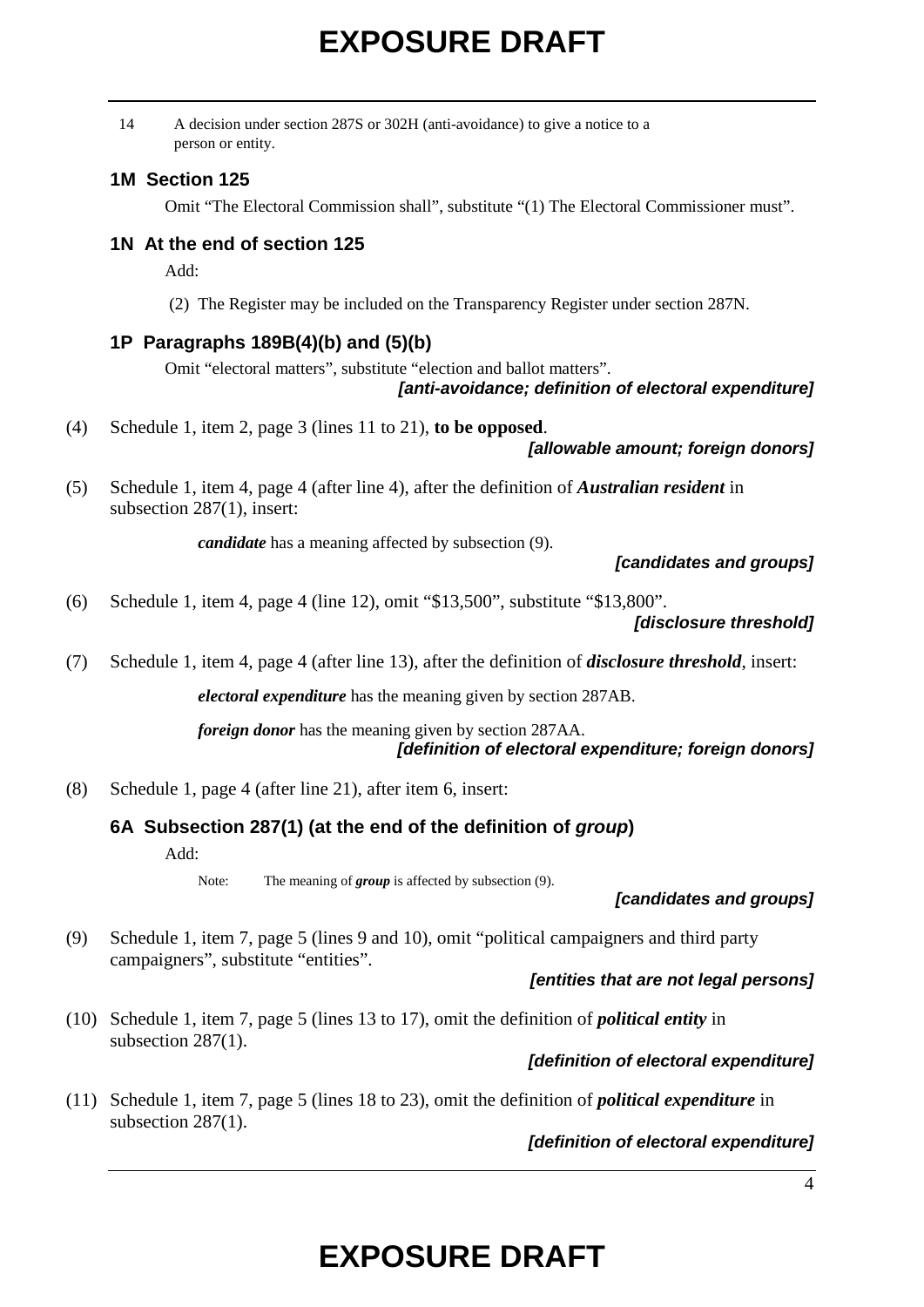(12) Schedule 1, item 7, page 5 (line 24) to page 6 (line 12), omit the definition of *political purpose* in subsection 287(1).

## *[definition of electoral expenditure]*

(13) Schedule 1, item 7, page 6 (lines 13 and 14), omit the definition of *Register of Associated Entities* in subsection 287(1).

## *[Transparency Register]*

(14) Schedule 1, item 7, page 6 (lines 15 and 16), omit the definition of *Register of Political Campaigners* in subsection 287(1).

## *[Transparency Register]*

(15) Schedule 1, item 7, page 6 (lines 17 and 18), omit the definition of *Register of Third Party Campaigners* in subsection 287(1).

### *[registration of third party campaigners]*

(16) Schedule 1, item 7, page 6 (before line 19), before the definition of *senior staff* in subsection 287(1), insert:

*scheme* (except in section 287E) means:

- (a) any agreement, arrangement, understanding, promise or undertaking, whether express or implied and whether or not enforceable, or intended to be enforceable, by legal proceedings; and
- (b) any scheme, plan, proposal, action, course of action or course of conduct, whether unilateral or otherwise.

### *[anti-avoidance]*

(17) Schedule 1, item 7, page 6 (lines 25 to 30), omit the definition of *third party campaigner* in subsection 287(1), substitute:

> *third party*: a person or entity (except a political entity or a member of the House of Representatives or the Senate) is a *third party* during a financial year if:

- (a) the amount of electoral expenditure incurred by or with the authority of the person or entity during the financial year is more than the disclosure threshold; and
- (b) the person or entity is not required to be, and is not, registered as a political campaigner under section 287F for the year.
- Note: See also subsection (8) and section 287C (entities that have branches or are not incorporated).

*Transparency Register* means the Register of that name established and maintained under section 287N.

### *[registration of third party campaigners; Transparency Register]*

(18) Schedule 1, page 6 (after line 30), after item 7, insert:

## **7A Subsection 287(7)**

Repeal the subsection.

## *[definition of electoral expenditure]*

- (19) Schedule 1, item 8, page 7 (line 1), omit "*third party campaigners*", substitute "*third parties*". *[third party campaigners]*
- (20) Schedule 1, item 8, page 7 (line 2), omit "third party campaigner", substitute "third party".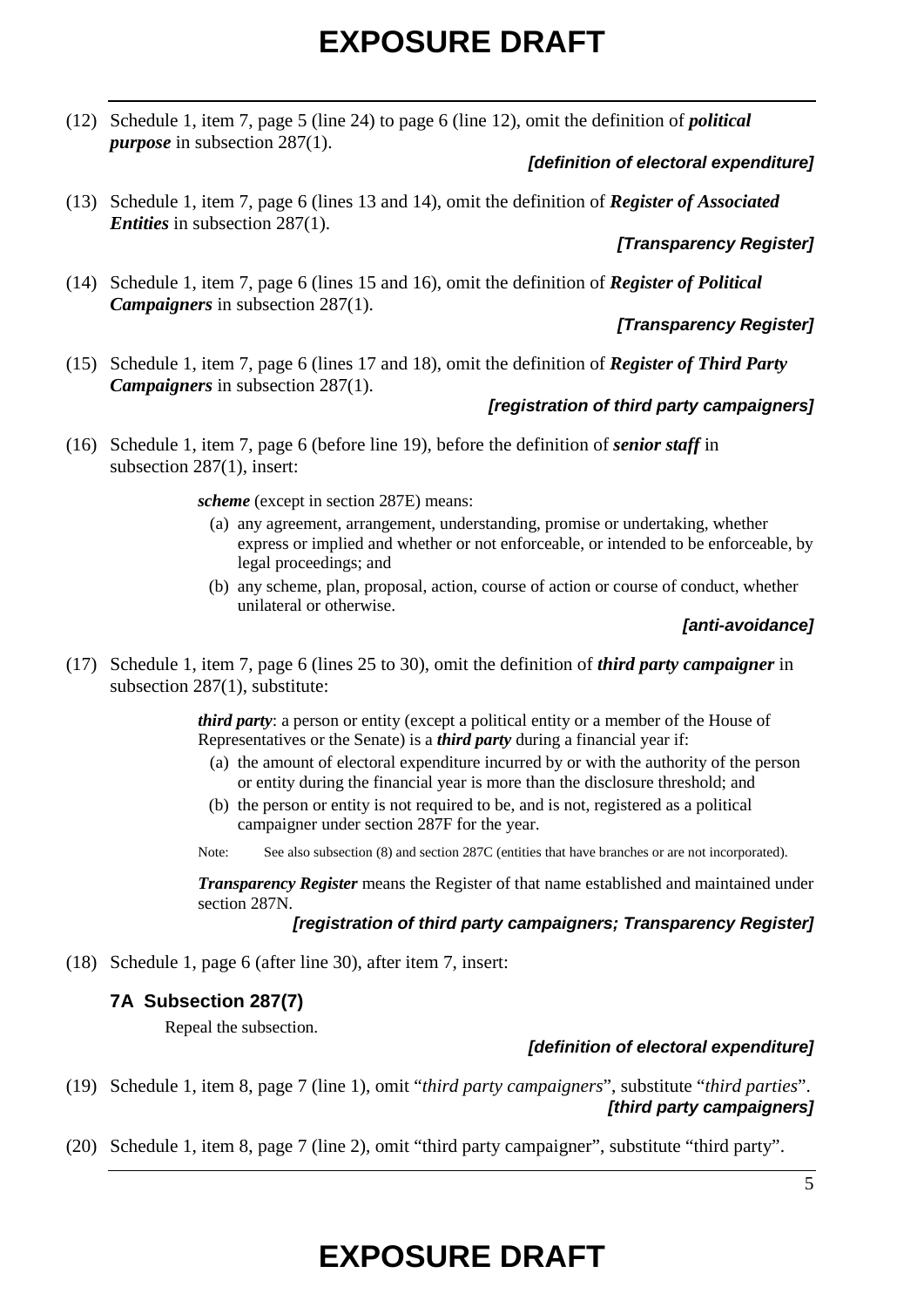## *[third party campaigners]*

- (21) Schedule 1, item 8, page 7 (line 4), omit "third party campaigner", substitute "third party". *[third party campaigners]*
- (22) Schedule 1, item 8, page 7 (lines 5 and 6), omit "political campaigners and third party campaigners", substitute "entities".

### *[entities that are not legal persons]*

(23) Schedule 1, item 8, page 7 (lines 7 to 24), omit subsection 287(9), substitute:

*When a person is a candidate or part of a group*

- (9) For the purposes of this Part:
	- (a) a person who is a candidate in an election is taken to begin to be a candidate on the earlier of the following days:
		- (i) the day the person announced that the person would be a candidate in the election;
		- (ii) the day the person nominated as a candidate in the election; and
	- (b) a group is taken to begin to be a group in an election on the day the members of the group make a request under section 168 for their names to be grouped in the ballot papers for the election;

and the candidate or group ceases to be a candidate or group at the end of 30 days after the polling day in the election.

### *[candidates and groups; allowable amount]*

(24) Schedule 1, item 9, page 7 (line 31) to page 8 (line 28), omit section 287AA, substitute:

#### **287AA Meaning of** *foreign donor*

Each of the following is a *foreign donor*:

- (a) a body politic of a foreign country;
- (b) a body politic of a part of a foreign country;
- (c) a part of a body politic mentioned in paragraph (a) or (b);
- (d) a foreign public enterprise;
- (e) an entity (whether or not incorporated) that does not meet any of the following conditions:
	- (i) the entity is incorporated in Australia;
	- (ii) the entity's head office is in Australia;
	- (iii) the entity's principal place of activity is, or is in, Australia;
- (f) an individual who is none of the following:
	- (i) an elector;
	- (ii) an Australian citizen;
	- (iii) an Australian resident.

#### **287AB Meaning of** *electoral expenditure*

*Dominant purpose of creating or communicating electoral matter*

(1) *Electoral expenditure* means expenditure incurred for the dominant purpose of creating or communicating electoral matter, except to the extent that: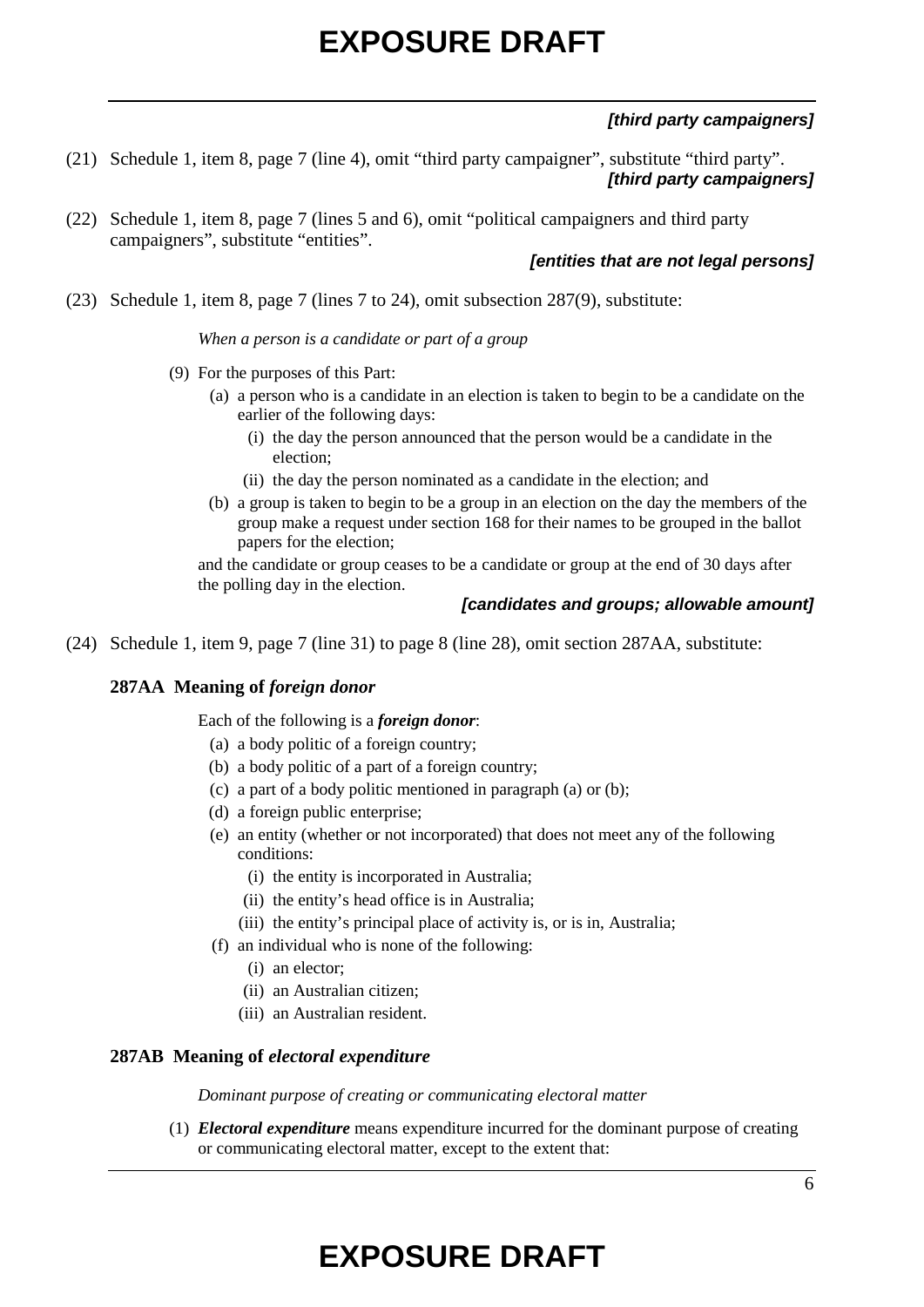- (a) the expenditure is, or is to be, paid or reimbursed by the Commonwealth (except under Division 3 (election funding)) to or in relation to a person who is or was a member of the House of Representatives, a Senator or a Minister, because that person is or was such a member, Senator or Minister; or
- (b) the expenditure is incurred by a person or entity (the *service provider*):
	- (i) in providing a communication service or communication platform that is used to create or communicate electoral matter; or
	- (ii) in providing a service for another person or entity that engaged the service provider, on a commercial basis, to create or communicate electoral matter.
- Note 1: For example, expenditure incurred in relation to the communication of electoral matter for which particulars are required to be notified under section 321D is electoral expenditure.
- Note 2: Expenditure by a person who creates matter that is covered by an exception under subsection 4AA(5) is not electoral expenditure. However, as each creation or communication of matter is treated as separate matter under subsection 4AA(2), expenditure incurred by another person who communicates the same matter for the dominant purpose referred to in subsection  $4AA(1)$  may be electoral expenditure.
- Note 3: For deemed electoral expenditure for political campaigners, see section 287J.
- (2) Expenditure may be electoral expenditure whether the expenditure is incurred for the dominant purpose of creating or communicating particular electoral matter or electoral matter generally.

#### *Expenditure in relation to an election*

(3) In addition, any expenditure incurred by or with the authority of a political entity, a member of the House of Representatives or a Senator in relation to an election is *electoral expenditure*, except to the extent that the expenditure is, or is to be, paid or reimbursed by the Commonwealth (except under Division 3 (election funding)) to or in relation to a person who is or was a member of the House of Representatives, a Senator or a Minister, because that person is or was such a member, Senator or Minister.

#### **287AC Implied freedom of political communication**

This Part does not apply to a person or entity to the extent that any constitutional doctrine of implied freedom of political communication would be infringed if this Part were to apply to the person or entity.

### *[definition of electoral expenditure; foreign donors; implied freedom of political communication]*

(25) Schedule 1, item 10, page 9 (line 1), omit "**Political campaigners and third party campaigners**", substitute "**Entities**".

#### *[entities that are not legal persons]*

(26) Schedule 1, item 10, page 9 (lines 10 to 13), omit paragraph 287C(b), substitute:

(b) a contravention of:

- (i) section 287F (requirement to register as a political campaigner) that would otherwise have been committed by an entity that is not a legal person; or
- (ii) any other provision of this Part that would otherwise have been committed by a political campaigner that is not a legal person;

is taken to have been committed by the financial controller of the entity or campaigner; and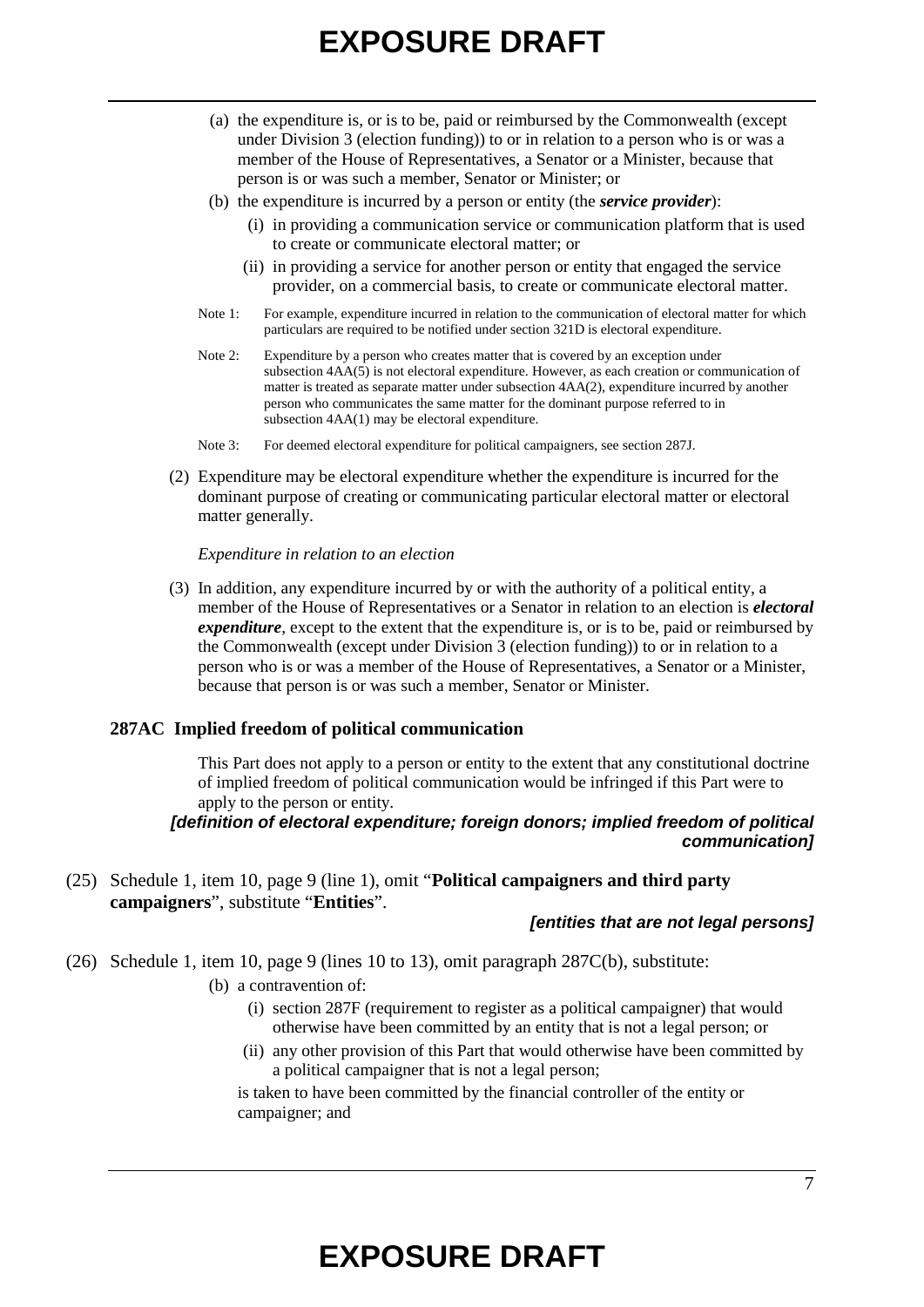(c) a contravention of a provision of this Part that would otherwise have been committed by an entity (except a political entity or a political campaigner) that is not a legal person is taken to have been committed by each member, agent or officer (however described) of the entity who, acting in that person's actual or apparent authority, engaged in any conduct or made any omission contributing to the contravention.

### *[entities that are not legal persons]*

(27) Schedule 1, item 10, page 9 (lines 14 and 15), omit "third party campaigners", substitute "third parties".

## *[third party campaigners]*

- (28) Schedule 1, item 11, page 9 (lines 18 and 19), omit "**, third party campaigners and associated entities**", substitute "**and associated entities and the Transparency Register**". *[registration of third party campaigners; Transparency Register]*
- (29) Schedule 1, item 11, page 9 (line 21) to page 10 (line 6), omit section 287D, substitute:

## **287D Simplified outline of this Division**

A political campaigner or associated entity must be registered as such under this Division. A person or entity may be liable to a civil penalty if the person or entity incurs electoral expenditure without being appropriately registered.

Generally, whether a person or entity is a political campaigner depends on the amount of electoral expenditure that the person or entity incurs.

Associated entities are entities that have some kind of connection with registered political parties (such as being controlled by or operating for the benefit of a registered political party).

The Electoral Commissioner maintains the Transparency Register under this Division.

The Transparency Register contains details reported to the Electoral Commission under this Part, and other public information.

### *[definition of electoral matter; registration of third party campaigners; Transparency Register]*

(30) Schedule 1, item 11, page 10 (line 10), after "in elections", insert ", and to provide for the Transparency Register,".

## *[Transparency Register]*

- (31) Schedule 1, item 11, page 10 (line 19), omit "**, third party campaigner**". *[registration of third party campaigners]*
- (32) Schedule 1, item 11, page 10 (line 22) to page 11 (line 6), omit subsection 287F(1), substitute:
	- (1) A person or entity (except a political entity, a member of the House of Representatives or a Senator) must be registered for a financial year as a political campaigner, in accordance with subsection  $(2)$ , if: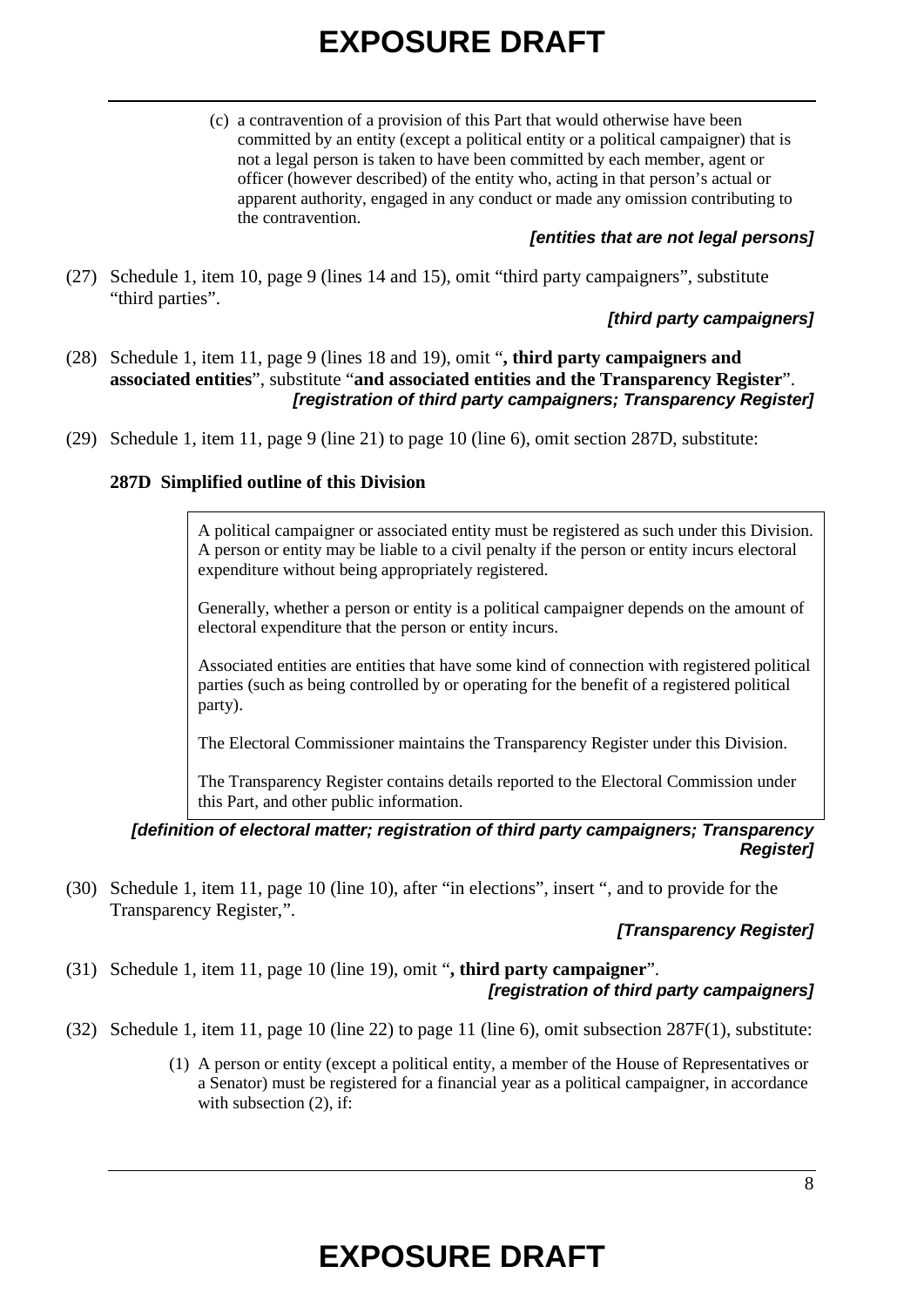- (a) the amount of electoral expenditure incurred by or with the authority of the person or entity during that or any one of the previous 3 financial years is \$500,000 or more; or
- (b) the amount of electoral expenditure incurred by or with the authority of the person or entity:
	- (i) during that financial year is \$100,000 or more; and
	- (ii) during the previous financial year was at least two-thirds of the revenue of the person or entity for that year.
- Note: A person or entity might be taken to have incurred electoral expenditure in a financial year if the person or entity was required to be registered as a political campaigner for a previous financial year but was not so registered (see section 287J).

### *[definition of electoral expenditure; registration requirements for political campaigners]*

- (33) Schedule 1, item 11, page 11 (line 7), omit "28 days", substitute "90 days". *[registration requirements for political campaigners]*
- (34) Schedule 1, item 11, page 11 (lines 10 and 11), omit "political expenditure", substitute "electoral expenditure".

### *[definition of electoral expenditure]*

(35) Schedule 1, item 11, page 11 (line 15), omit the penalty, substitute:

Civil penalty:

The higher of the following amounts:

- (a) 200 penalty units;
- (b) if there is sufficient evidence for the court to determine the amount, or an estimate of the amount, of electoral expenditure incurred in contravention of this subsection—3 times that amount.

## *[definition of electoral expenditure; registration requirements for political campaigners]*

(36) Schedule 1, item 11, page 11 (lines 16 to 23), omit subsection 287F(4).

#### *[continuing contraventions]*

- (37) Schedule 1, item 11, page 11 (line 24) to page 12 (line 23), section 287G **to be opposed**. *[registration of third party campaigners]*
- (38) Schedule 1, item 11, page 12 (lines 25 and 26), omit "except a registered political party or a State branch of a registered political party", substitute "except a political entity". *[registration requirements for associated entities]*
- (39) Schedule 1, item 11, page 12 (lines 32 and 33), omit "(see also subsection (5))". *[registration requirements for associated entities]*
- (40) Schedule 1, item 11, page 13 (line 6), omit "28 days", substitute "90 days". *[registration requirements for associated entities]*
- (41) Schedule 1, item 11, page 13 (line 9), omit "political expenditure", substitute "electoral expenditure".

### *[definition of electoral expenditure]*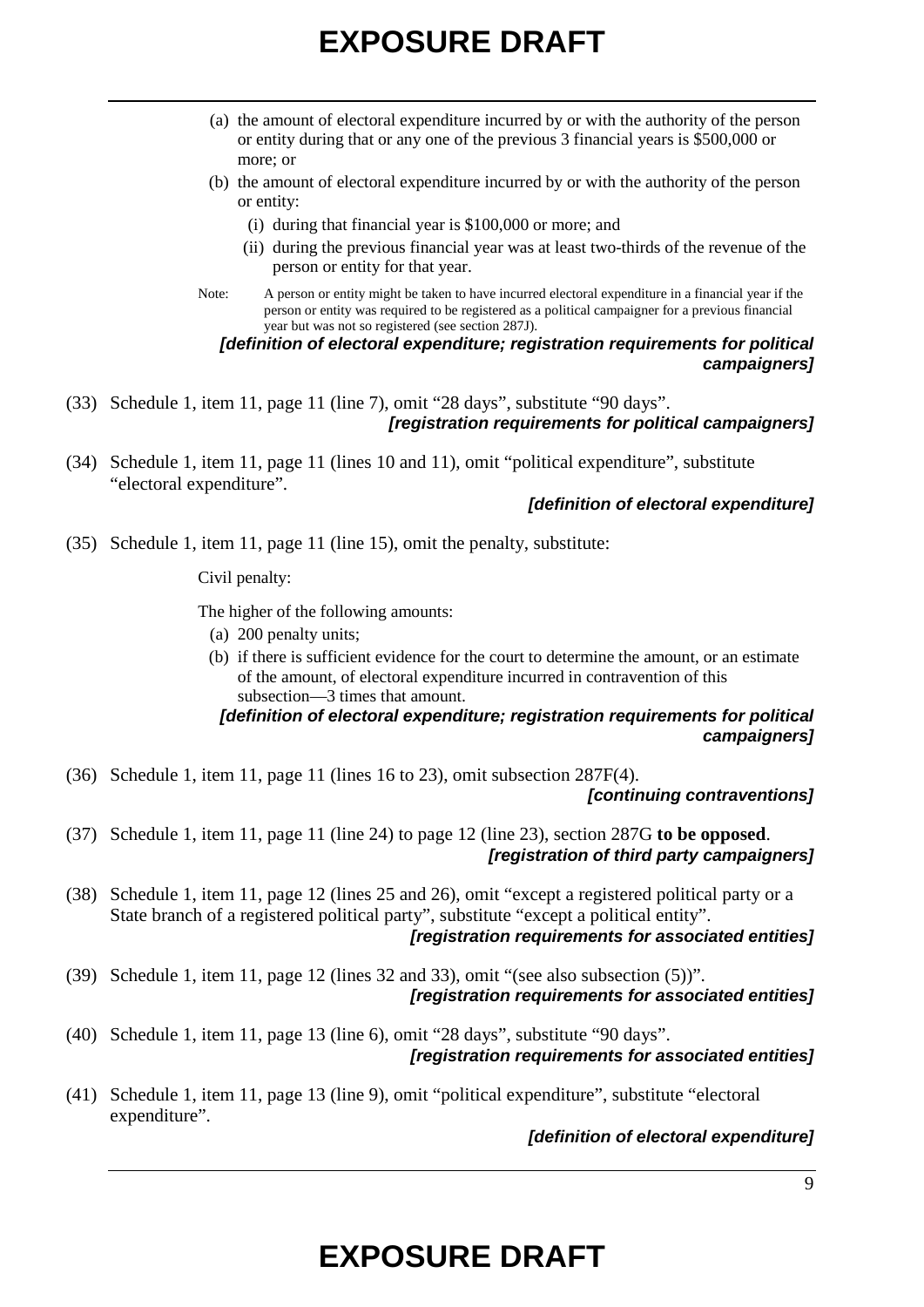(42) Schedule 1, item 11, page 13 (line 12), omit "The financial controller", substitute "A member, agent or officer".

### *[entities that are not legal persons]*

(43) Schedule 1, item 11, page 13 (line 14), omit the penalty, substitute:

Civil penalty:

The higher of the following amounts:

(a) 200 penalty units;

(b) if the court can determine the amount, or an estimate of the amount, of electoral expenditure incurred in contravention of this subsection—3 times that amount.

*[definition of electoral expenditure; registration requirements for associated entities]*

- (44) Schedule 1, item 11, page 13 (line 15) to page 14 (line 19), omit subsections 287H(4) and (5). *[definition of associated entity; continuing contraventions]*
- (45) Schedule 1, item 11, page 14 (line 23), omit "political expenditure", substitute "electoral expenditure".

### *[definition of electoral expenditure]*

(46) Schedule 1, item 11, page 14 (lines 25 and 26), omit "political expenditure", substitute "electoral expenditure".

### *[definition of electoral expenditure]*

(47) Schedule 1, item 11, page 14 (line 27), omit "political expenditure", substitute "electoral expenditure".

### *[definition of electoral expenditure]*

- (48) Schedule 1, item 11, page 14 (line 29), omit "or third party campaigner". *[registration of third party campaigners]*
- (49) Schedule 1, item 11, page 14 (line 34), omit "or 287G and the 28-day period", substitute "and the 90-day period".

### *[registration of third party campaigners]*

(50) Schedule 1, item 11, page 15 (line 2), omit "political expenditure", substitute "electoral expenditure".

### *[definition of electoral expenditure]*

- (51) Schedule 1, item 11, page 15 (lines 3 and 4), omit "or third party campaigner". *[registration of third party campaigners]*
- (52) Schedule 1, item 11, page 15 (line 9), omit paragraph 287K(1)(b). *[registration of third party campaigners]*
- (53) Schedule 1, item 11, page 15 (lines 20 to 27), omit subsection 287L(1), substitute:
	- (1) The Electoral Commissioner must, subject to subsection (4), register a person or entity in accordance with the person or entity's application under section 287K if the application complies with subsection 287K(2). The Electoral Commissioner must register the person or entity as soon as practicable after receiving the application.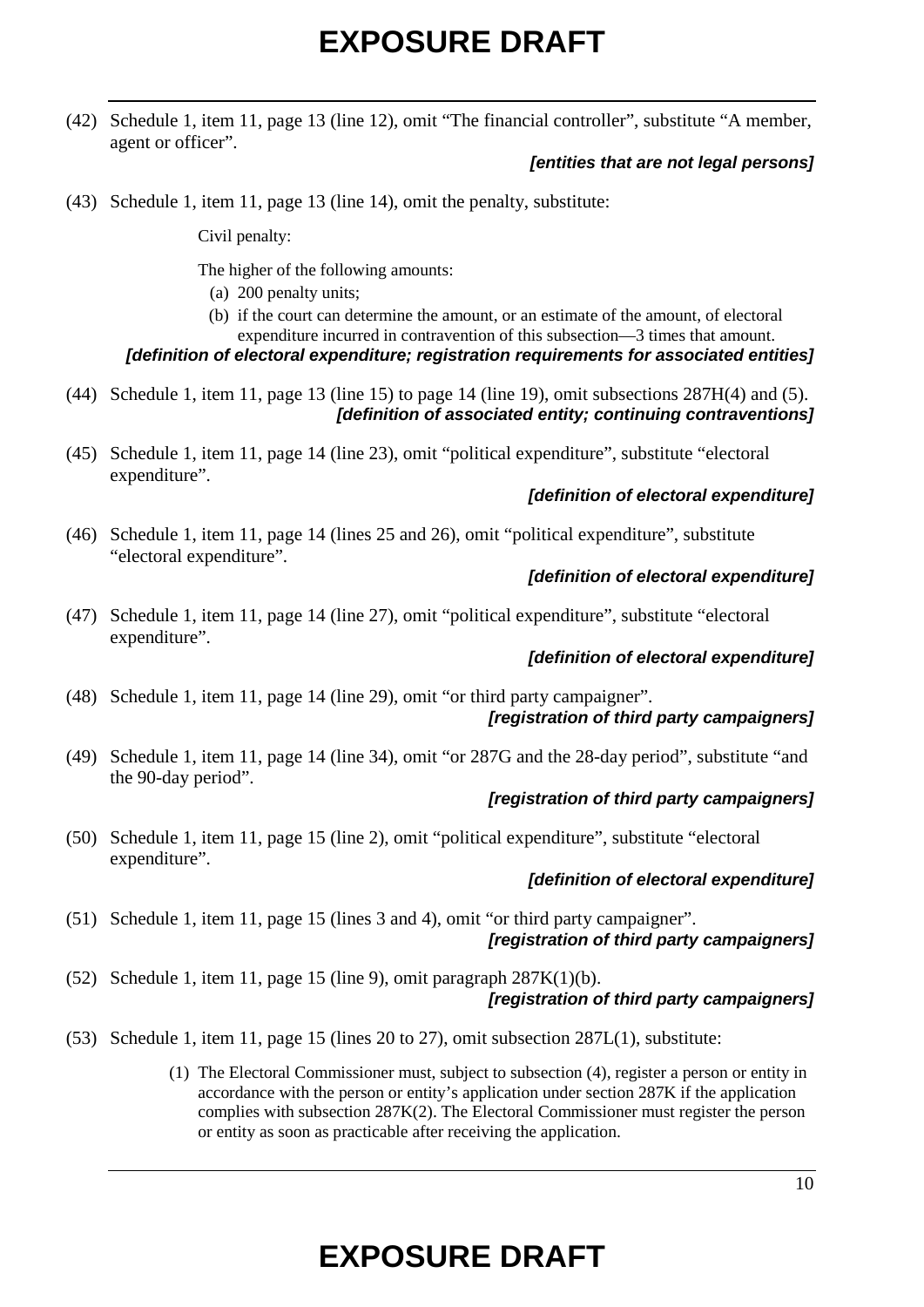## *[registration of third party campaigners]*

- (54) Schedule 1, item 11, page 15 (lines 28 and 29), omit "(subject to paragraph (1)(b))". *[registration of third party campaigners]*
- (55) Schedule 1, item 11, page 15 (line 31), omit "any of sections 287F to", substitute "section 287F or".

*[registration of third party campaigners]*

- (56) Schedule 1, item 11, page 16 (lines 1 to 7), omit subsection 287L(3). *[registration of third party campaigners]*
- (57) Schedule 1, item 11, page 16 (line 14), omit ", the third party campaigner". *[registration of third party campaigners]*
- (58) Schedule 1, item 11, page 16 (line 20), omit ", "third party campaigner"". *[registration of third party campaigners]*
- (59) Schedule 1, item 11, page 16 (lines 23 and 24), omit ", "third party campaigner"". *[registration of third party campaigners]*
- (60) Schedule 1, item 11, page 16 (line 34), omit ", third party campaigner". *[registration of third party campaigners]*
- (61) Schedule 1, item 11, page 17 (lines 2 and 3), omit ", a third party campaigner". *[registration of third party campaigners]*
- (62) Schedule 1, item 11, page 17 (lines 7 and 8), omit ", a third party campaigner". *[registration of third party campaigners]*
- (63) Schedule 1, item 11, page 17 (lines 9 to 11), omit "**Register of Political Campaigners, Register of Third Party Campaigners and Register of Associated Entities**", substitute "**Transparency Register**". *[registration of third party campaigners; Transparency Register]*
- (64) Schedule 1, item 11, page 17 (lines 12 and 13), omit "**Register of Political Campaigners, Register of Third Party Campaigners and Register of Associated Entities**", substitute "**Transparency Register**".

### *[registration of third party campaigners; Transparency Register]*

- (65) Schedule 1, item 11, page 17 (line 14) to page 18 (line 19), omit subsections  $287N(1)$  to (4), substitute:
	- (1) The Electoral Commissioner must establish and maintain a Transparency Register.

*Content of Transparency Register*

- (2) The Transparency Register must include the following information:
	- (a) the name of:
		- (i) each person or entity registered as a political campaigner under section 287L; and
		- (ii) each entity registered as an associated entity under section 287L; and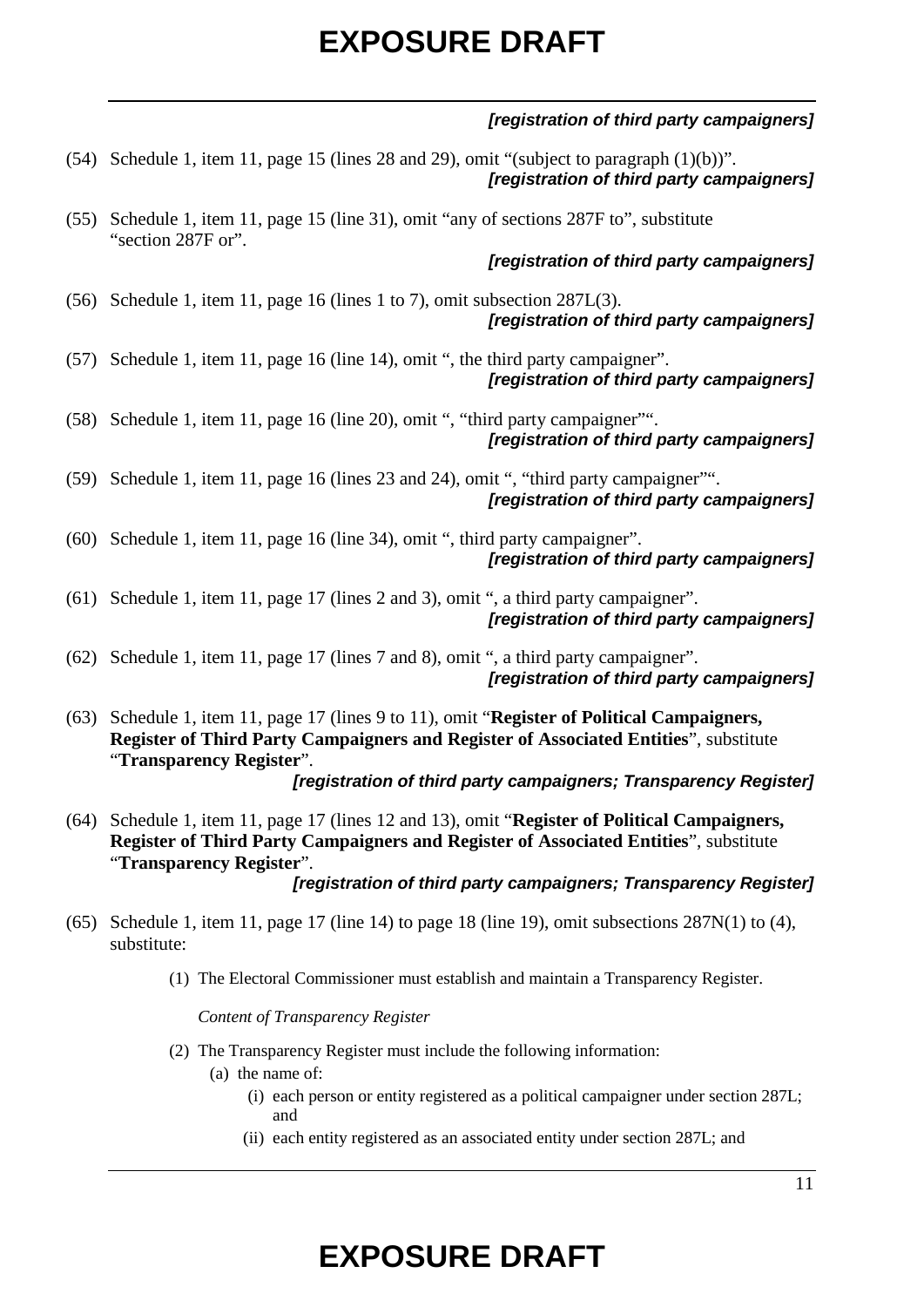- (iii) each person or entity that has provided a return under section 314AEB (annual returns by third parties) for that or any of the previous 3 financial years; and (iv) each political entity;
- (b) for political campaigners and associated entities—the name of the financial controller of the person or entity;
- (c) for associated entities—the name of any registered political parties with which the person or entity is associated;
- (d) any determination, notice or return published under section 320;
- (e) any enforceable undertaking published under subsection 384A(2A).
- Note: The Transparency Register may include the Register of Political Parties (see section 125).
- (3) The Electoral Commissioner must keep the Transparency Register up-to-date.
- (4) Subsection (3) does not prevent historical data from being included in the Transparency Register.

## *[registration of third party campaigners; Transparency Register]*

(66) Schedule 1, item 11, page 18 (line 21), omit "Each of the Registers", substitute "The Transparency Register".

### *[registration of third party campaigners]*

(67) Schedule 1, item 11, page 18 (lines 24 and 25), omit "each or any specified Register", substitute "the Transparency Register".

### *[registration of third party campaigners]*

- (68) Schedule 1, item 11, page 19 (line 2), omit "**register**", substitute "**Transparency Register**". *[Transparency Register]*
- (69) Schedule 1, item 11, page 19 (lines 3 to 7), omit subsection 287P(1), substitute:
	- (1) A person or entity (except a political entity) whose name is on the Transparency Register must notify the Electoral Commissioner, in an approved form, if information on the Transparency Register relating to the person or entity ceases to be correct or complete.
		- Note: For who is responsible for notifying the Electoral Commissioner in relation to certain entities that are not legal persons, see section 287C.

### *[registration of third party campaigners]*

- (70) Schedule 1, item 11, page 19 (line 9), omit "28 days", substitute "90 days". *[obligation to notify of changes to information on register]*
- (71) Schedule 1, item 11, page 19 (lines 11 and 12), omit the note.

### *[continuing contraventions]*

- (72) Schedule 1, item 11, page 19, (after line 13), at the end of section 287P, add:
	- (3) Subsection 93(2) of the Regulatory Powers Act does not apply in relation to a contravention of subsection (2) of this section.

### *[continuing contraventions]*

(73) Schedule 1, item 11, page 19 (line 14), omit "**Registers**", substitute "**Transparency Register**".

## *[Transparency Register]*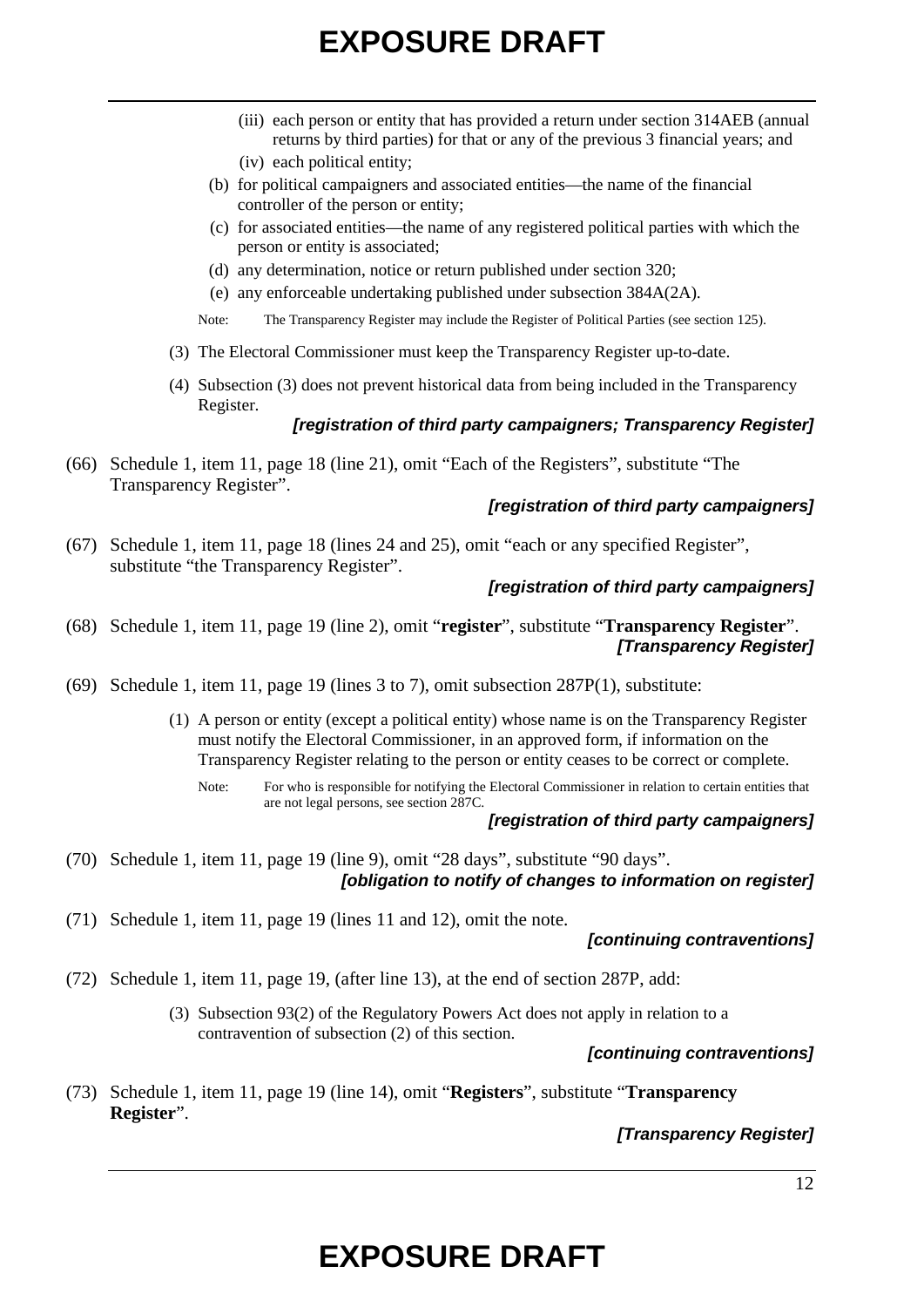(74) Schedule 1, item 11, page 19 (lines 15 and 16), omit "Register of Political Campaigners, the Register of Third Party Campaigners and the Register of Associated Entities", substitute "Transparency Register".

## *[Transparency Register]*

(75) Schedule 1, item 11, page 19 (line 18), omit "Each of the Registers", substitute "The Transparency Register".

## *[Transparency Register]*

(76) Schedule 1, item 11, page 19 (line 19), omit "**Registers**", substitute "**Transparency Register**".

# *[Transparency Register]*

(77) Schedule 1, item 11, page 19 (lines 20 and 21), omit "Register of Political Campaigners, the Register of Third Party Campaigners or the Register of Associated Entities", substitute "Transparency Register".

## *[Transparency Register]*

(78) Schedule 1, item 11, page 19 (after line 22), at the end of Division 1A, add:

## **Subdivision D—Anti-avoidance**

### **287S Anti-avoidance**

- (1) The Electoral Commissioner may give a person or entity (the *relevant person*) a written notice if:
	- (a) one or more persons or entities (whether or not including the relevant person) enter into, begin to carry out or carry out a scheme; and
	- (b) there are reasonable grounds to conclude that the person or entity, or any of the persons or entities, who entered into, began to carry out or carried out the scheme or any part of the scheme did so for the sole or dominant purpose of avoiding the requirement to register the relevant person under section 287F or 287H (requirement to register as a political campaigner or associated entity) for a financial year; and
	- (c) as a result of the scheme or part of the scheme:
		- (i) the amount of electoral expenditure incurred by or with the authority of the relevant person during the financial year is reduced below the amount specified in paragraph 287F(1)(a) or subparagraph 287F(1)(b)(i); or
		- (ii) the amount of revenue of the relevant person during the previous financial year is increased; or
		- (iii) the amount of electoral expenditure incurred by or with the authority of the relevant person during the previous financial year is reduced; or
		- (iv) the relevant person is controlled by another person or entity that is not a registered political party but the other person or entity is controlled by, or controls, a registered political party; or
		- (v) the relevant person operates wholly, or to a significant extent, for the benefit of another person or entity that is not a registered political party but the other person or entity is controlled by, or controls, a registered political party; and
	- (d) as a result of the scheme or part, the relevant person is not required to be registered under section 287F or 287H for the financial year.

Note 1: A decision to give a notice is a reviewable decision (see section 120).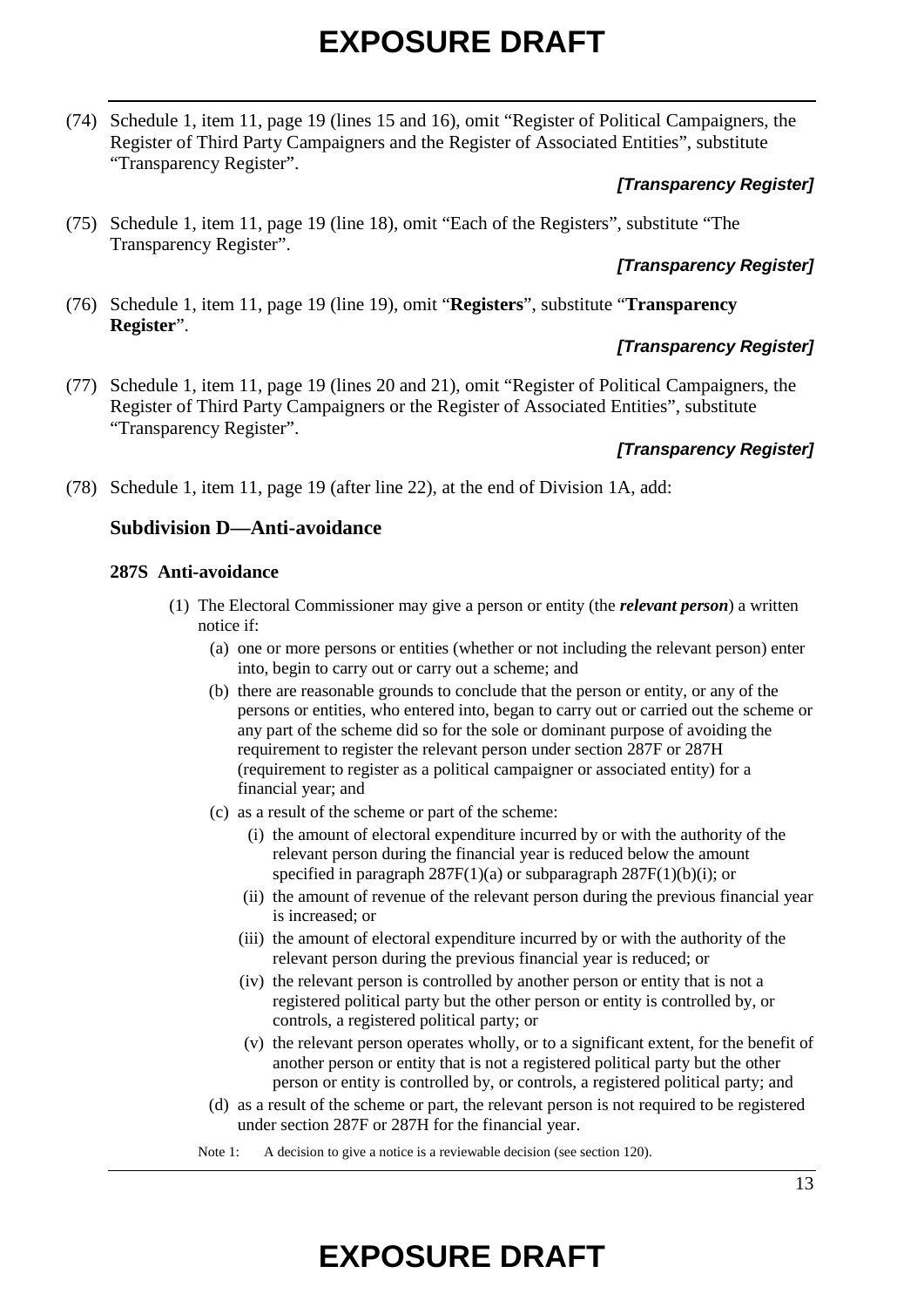Note 2: For the definition of *scheme*, see subsection 287(1).

- (2) The notice must specify that, for the purposes of this Act, the relevant person is taken, from the day specified in the notice, to be required to be registered for the financial year as a political campaigner or associated entity (as the case requires), and the notice has effect accordingly.
- (3) The day specified in the notice must not be earlier than the day the notice is given to the relevant person.
- (4) This section applies whether or not the scheme is entered into, begun to be carried out or carried out:
	- (a) in Australia; or
	- (b) outside Australia; or
	- (c) partly in Australia and partly outside Australia.

*[anti-avoidance]*

(79) Schedule 1, page 19 (before line 23), before item 12, insert:

### **11A Section 308**

Repeal the section.

### *[definition of electoral expenditure]*

(80) Schedule 1, Division 1, page 19 (after line 24), at the end of the Division, add:

### **12A Paragraphs 321D(4)(a) and (b)**

Repeal the paragraphs.

### *[definition of electoral expenditure]*

(81) Schedule 1, item 13, page 19 (after line 29), at the end of subitem (1), add:

Note: The effect of subitem (1) is that a person or entity may be required to be registered as a political campaigner or associated entity before the end of 90 days after the commencement of this item (see subsections 287F(2) and 287H(2) of the *Commonwealth Electoral Act 1918*).

#### *[commencement; registration requirements]*

- (82) Schedule 1, item 13, page 20 (lines 1 to 19), omit subitems (2) and (3), substitute:
	- (2) For the purposes of determining whether a person or entity:
		- (a) is required to be registered under section 287F of the *Commonwealth Electoral Act 1918*, as inserted by this Part; or
		- (b) is a third party (within the meaning of subsection 287(1) of that Act);

a reference in section 287F, or in the definition of *third party* in subsection 287(1), of that Act to electoral expenditure incurred by or with the authority of a person or entity is, in relation to the period beginning on 1 July 2015 and ending immediately before the commencement of this item, taken to be a reference to:

- (c) for section 287F—expenditure disclosed by the person or entity in accordance with section 314AEB of that Act for the financial years beginning on 1 July 2015 and ending on 30 June 2018; and
- (d) in any case—expenditure covered by section 314AEB of that Act incurred or authorised by the person or entity during the period beginning on 1 July 2018 and ending immediately before that commencement.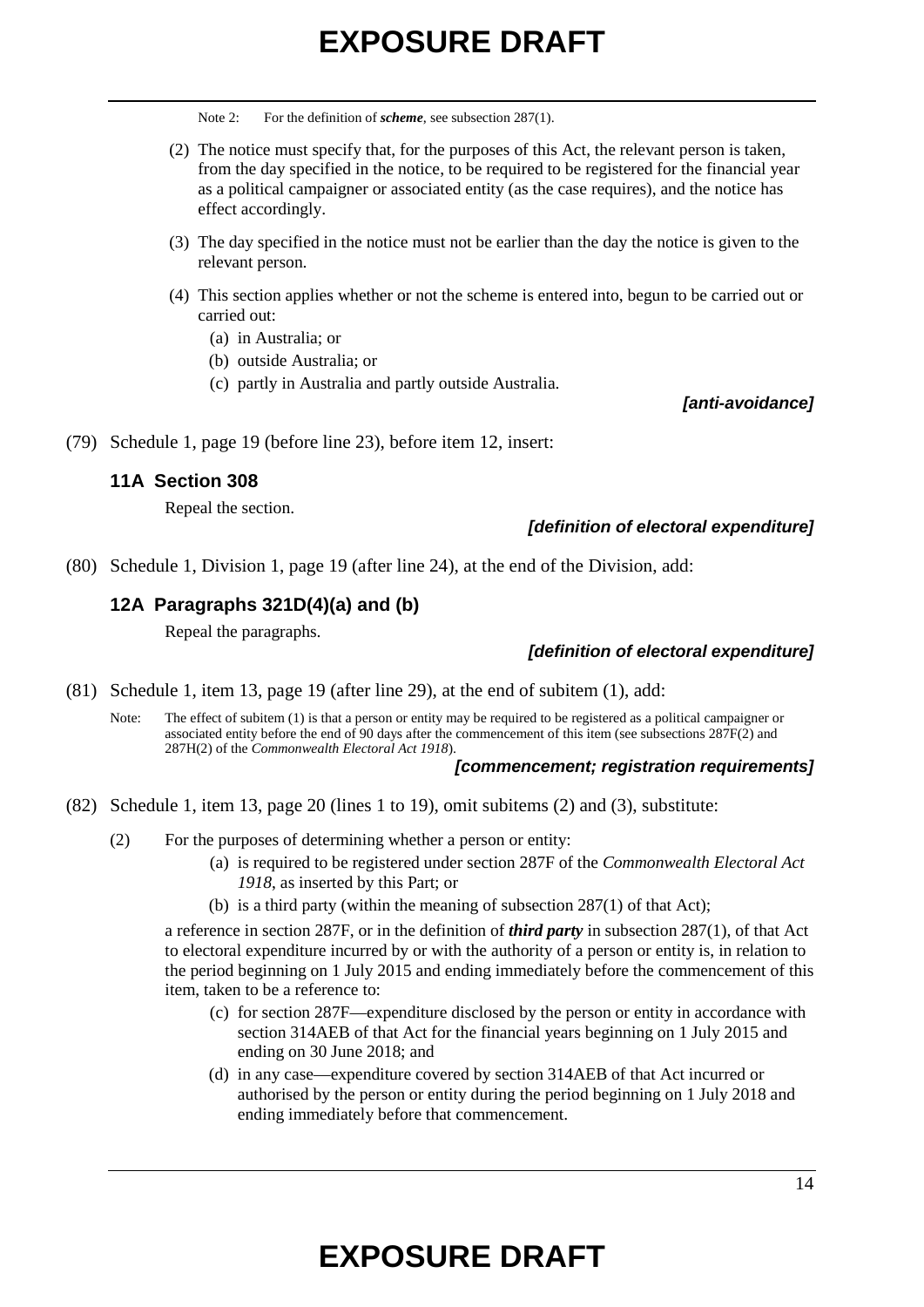### *Transitional registration of associated entities*

- (3) An entity in relation to which a return is provided under section 314AEA (annual returns by associated entities) of the *Commonwealth Electoral Act 1918* for the 2017-2018 financial year is taken, on and after the commencement of this item, to be registered as an associated entity for the 2018-2019 financial year for the purposes of that Act (whether the return is provided before or after that commencement).
- (4) However, if the entity is not required to be registered as an associated entity for the 2018-2019 financial year, the entity must notify the Electoral Commissioner that the entity is not required to be so registered within 90 days of:
	- (a) the commencement of this item; or
	- (b) if the entity did not provide a return for the 2017-2018 financial year until after that commencement—the day the entity provided the return.
- (5) To avoid doubt, subitems (3) and (4) do not limit the effect of section 287H or 287P of the *Commonwealth Electoral Act 1918*.

### *Application of Transparency Register*

- (6) Sections 287N (Transparency Register) and 287Q (Transparency Register to be made public etc.) of the *Commonwealth Electoral Act 1918*, as inserted by this Part, apply as soon as practicable, and no later than 90 days, after the commencement of this item.
- (7) Section 287P (obligation to notify Electoral Commissioner of changes to information on Transparency Register) of the *Commonwealth Electoral Act 1918*, as inserted by this Part, applies:
	- (a) on and after the day the Transparency Register first becomes available to the public under section 287Q of that Act; and
	- (b) in relation to information that ceased to be correct or complete before that day—as if the reference in subsection 287P(2) to the information ceasing to be correct or complete were a reference to that day.

### *[commencement; registration requirements]*

(83) Schedule 1, item 15, page 21 (line 10) to page 22 (line 18), omit section 286A, substitute:

## **286A Simplified outline of this Part**

This Part deals with the funding of registered political parties, candidates and groups. It also deals with gifts and other financial matters relating to parties, candidates, groups, political campaigners, third parties and associated entities.

Registered political parties, candidates and groups must have agents. Political campaigners and associated entities must nominate financial controllers. Many of the obligations in this Part are imposed on those agents and financial controllers.

Registered political parties, candidates and groups may be entitled to election funding. The election funding is payable in relation to any candidate who received more than 4% of the total first preference votes cast in the election.

Generally, gifts of at least \$1,000 to political entities (who are registered political parties, candidates and Senate groups) and political campaigners must not be made by foreign donors (that is, persons who, broadly, do not have a connection to Australia).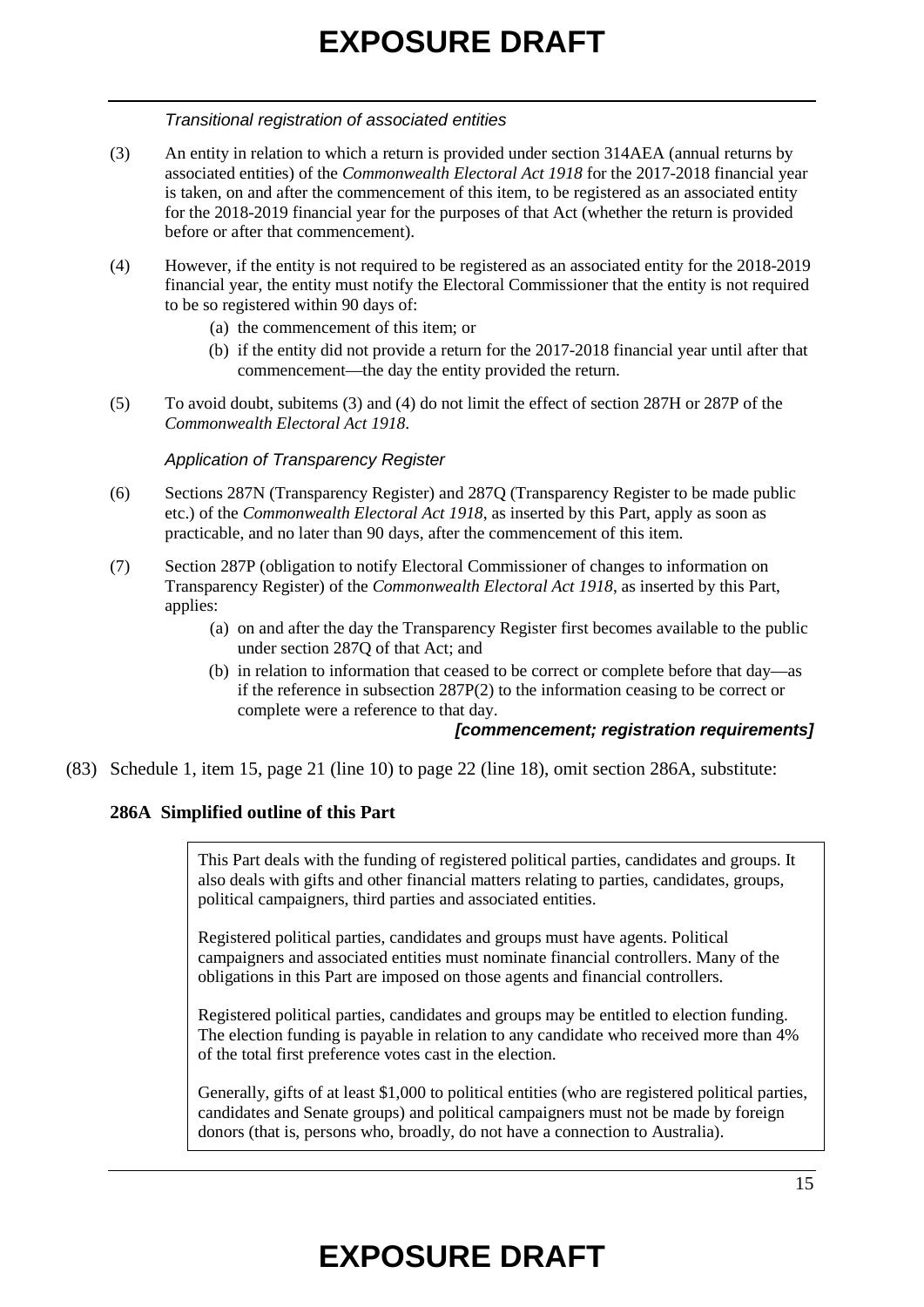Broadly, gifts to political entities, political campaigners or third parties must not be made by foreign donors for the purpose of incurring electoral expenditure or creating or communicating electoral matter.

There are obligations to disclose certain gifts made to:

- (a) candidates and members of groups; and
- (b) registered political parties, State branches and political campaigners.

Certain expenditure incurred by or with the authority of candidates and groups during an election period must also be disclosed.

Each financial year, registered political parties, political campaigners, third parties and associated entities are required to disclose details relating to amounts received or paid or incurred by the parties, campaigners or entities during the year.

*[election funding]*

(84) Schedule 1, item 16, page 22 (lines 19 to 21), omit the item, substitute:

## **16 Subsection 287(1) (definitions of** *designated federal party***,** *disclosure period, eligible vote* **and** *entitlement***)**

Repeal the definitions.

## **16A Subsection 287(1)**

Insert:

*federal party* means a registered political party that has:

- (a) a federal branch; and
- (b) 2 or more State branches that are registered political parties. *[disclosure period; definition of electoral expenditure; election funding]*
- (85) Schedule 1, page 22 (after line 27), after item 18, insert:

### **18A Subsection 287(1) (definition of** *Liberal Party***)**

Repeal the definition.

### **18B Section 287B**

Repeal the section.

*[election funding]*

(86) Schedule 1, item 20, page 23 (lines 5 to 16), omit section 287V, substitute:

### **287V Simplified outline of this Division**

Registered political parties, candidates and groups must have an agent. Political campaigners and associated entities must nominate a financial controller.

The Electoral Commissioner keeps a Register of Party Agents. Information about financial controllers for political campaigners and associated entities is kept in the Transparency Register under Division 1A.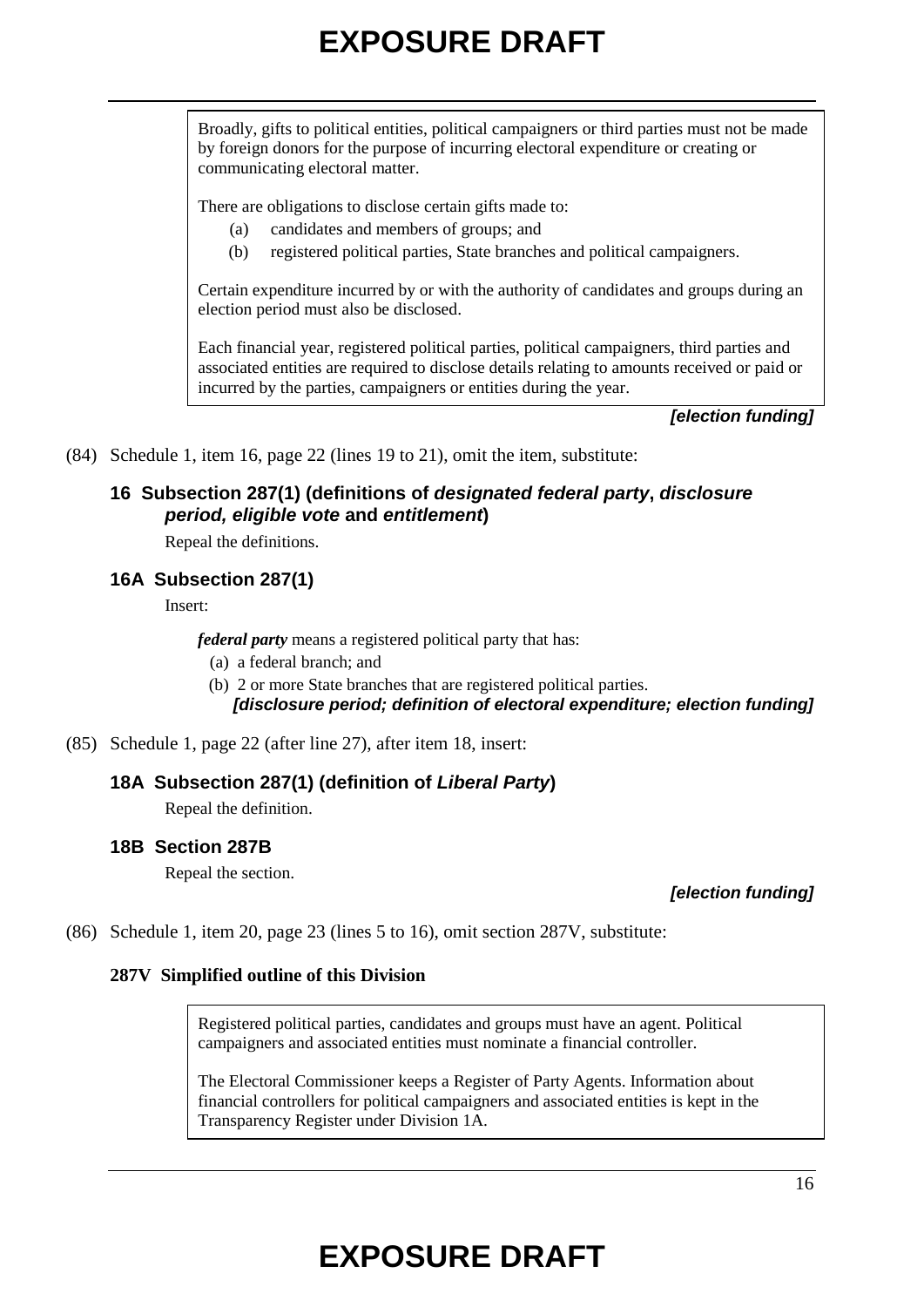The agents are responsible for making claims for election funding under Division 3. The agents and financial controllers are responsible for complying with Divisions 1A and 3A, and providing returns under Divisions 4 to 5A.

*[registration and liability of third party campaigners; Transparency Register]*

- (87) Schedule 1, item 26, page 25 (lines 8 and 9), omit "**, third party campaigners**". *[liability of third party campaigners]*
- (88) Schedule 1, item 26, page 25 (line 10), omit ", third party campaigner". *[liability of third party campaigners]*
- (89) Schedule 1, item 26, page 25 (line 13), omit ", third party campaigner". *[liability of third party campaigners]*
- (90) Schedule 1, item 26, page 25 (line 16), omit ", third party campaigner". *[liability of third party campaigners]*
- (91) Schedule 1, item 26, page 26 (line 4), omit ", third party campaigner". *[liability of third party campaigners]*
- (92) Schedule 1, item 26, page 26 (lines 24 and 25), omit ", third party campaigner". *[liability of third party campaigners]*
- (93) Schedule 1, item 27, page 27 (line 3), omit "However, a claim must be made for election funding to be paid.", substitute "Election funding of \$10,000 (as indexed) is paid as soon as practicable after 20 days after the polling day for the election or elections. However, a claim must be made for election funding of more than that amount to be paid.".

### *[election funding]*

(94) Schedule 1, item 27, page 27 (line 6), after "However,", insert "for an amount of election funding that is more than \$10,000 (as indexed),".

## *[election funding]*

(95) Schedule 1, item 27, page 27 (line 24), omit "the election funding", substitute "election funding of more than \$10,000".

## *[election funding]*

- (96) Schedule 1, item 27, page 27 (line 26) to page 28 (line 12), omit subsection 293(2), substitute:
	- (2) The amount of election funding that is payable in relation to the party is:
		- (a) the total of the following:
			- (i) \$2.73454 for each formal first preference vote given for a candidate in relation to whom paragraph  $(1)(a)$  is satisfied;
			- (ii) \$2.73454 for each formal first preference group vote in respect of a group in relation to which paragraph  $(1)(b)$  is satisfied;

based on formal first preference votes and formal first preference group votes counted as at the day mentioned in subsection (3); or

(b) if the amount worked out under paragraph (a) is more than \$10,000—the lesser of: (i) the amount worked out under that paragraph; and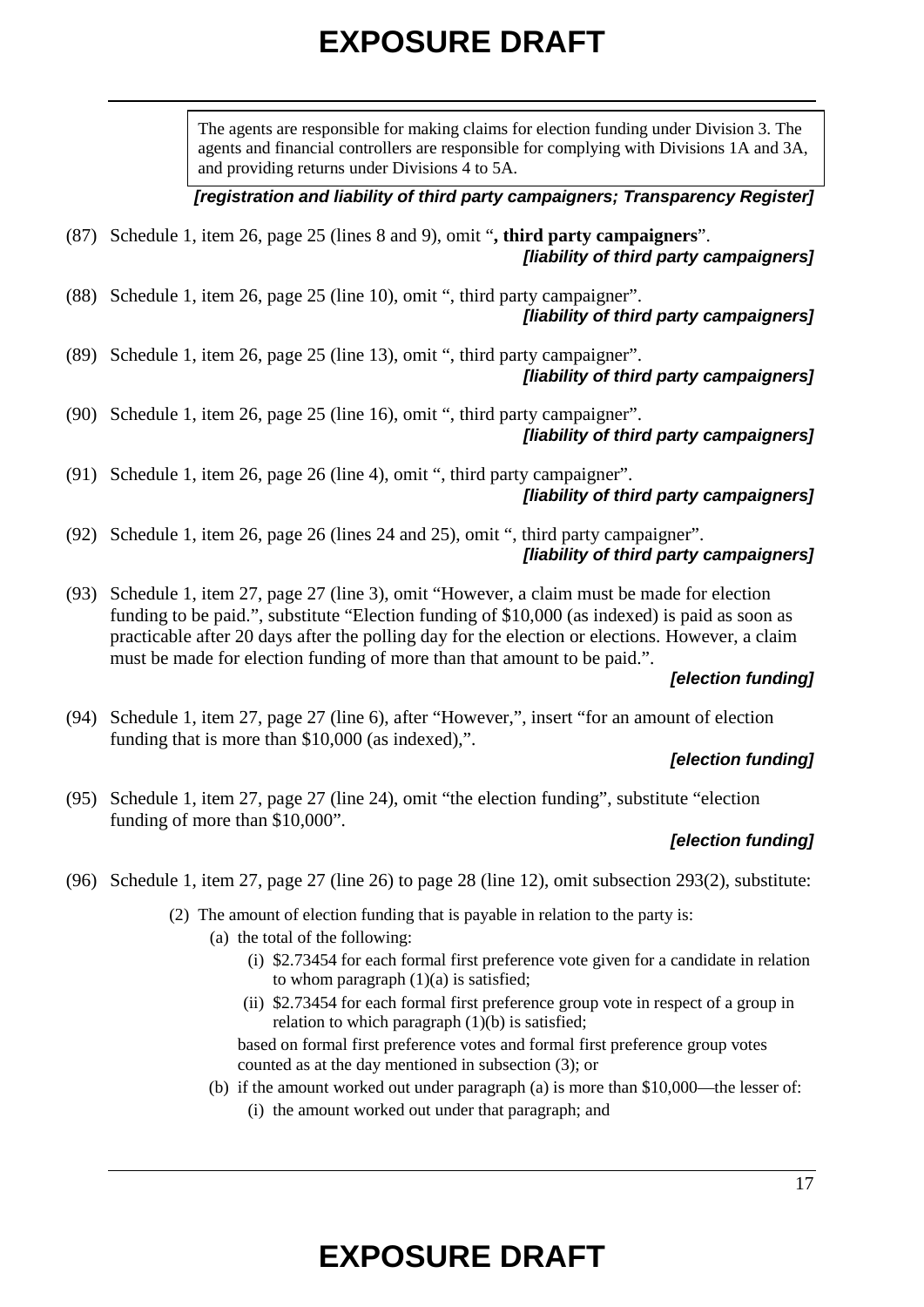- (ii) the amount of electoral expenditure that is claimed in respect of the registered political party for all elections held that day, and accepted by the Electoral Commission under section 298C.
- Note: The amounts in subparagraphs  $(2)(a)(i)$  and  $(ii)$  and paragraph  $(b)$  are indexed under section 321.
- (3) The amount worked out under paragraph (2)(a) is based on formal first preference votes and formal first preference group votes counted as at the day:
	- (a) if the amount is to be paid under Subdivision BA—that is 20 days after the polling day for the election or elections; or
	- (b) if the amount is to be paid under Subdivision C—a determination on the party's interim claim or final claim (as the case requires) for election funding is made by the Electoral Commission.

#### *[election funding]*

(97) Schedule 1, item 27, page 28 (line 23), omit "the election funding", substitute "election funding of more than \$10,000".

### *[election funding]*

- (98) Schedule 1, item 27, page 28 (line 25) to page 29 (line 1), omit subsection 294(2), substitute:
	- (2) The amount of election funding that is payable in relation to the candidate is:
		- (a) \$2.73454 for each formal first preference vote given for the candidate in the election, based on formal first preference votes counted as at the day mentioned in subsection (3); or
		- (b) if the amount worked out under paragraph (a) is more than \$10,000—the lesser of:
			- (i) the amount worked out under paragraph (a); and
			- (ii) the amount of electoral expenditure that is claimed in respect of the candidate for the election, and accepted by the Electoral Commission under section 298C.
		- Note: The amounts in paragraphs (2)(a) and (b) are indexed under section 321.
	- (3) The amount worked out under paragraph (2)(a) is based on formal first preference votes counted as at the day:
		- (a) if the amount is to be paid under Subdivision BA—that is 20 days after the polling day for the election; or
		- (b) if the amount is to be paid under Subdivision C—a determination on the candidate's interim claim or final claim (as the case requires) for election funding is made by the Electoral Commission.

### *[election funding]*

(99) Schedule 1, item 27, page 29 (line 10), omit "the election funding", substitute "election funding of more than \$10,000".

### *[election funding]*

- (100) Schedule 1, item 27, page 29 (lines 12 to 25), omit subsection 295(2), substitute:
	- (2) The amount of election funding that is payable in relation to the group is:
		- (a) \$2.73454 for each formal first preference group vote in the Senate election, based on formal first preference votes and formal first preference group votes counted as at the day mentioned in subsection (3); or
		- (b) if the amount worked out under paragraph (a) is more than \$10,000—the lesser of: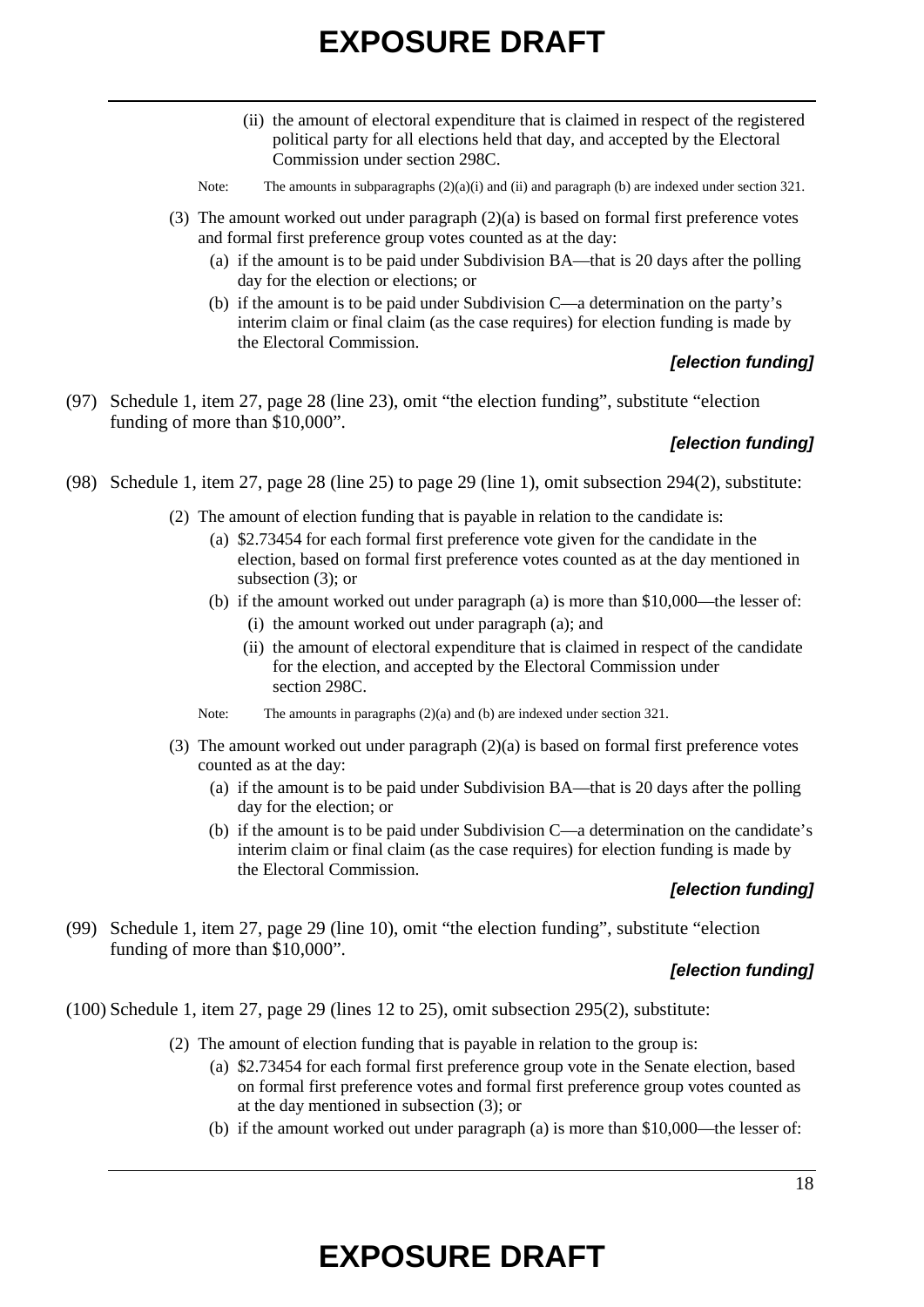- (i) the amount worked out under paragraph (a); and
- (ii) the amount of electoral expenditure that is claimed in respect of the group for the Senate election, and accepted by the Electoral Commission under section 298C.
- Note: The amounts in paragraphs (2)(a) and (b) are indexed under section 321.
- (3) The amount worked out under paragraph  $(2)(a)$  is based on formal first preference votes and formal first preference group votes counted as at the day:
	- (a) if the amount is to be paid under Subdivision BA—that is 20 days after the polling day for the Senate election; or
	- (b) if the amount is to be paid under Subdivision C—a determination on the group's interim claim or final claim (as the case requires) for election funding is made by the Electoral Commission.

### *[election funding]*

(101) Schedule 1, item 27, page 29 (after line 25), after Subdivision B, insert:

#### **Subdivision BA—Automatic payment of election funding of \$10,000**

#### **296 Automatic payment of election funding of \$10,000**

- (1) As soon as practicable after 20 days after the polling day for an election or elections, the Electoral Commission must pay \$10,000 in relation to each registered political party, candidate, or group in a Senate election, that is entitled to claim, and wishes to receive, an amount under subsection 293(2), 294(2) or 295(2).
	- Note 1: The amount of \$10,000 is indexed under section 321.
	- Note 2: A registered political party may state under paragraph 126(2)(d) that it does not wish to receive election funding.
- (2) The amount must be paid to:
	- (a) for a registered political party:
		- (i) that is a State branch of a federal party; and
		- (ii) that the agent of the federal party has agreed may receive the amount;
		- the agent of the State branch; or
	- (b) for a registered political party:
		- (i) that is a State branch of a federal party; and
		- (ii) that the agent of the federal party has not agreed may receive the amount; the agent of the federal branch; or
	- (c) for any other registered political party—the agent of the registered political party; or
	- (d) for a candidate or group—the agent of the candidate or group.

#### *[election funding]*

(102) Schedule 1, item 27, page 29 (line 26), at the end of the heading to Subdivision C, add "**of more than \$10,000**".

#### *[election funding]*

(103) Schedule 1, item 27, page 29 (line 27), at the end of the heading to section 297, add "**for election funding of more than \$10,000**".

### *[election funding]*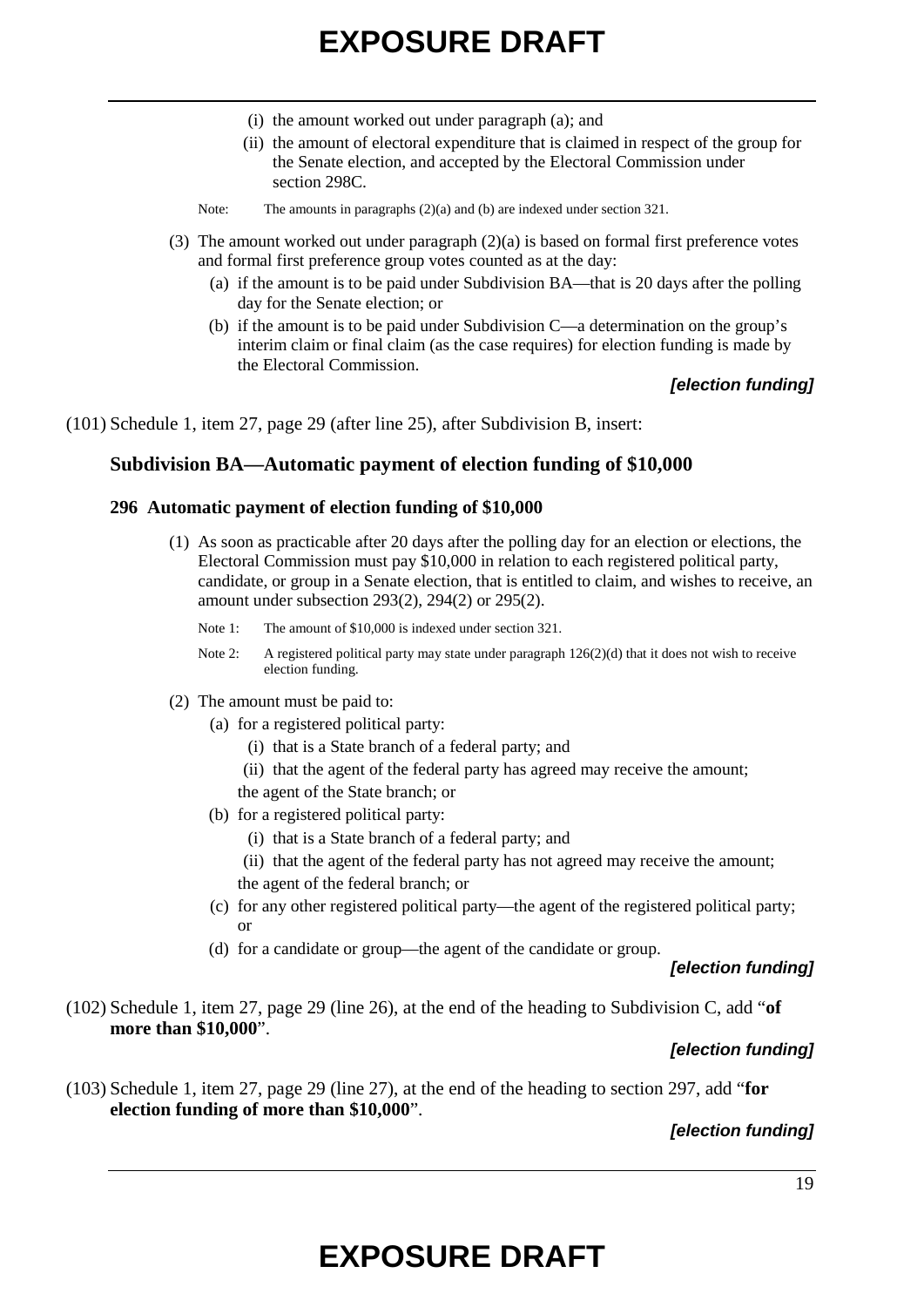(104) Schedule 1, item 27, page 29 (line 28), omit "an amount of election funding", substitute "election funding of more than \$10,000".

### *[election funding]*

(105) Schedule 1, item 27, page 29 (line 30), omit paragraph 297(1)(a), substitute:

- (a) for a registered political party:
	- (i) that is a State branch of a federal party; and
	- (ii) that the agent of the federal party has agreed may receive the election funding;
	- the agent of the State branch; or
- (aa) for a registered political party:
	- (i) that is a State branch of a federal party; and
	- (ii) that the agent of the federal party has not agreed may receive the election funding;

the agent of the federal branch; or

(ab) for any other registered political party—the agent of the registered political party; or

### *[election funding]*

(106) Schedule 1, item 27, page 29 (after line 31), at the end of subsection 297(1), add:

Note: The amount of \$10,000 is indexed under section 321.

## *[election funding]*

(107) Schedule 1, item 27, page 30 (lines 4 to 6), omit subsection 297(3), substitute:

- (3) A final claim must specify all electoral expenditure for which election funding is sought, even if:
	- (a) some of the election funding sought has already been paid under Subdivision BA; or
	- (b) some or all of the electoral expenditure has been specified in an interim claim. *[election funding]*
- (108) Schedule 1, item 27, page 32 (lines 24 to 28), omit subsection 298D(2) (not including the notes), substitute:
	- (2) Within 20 days of the Electoral Commission receiving the claim, the Electoral Commission must pay 95% of the amount:
		- (a) payable in relation to the party, candidate or group under subsection 293(2), 294(2) or 295(2); and
		- (b) reduced by any amount that has been paid in relation to the party, candidate or group in accordance with section 296.

The amount must be paid in accordance with paragraphs 298A(c) and (d).

### *[election funding]*

- (109) Schedule 1, item 27, page 33 (lines 5 to 10), omit subsection 298E(2) (not including the notes), substitute:
	- (2) Within 20 days of the Electoral Commission receiving the claim, the Electoral Commission must pay the amount:
		- (a) payable in relation to the party, candidate or group under subsection 293(2), 294(2) or 295(2); and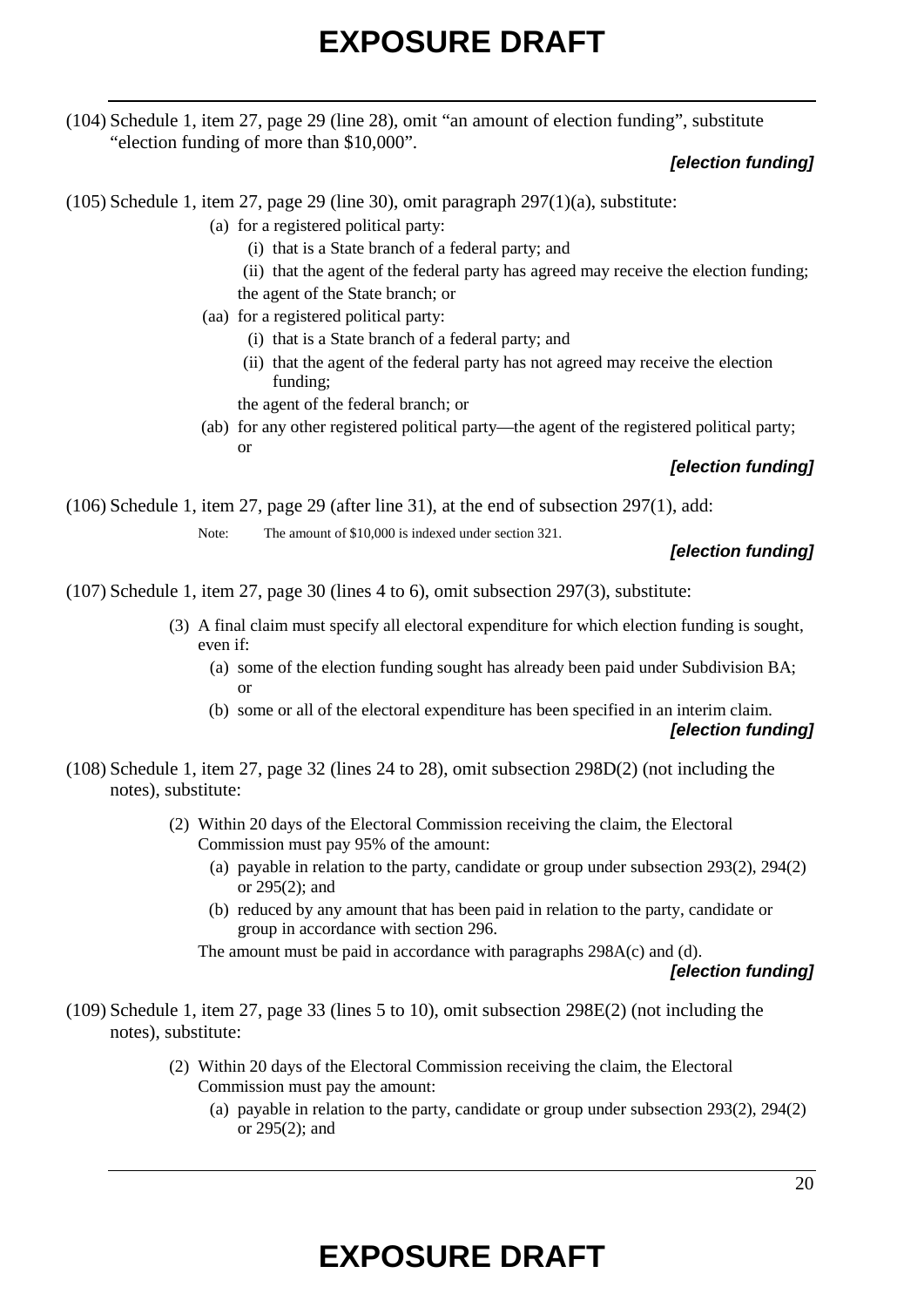(b) reduced by any amount that has been paid in relation to the party, candidate or group in accordance with section 296 or 298D.

The amount must be paid in accordance with paragraphs 298A(c) and (d).

*[election funding]*

(110) Schedule 1, item 33, page 37 (lines 5 to 27), omit section 302A, substitute:

### **302A Simplified outline of this Division**

This Division regulates gifts that are made to registered political parties, candidates, groups, political campaigners and third parties.

Gifts of over \$1,000 to political entities (broadly, registered political parties, candidates and Senate groups) or political campaigners must not be made by foreign donors. A foreign donor is a person who does not have a connection to Australia, such as a person who is not an Australian citizen or an entity that does not have a significant business presence in Australia.

Broadly, gifts must not be made to a political entity, political campaigner or third party by a foreign donor for the purpose of incurring electoral expenditure or creating or communicating electoral matter.

Anti-avoidance provisions apply to strengthen these requirements.

A person or entity may commit an offence or be liable for a civil penalty if the person or entity contravenes the requirements. There are some exceptions, such as when a gift is made in a personal capacity.

#### *[donations]*

(111) Schedule 1, item 33, page 38 (line 1), omit the heading to section 302B, substitute:

### **302B Definitions**

### *[candidates and groups]*

(112) Schedule 1, item 33, page 38 (line 2), omit "(1) In", substitute "In".

### *[candidates and groups]*

(113) Schedule 1, item 33, page 38 (lines 14 to 21), omit subsection 302B(2).

*[candidates and groups]*

(114) Schedule 1, item 33, page 38 (after line 29), at the end of Subdivision A, add:

### **302CA Relationship with State and Territory laws**

Despite any law of a State or Territory dealing with electoral matters (within the ordinary meaning of the expression), a person or entity may:

- (a) give a gift to, or for the benefit of, a political entity, a political campaigner or a third party; or
- (b) if the person or entity is a political entity, a political campaigner or a third party receive, retain or use a gift; or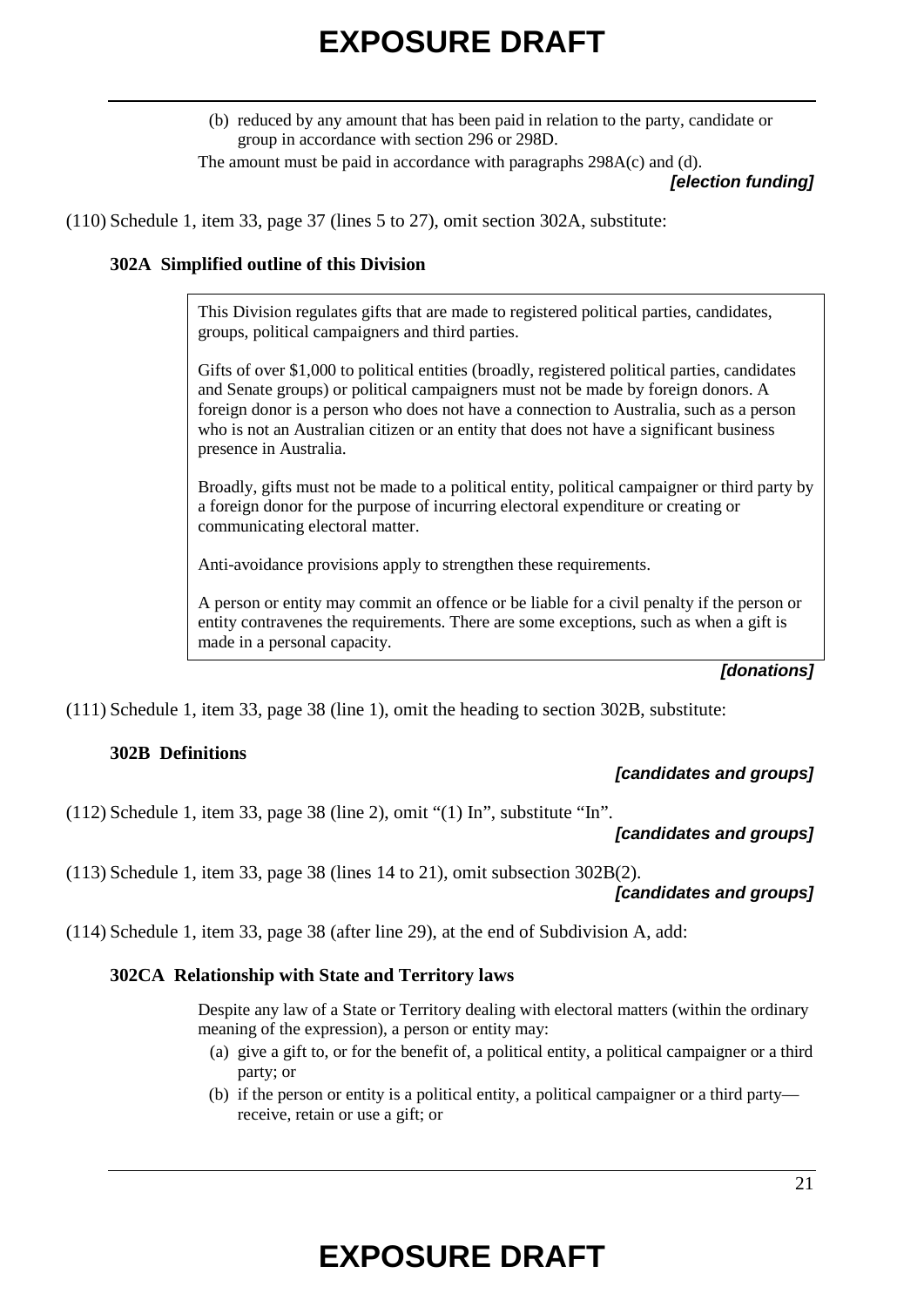(c) receive, retain or use a gift on behalf of a political entity, a political campaigner or a third party;

if:

- (d) this Division does not prohibit the receiving or retaining of the gift, or the using of the gift; and
- (e) the gift is required to be, or may be, used for the purposes of incurring electoral expenditure or creating or communicating electoral matter.

### *[relationship with State and Territory laws]*

(115) Schedule 1, item 33, page 39 (line 4), at the end of the heading to section 302D, add "**by foreign donors**".

### *[donations to political entities and political campaigners]*

(116) Schedule 1, item 33, page 39 (line 13), omit "not an allowable donor", substitute "a foreign donor".

### *[donations to political entities and political campaigners]*

- (117) Schedule 1, item 33, page 39 (lines 14 to 25), omit paragraphs  $302D(1)(e)$  to (g), substitute:
	- (e) at the time the gift is made, the amount or value of the gift is at least \$1,000; and
	- (f) acceptable action has not been taken in relation to the gift before the end of 6 weeks after the gift is made.

### *[donations to political entities and political campaigners]*

(118) Schedule 1, item 33, page 39 (lines 26 to 28), omit note 1. *[donations to political entities and political campaigners]*

(119) Schedule 1, item 33, page 39 (after line 32), after subsection 302D(1), insert:

*Exception—obtaining information about foreign donor status*

- (1A) Subsection (1) does not apply in relation to a gift made by a person (the *donor*) if:
	- (a) before the end of 6 weeks after the gift was made, the donor affirmed in writing to the agent or financial controller, or to the political entity or political campaigner, that the donor was not a foreign donor; and
	- (b) for a gift whose amount or value was, at the time the gift was made, at least equal to the disclosure threshold—before the end of 6 weeks after the gift was made:
		- (i) the agent or financial controller obtained appropriate donor information in accordance with section 302P establishing that the donor was not a foreign donor; or
		- (ii) the agent or financial controller took reasonable steps to verify that the donor was not a foreign donor; and
	- (c) in any case—the agent or financial controller did not, at any time during that 6-week period, know, or have reasonable grounds to believe, that the donor was a foreign donor.
	- Note 1: A person who wishes to rely on this subsection bears an evidential burden in relation to the matters in this subsection (see subsection 13.3(3) of the *Criminal Code* and section 96 of the *Regulatory Powers Act*).
	- Note 2: A person who makes a false affirmation or provides false donor information for the purposes of paragraph (a) or subparagraph (b)(i) of this subsection may be liable to a penalty (see section 302G).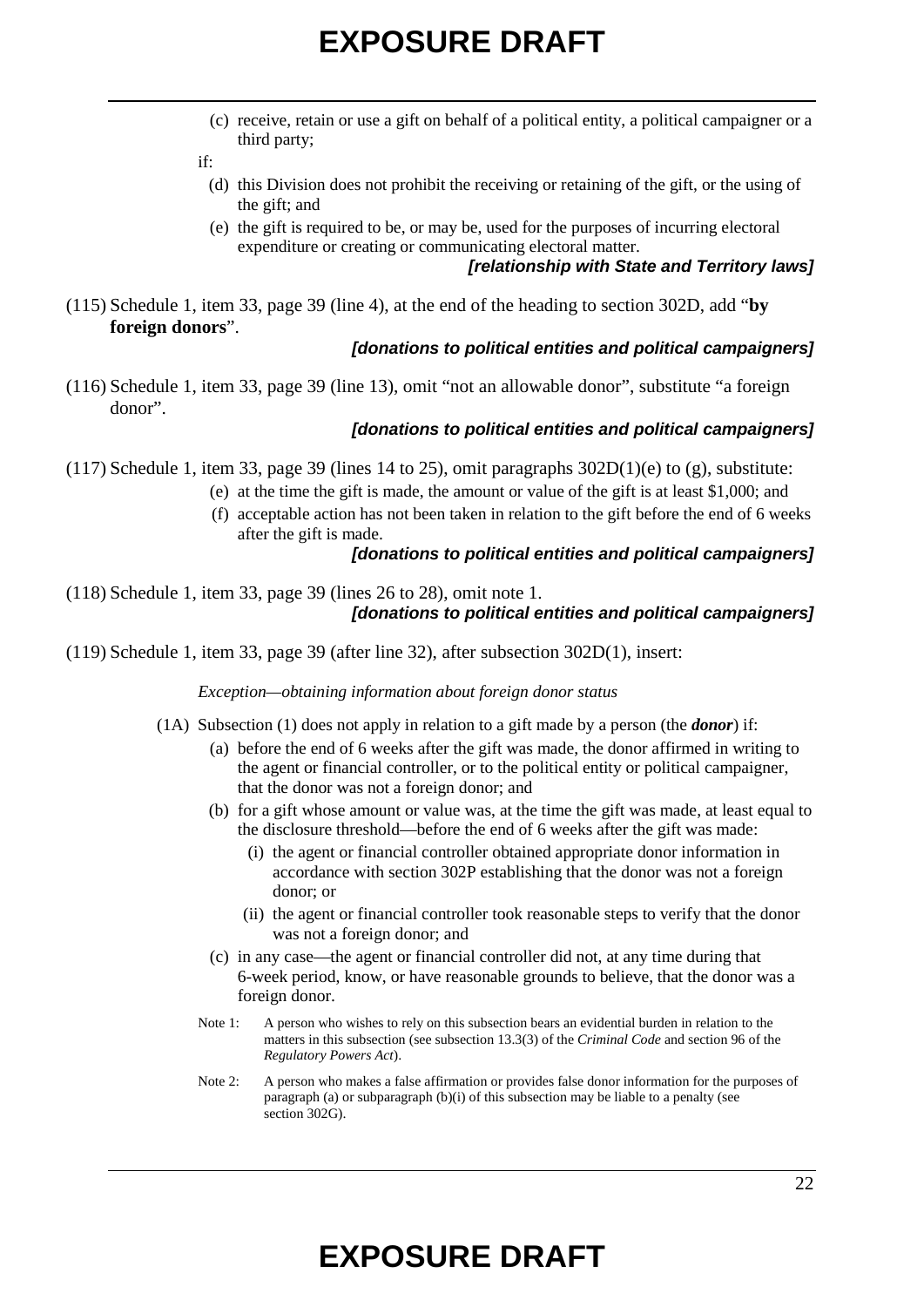*Exception—private capacity*

- (1B) Subsection (1) does not apply if the gift was made in a private capacity to the gift recipient for the gift recipient's personal use.
	- Note: A person who wishes to rely on this subsection bears an evidential burden in relation to the matters in this subsection (see subsection 13.3(3) of the *Criminal Code* and section 96 of the *Regulatory Powers Act*).

*Exception—donations given on terms inconsistent with incurring electoral expenditure etc.*

- (1C) Subsection (1) does not apply if using the gift for the purposes of incurring electoral expenditure, or creating or communicating electoral matter, would be inconsistent with the terms of the gift.
	- Note: A person who wishes to rely on this subsection bears an evidential burden in relation to the matters in this subsection (see subsection 13.3(3) of the *Criminal Code* and section 96 of the Regulatory Powers Act).

*[donations to political entities and political campaigners]*

(120) Schedule 1, item 33, page 40 (line 4), omit the penalty, substitute:

Penalty: 200 penalty units.

*[penalties]*

(121) Schedule 1, item 33, page 40 (line 8), omit the penalty, substitute:

Civil penalty:

The higher of the following amounts:

- (a) 200 penalty units;
- (b) if there is sufficient evidence for the court to determine the amount or value, or an estimate of the amount or value, of the gift at the time the gift is made—3 times that amount or value.

#### *[penalties]*

(122) Schedule 1, item 33, page 40 (line 11), omit "Section 93", substitute "Subsection 93(2)". *[continuing contraventions]*

- (123) Schedule 1, item 33, page 40 (lines 14 and 15), omit "**party campaigners and certain political campaigners**", substitute "**parties by foreign donors**". *[donations to third party campaigners]*
- (124) Schedule 1, item 33, page 40 (line 16) to page 41 (line 22), omit subsections 302E(1) and (2), substitute:

(1) A person or entity (the *gift recipient*) contravenes this subsection if:

- (a) the gift recipient is a third party; and
- (b) a gift is made to, or for the benefit of, the gift recipient during a financial year; and
- (c) the gift is made by, or on behalf of, a person or entity (the *donor*); and
- (d) the donor is a foreign donor; and
- (e) at the time the gift is made, the amount or value of the gift is at least equal to the disclosure threshold; and
- (f) the gift recipient uses the gift: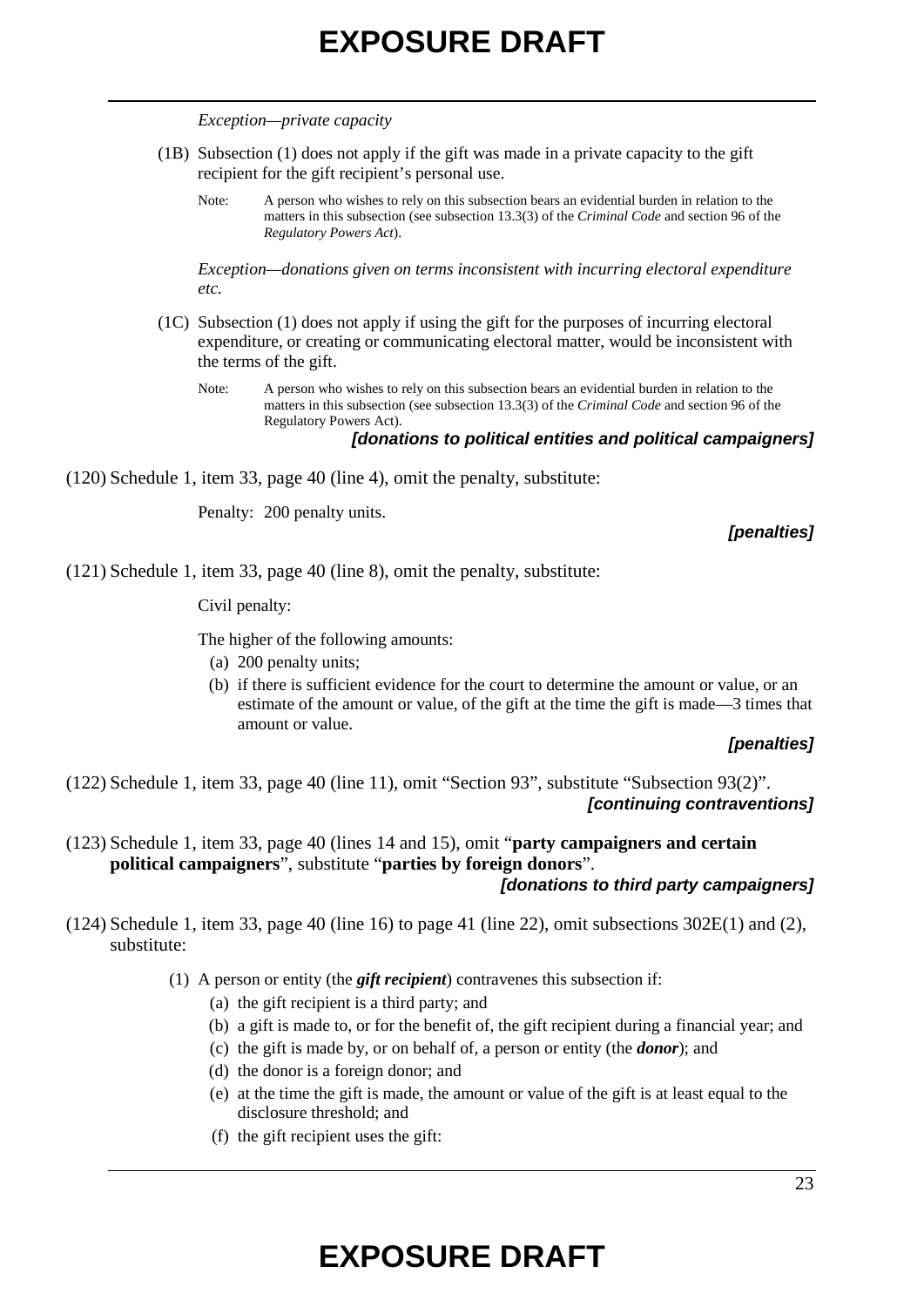- (i) for the purposes of incurring electoral expenditure; or
- (ii) for the dominant purpose of creating or communicating electoral matter; and
- (g) acceptable action has not been taken in relation to the gift before the end of 6 weeks after the gift is made.
- Note 1: The amount or value of the gift might be a debt due to the Commonwealth under section 302Q.
- Note 2: The physical elements of an offence against subsection (3) are set out in this subsection (see section 302R).

*Exception—obtaining information about foreign donor status*

- (2) Subsection (1) does not apply if:
	- (a) before the end of 6 weeks after the gift was made, the donor affirmed in writing to the gift recipient that the donor was not a foreign donor; and
	- (b) before the end of 6 weeks after the gift was made:
		- (i) the gift recipient obtained appropriate donor information in accordance with section 302P establishing that the donor was not a foreign donor; or
		- (ii) the gift recipient took reasonable steps to verify that the donor was not a foreign donor; and
	- (c) in any case—the gift recipient did not, at any time during that 6-week period, know, or have reasonable grounds to believe, that the donor was a foreign donor.
	- Note 1: A person or entity that wishes to rely on this subsection bears an evidential burden in relation to the matters in this subsection (see subsection 13.3(3) of the *Criminal Code* and section 96 of the *Regulatory Powers Act*).
	- Note 2: A person who makes a false affirmation or provides false donor information for the purposes of paragraph (a) or subparagraph (b)(i) of this subsection may be liable to a penalty (see section 302G).

#### *[donations to third party campaigners]*

(125) Schedule 1, item 33, page 41 (line 24), omit "person commits an offence if the person", insert "person or entity commits an offence if the person or entity".

#### *[donations to third party campaigners]*

(126) Schedule 1, item 33, page 41 (line 26), omit the penalty, substitute:

Penalty: 50 penalty units.

#### *[penalties]*

(127) Schedule 1, item 33, page 41 (line 28), omit "person is liable to a civil penalty if the person", insert "person or entity is liable to a civil penalty if the person or entity".

### *[donations to third party campaigners]*

(128) Schedule 1, item 33, page 41 (line 30), omit the penalty, substitute:

Civil penalty:

The higher of the following amounts:

- (a) 100 penalty units;
- (b) if there is sufficient evidence for the court to determine the amount or value, or an estimate of the amount or value, of the gift at the time the gift is made—3 times that amount or value.

### *[penalties]*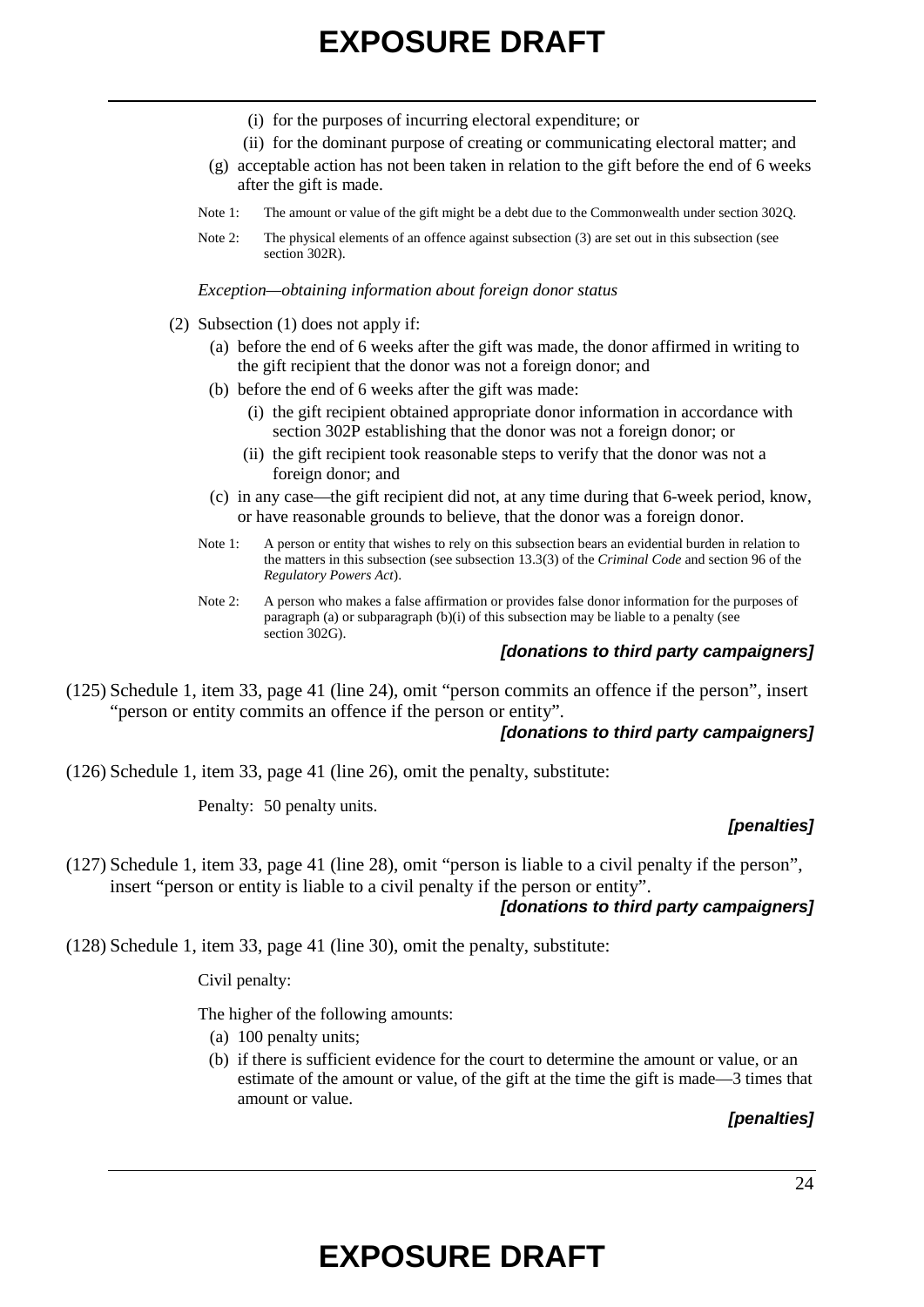(129) Schedule 1, item 33, page 42 (line 3), omit "Section 93", substitute "Subsection 93(2)". *[continuing contraventions]*

(130) Schedule 1, item 33, page 42 (line 6) to page 46 (line 10), omit sections 302F to 302J, substitute:

### **302F Gifts provided for the purposes of incurring electoral expenditure etc.**

*Offence by gift recipient etc.*

- (1) A person or entity (the *relevant person*) contravenes this subsection if:
	- (a) the relevant person is:
		- (i) the agent of a political entity; or
		- (ii) the financial controller of a political campaigner; or
		- (iii) a third party; and
	- (b) a gift is made to, or for the benefit of, the political entity, political campaigner or third party; and
	- (c) the gift is made by a foreign donor; and
	- (d) either of the following applies:
		- (i) the relevant person knows that the foreign donor intends the gift to be used for the purposes of incurring electoral expenditure, or for the dominant purpose of creating or communicating electoral matter;
		- (ii) the relevant person accepted the gift intending to use the gift for the purposes of incurring electoral expenditure, or for the dominant purpose of creating or communicating electoral matter; and
	- (e) acceptable action has not been taken in relation to the gift before the end of 6 weeks after the gift is made.
	- Note: The physical elements of an offence against subsection (3) are set out in this subsection (see section 302R).

*Offence by foreign donor*

- (2) A person or entity (the *donor*) contravenes this subsection if:
	- (a) the donor is a foreign donor; and
	- (b) the donor makes a gift to, or for the benefit of, another person or entity; and
	- (c) the other person or entity is:
		- (i) a political entity; or
		- (ii) a political campaigner; or
		- (iii) a third party; and
	- (d) if the other person or entity is a third party:
		- (i) the donor intends the gift to be used for the purposes of incurring electoral expenditure, or for the dominant purpose of creating or communicating electoral matter; or
		- (ii) the donor knows that the other person or entity accepts the gift intending to use the gift for the purposes of incurring electoral expenditure, or for the dominant purpose of creating or communicating electoral matter; and
	- (e) in any case—acceptable action has not been taken in relation to the gift before the end of 6 weeks after the gift is made.
	- Note: The physical elements of an offence against subsection (3) are set out in this subsection (see section 302R).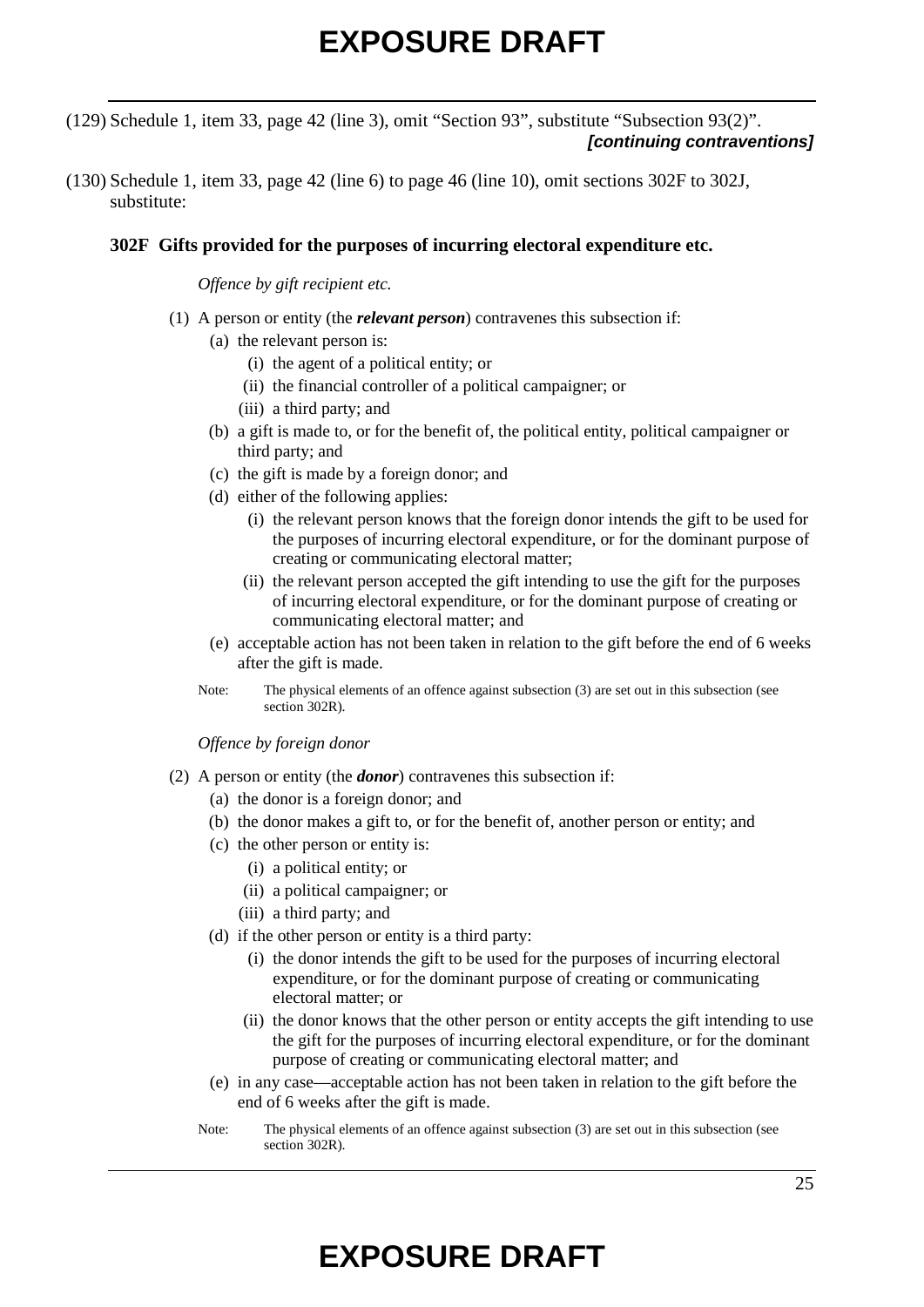#### *Offence*

(3) A person or entity commits an offence if the person or entity contravenes subsection (1) or (2).

Penalty:

- (a) for a contravention of subsection (1) by a third party—50 penalty units; or
- (b) otherwise—100 penalty units.
- (4) Section 15.4 of the *Criminal Code* (extended geographical jurisdiction—category D) applies to an offence against subsection (3).

*Civil penalty*

(5) A person or entity is liable to a civil penalty if the person or entity contravenes subsection  $(1)$  or  $(2)$ .

Civil penalty:

The higher of the following amounts:

- (a) either:
	- (i) for a contravention of subsection (1) by a third party—100 penalty units; or
	- (ii) otherwise—200 penalty units;
- (b) if there is sufficient evidence for the court to determine the amount or value, or an estimate of the amount or value, of the gift at the time the gift is made—3 times that amount or value.
- (6) Subsection (5) applies:
	- (a) whether or not the conduct constituting the contravention of subsection (1) or (2) occurs in Australia; and
	- (b) whether or not a result of the conduct constituting the alleged contravention of subsection (1) or (2) occurs in Australia.

#### **302G False affirmation or information that donor is not a foreign donor**

- (1) A person contravenes this subsection if:
	- (a) the person makes an affirmation or provides appropriate donor information in relation to a gift; and
	- (b) the affirmation or information is for the purposes of paragraph 302D(1A)(a) or  $302E(2)(a)$  or subparagraph  $302D(1A)(b)(i)$  or  $302E(2)(b)(i)$ ; and
	- (c) the person knows that the affirmation or information is false.
	- Note: The physical elements of an offence against subsection (2) are set out in this subsection (see section 302R).

*Offence*

(2) A person commits an offence if the person contravenes subsection (1).

Penalty: 100 penalty units.

(3) Section 15.4 of the *Criminal Code* (extended geographical jurisdiction—category D) applies to an offence against subsection (2).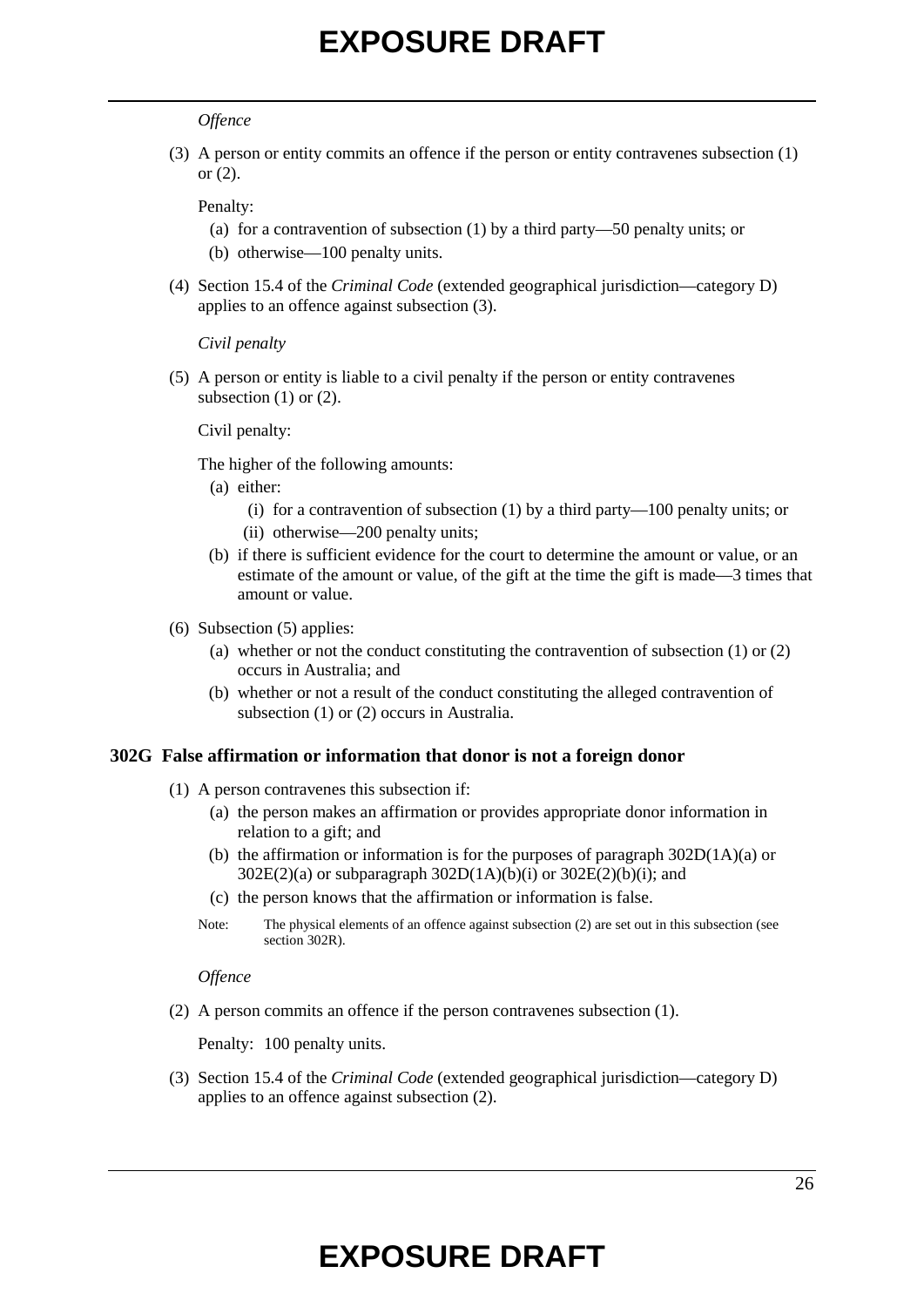#### *Civil penalty*

(4) A person is liable to a civil penalty if the person contravenes subsection (1).

Civil penalty:

The higher of the following amounts:

- (a) 200 penalty units;
- (b) if there is sufficient evidence for the court to determine the amount or value, or an estimate of the amount or value, of the gift—3 times that amount or value.
- (5) Subsection (4) applies:
	- (a) whether or not the conduct constituting the contravention of subsection (1) occurs in Australia; and
	- (b) whether or not a result of the conduct constituting the alleged contravention of subsection (1) occurs in Australia.

#### **302H Anti-avoidance**

- (1) The Electoral Commissioner may give a person or entity (the *relevant person*) a written notice if:
	- (a) the relevant person, whether alone or together with one or more other persons or entities, enters into, begins to carry out or carries out a scheme; and
	- (b) there are reasonable grounds to conclude that the relevant person did so for the sole or dominant purpose of avoiding a provision of this Division prohibiting a gift being made to a political entity, political campaigner or third party (whether or not the relevant person) by a foreign donor in particular circumstances; and
	- (c) as a result of the scheme or part of the scheme:
		- (i) the foreign donor engages in a course of conduct of giving the gift, and one or more other gifts, to the political entity, political campaigner or third party in those circumstances, where the amount or value of each of those gifts is below the amount specified in the provision but the total amount or value of the gifts is more than that amount; or
		- (ii) the foreign donor forms, or participates in the formation of, a body corporate in Australia; or
		- (iii) the making of the gift to the political entity, political campaigner or third party by the foreign donor in those circumstances is otherwise facilitated; and
	- (d) as a result of the scheme or part, the provision does not prohibit the making of the gift in those circumstances.
	- Note 1: A decision to give a notice is a reviewable decision (see section 120).
	- Note 2: For the definition of *scheme*, see subsection 287(1).
	- Note 3: An example of circumstances in which a gift may be made is the making of a gift knowing that the person accepting the gift intends to use the gift for the purposes of incurring electoral expenditure.
- (2) The notice must:
	- (a) specify the conduct constituting the scheme; and
	- (b) require the relevant person:
		- (i) not to enter into the scheme; or
		- (ii) not to begin to carry out the scheme; or
		- (iii) not to continue to carry out the scheme.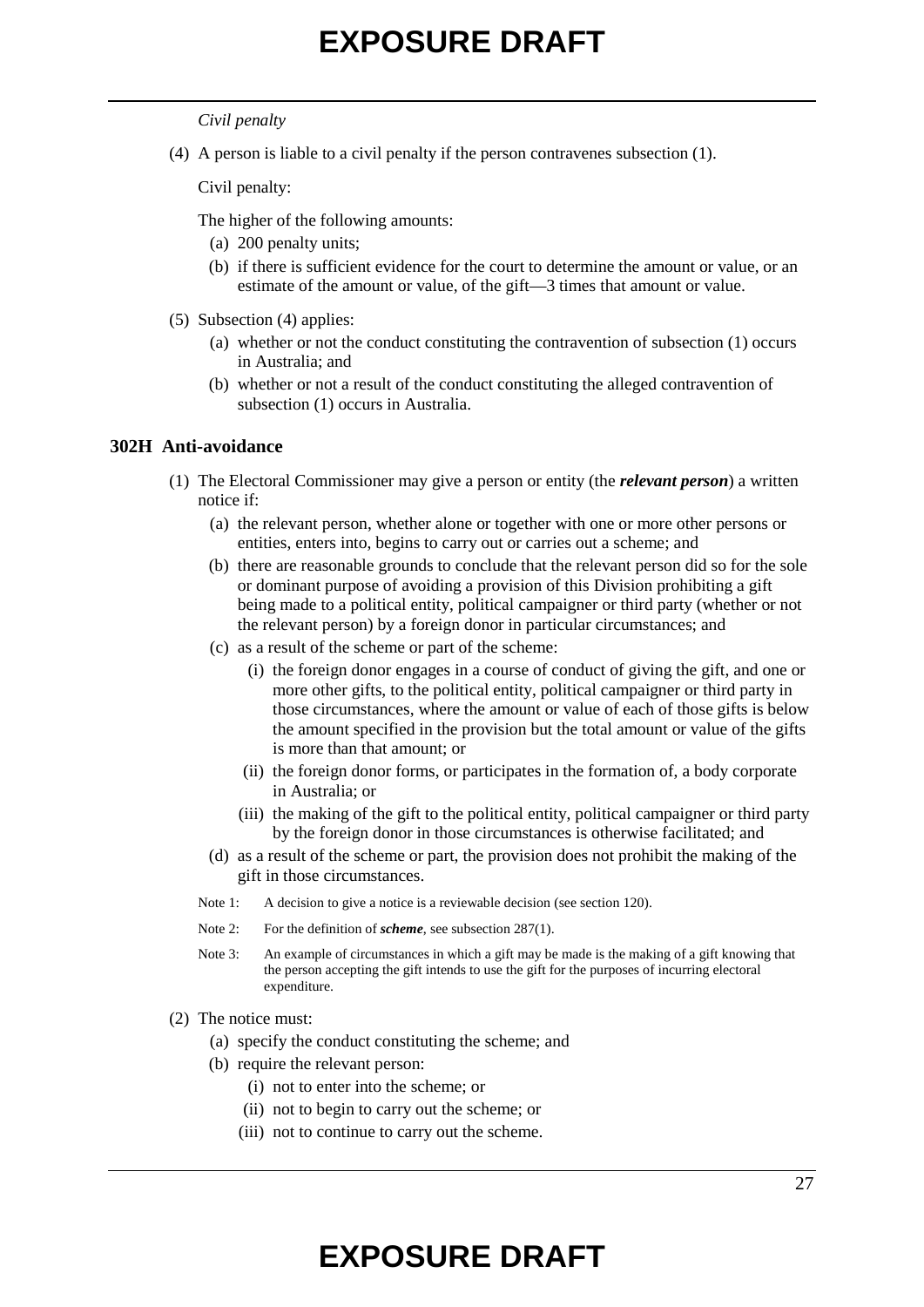#### *Offence*

- (3) A person or entity commits an offence if:
	- (a) the person or entity is given a notice under subsection (1); and
	- (b) the person or entity engages in conduct; and
	- (c) the conduct contravenes the notice.

Penalty: 200 penalty units.

(4) Section 15.4 of the *Criminal Code* (extended geographical jurisdiction—category D) applies to an offence against subsection (3).

*Civil penalty*

- (5) A person or entity is liable to a civil penalty if:
	- (a) the person or entity is given a notice under subsection (1); and
	- (b) the person or entity engages in conduct; and
	- (c) the conduct contravenes the notice.

Civil penalty:

The higher of the following amounts:

- (a) 200 penalty units;
- (b) if there is sufficient evidence for the court to determine the amount or value, or an estimate of the amount or value, of the gift—3 times that amount or value.
- (6) Subsection (5) applies:
	- (a) whether or not the conduct constituting the contravention of subsection (1) occurs in Australia; and
	- (b) whether or not a result of the conduct constituting the alleged contravention of subsection (1) occurs in Australia.

### *[gifts by foreign donors; anti-avoidance; false information about foreign donor status]*

- (131) Schedule 1, item 33, page 46 (line 11) to page 49 (line 5), Subdivision C **to be opposed**. *[other offences and civil penalty provisions]*
- (132) Schedule 1, item 33, page 49 (line 6), omit "**Exceptions and other**", substitute "**Other**". *[exceptions to offences and civil penalty provisions]*

(133) Schedule 1, item 33, page 49 (lines 8 to 32), sections 302M and 302N **to be opposed**. *[exceptions to offences and civil penalty provisions]*

(134) Schedule 1, item 33, page 50 (lines 1 to 17), omit section 302P, substitute:

### **302P Information relating to foreign donor status**

(1) A person or entity (the *first person*) obtains *appropriate donor information* in relation to a person or entity (the *donor*) making a gift, or on whose behalf a gift is made, establishing that the donor is not a foreign donor if the first person obtains information or a document specified in column 2 of the applicable item in the following table: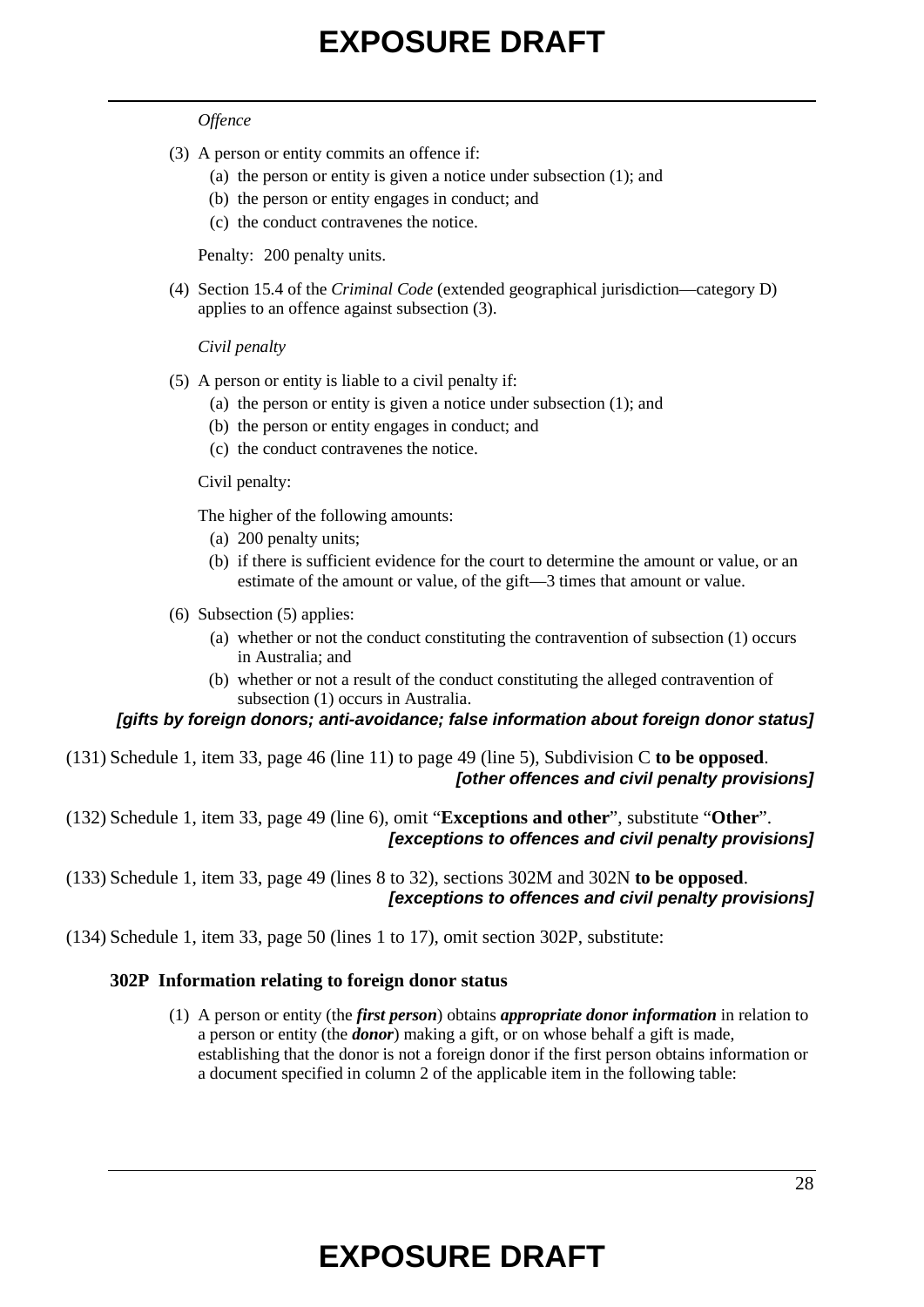|                | Appropriate donor information                 |                                                                                                                                                                                                                                                                                                                                                                                                                                                                                                                                                                                                                                           |  |  |  |
|----------------|-----------------------------------------------|-------------------------------------------------------------------------------------------------------------------------------------------------------------------------------------------------------------------------------------------------------------------------------------------------------------------------------------------------------------------------------------------------------------------------------------------------------------------------------------------------------------------------------------------------------------------------------------------------------------------------------------------|--|--|--|
| <b>Item</b>    | Column 1                                      | Column <sub>2</sub>                                                                                                                                                                                                                                                                                                                                                                                                                                                                                                                                                                                                                       |  |  |  |
|                | If the donor is:                              | then the appropriate donor information is:                                                                                                                                                                                                                                                                                                                                                                                                                                                                                                                                                                                                |  |  |  |
| 1              | an individual                                 | (a) the particulars relating to the individual set out in a<br>Roll; or                                                                                                                                                                                                                                                                                                                                                                                                                                                                                                                                                                   |  |  |  |
|                |                                               | (b) a copy of a passport, of a certificate evidencing the<br>individual's naturalisation, or of any other document<br>evidencing the individual's Australian citizenship; or                                                                                                                                                                                                                                                                                                                                                                                                                                                              |  |  |  |
|                |                                               | (c) a copy of a visa evidencing the individual's<br>permanent residency in Australia; or                                                                                                                                                                                                                                                                                                                                                                                                                                                                                                                                                  |  |  |  |
|                |                                               | (d) any information or a copy of any document<br>prescribed by the regulations for the purposes of this<br>table item.                                                                                                                                                                                                                                                                                                                                                                                                                                                                                                                    |  |  |  |
| $\overline{2}$ | an incorporated<br>entity                     | (a) a copy of the certificate of the entity's incorporation<br>in Australia: or                                                                                                                                                                                                                                                                                                                                                                                                                                                                                                                                                           |  |  |  |
|                |                                               | (b) particulars of the entity's registration with the<br><b>Australian Securities Investment Commission</b><br>evidencing the entity's incorporation in Australia; or                                                                                                                                                                                                                                                                                                                                                                                                                                                                     |  |  |  |
|                |                                               | (c) any information or a copy of any document<br>prescribed by the regulations for the purposes of this<br>table item.                                                                                                                                                                                                                                                                                                                                                                                                                                                                                                                    |  |  |  |
| 3              | an entity (whether<br>or not<br>incorporated) | (a) copies of at least 3 recent minutes or other official<br>documents of the entity, in accordance with<br>subsection (2), evidencing that high-level decisions<br>of the entity are made in Australia, such as:<br>(i) decisions setting the operational policies of the<br>entity; or<br>(ii) decisions appointing officers of the entity, or<br>granting powers to such officers to carry on<br>the entity's activities; or<br>(iii) directions to persons appointed to carry out<br>the entity's activities as to how to perform<br>functions; or<br>(iv) decisions on matters of finance, such as how<br>profits are to be used; or |  |  |  |
|                |                                               | (b) copies of at least 3 official documents of the entity<br>establishing that the entity's activities are principally<br>carried out in Australia, such as:<br>(i) documents recording separately the number of<br>staff or members of the entity in Australia, and<br>overseas, carrying on activities for the entity;<br>or<br>(ii) documents recording separately the scale or<br>volume of the activities carried out in<br>Australia, and overseas, (for example by<br>reference to revenue derived in Australia and<br>overseas); or<br>(c) any information or a copy of any document                                              |  |  |  |
|                |                                               | prescribed by the regulations for the purposes of this<br>table item.                                                                                                                                                                                                                                                                                                                                                                                                                                                                                                                                                                     |  |  |  |

Note: A person or entity who obtains appropriate donor information may not commit an offence or contravene a civil penalty provision in this Division (see subsections 302D(1A) and 302E(2)).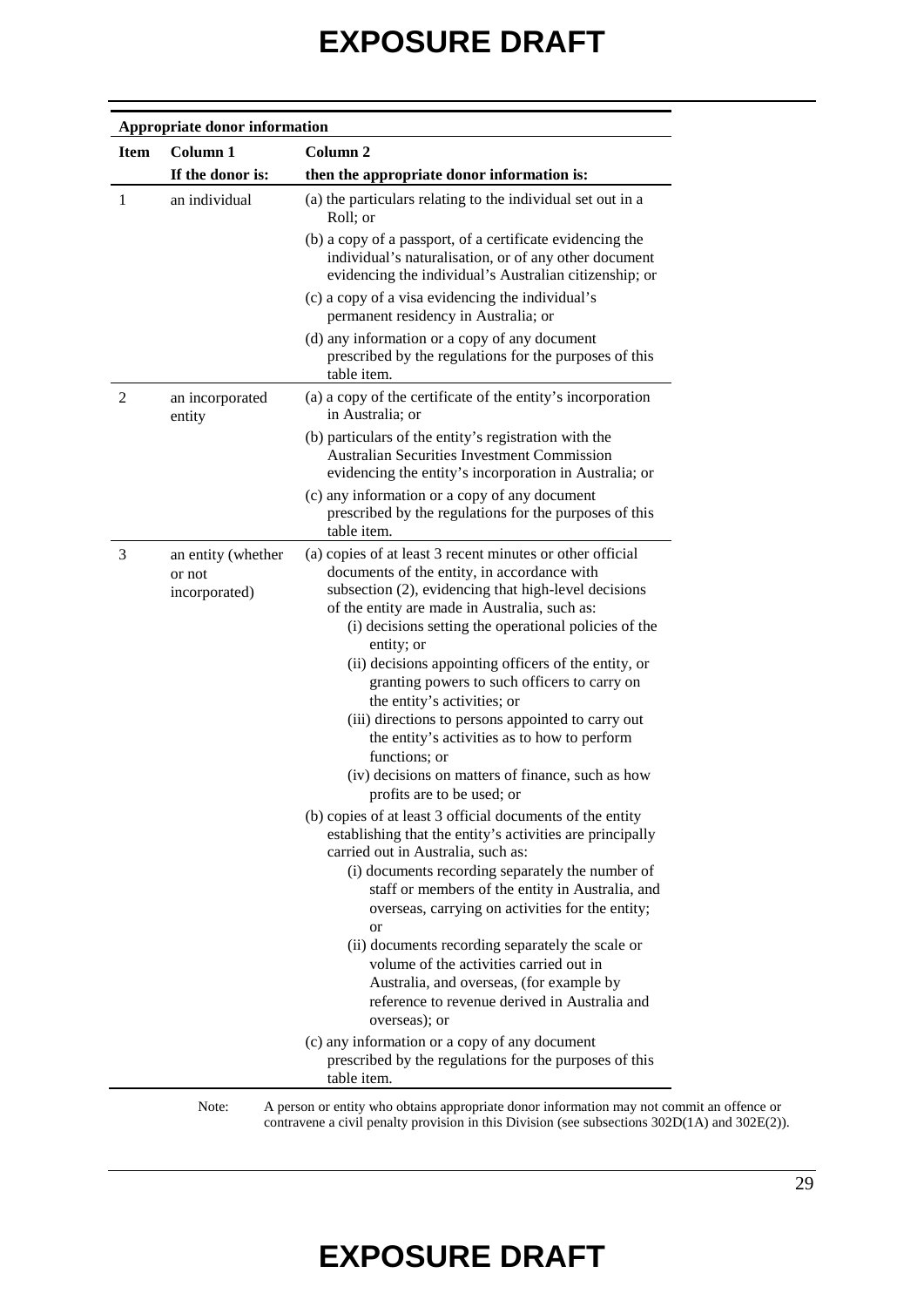- (2) For the purposes of paragraph (a) of item 3 of the table, each of the minutes or other official documents must evidence a different kind of decision.
- (3) For the purposes of item 3 of the table, information may be omitted, redacted or deleted from the minutes, documents or information.

### *[information relating to foreign donor status]*

(135) Schedule 1, item 33, page 50 (lines 23 and 24), omit "302L (except section 302J)", substitute "302F".

## *[debts due to the Commonwealth]*

- (136) Schedule 1, item 34, page 51 (line 10), omit "during the disclosure period for the election". *[candidates and groups]*
- (137) Schedule 1, item 34, page 51 (line 20), omit "Commission", substitute "Commissioner, on the Transparency Register,".

## *[Transparency Register]*

(138) Schedule 1, page 52 (after line 2), after item 36, insert:

## **36A Subsection 304(2)**

Omit "during the disclosure period for the election", substitute "while the person was a candidate in the election or by-election".

### *[candidates and groups]*

(139) Schedule 1, item 37, page 52 (lines 5 to 7), omit the note and the penalty, substitute:

Civil penalty:

The higher of the following:

- (a) 60 penalty units;
- (b) if there is sufficient evidence for the court to determine the amount or value, or an estimate of the amount or value, of gifts not disclosed—3 times that amount or value.

### *[continuing contraventions; penalties]*

(140) Schedule 1, page 52 (after line 9), after item 38, insert:

## **38A Subsection 304(3)**

Omit "during the disclosure period for the election", substitute "while the group was a group in the election".

### *[candidates and groups]*

(141) Schedule 1, item 39, page 52 (lines 12 to 14), omit the note and the penalty, substitute:

Civil penalty:

The higher of the following:

- (a) 60 penalty units;
- (b) if there is sufficient evidence for the court to determine the amount or value, or an estimate of the amount or value, of gifts not disclosed—3 times that amount or value.

## *[continuing contraventions; penalties]*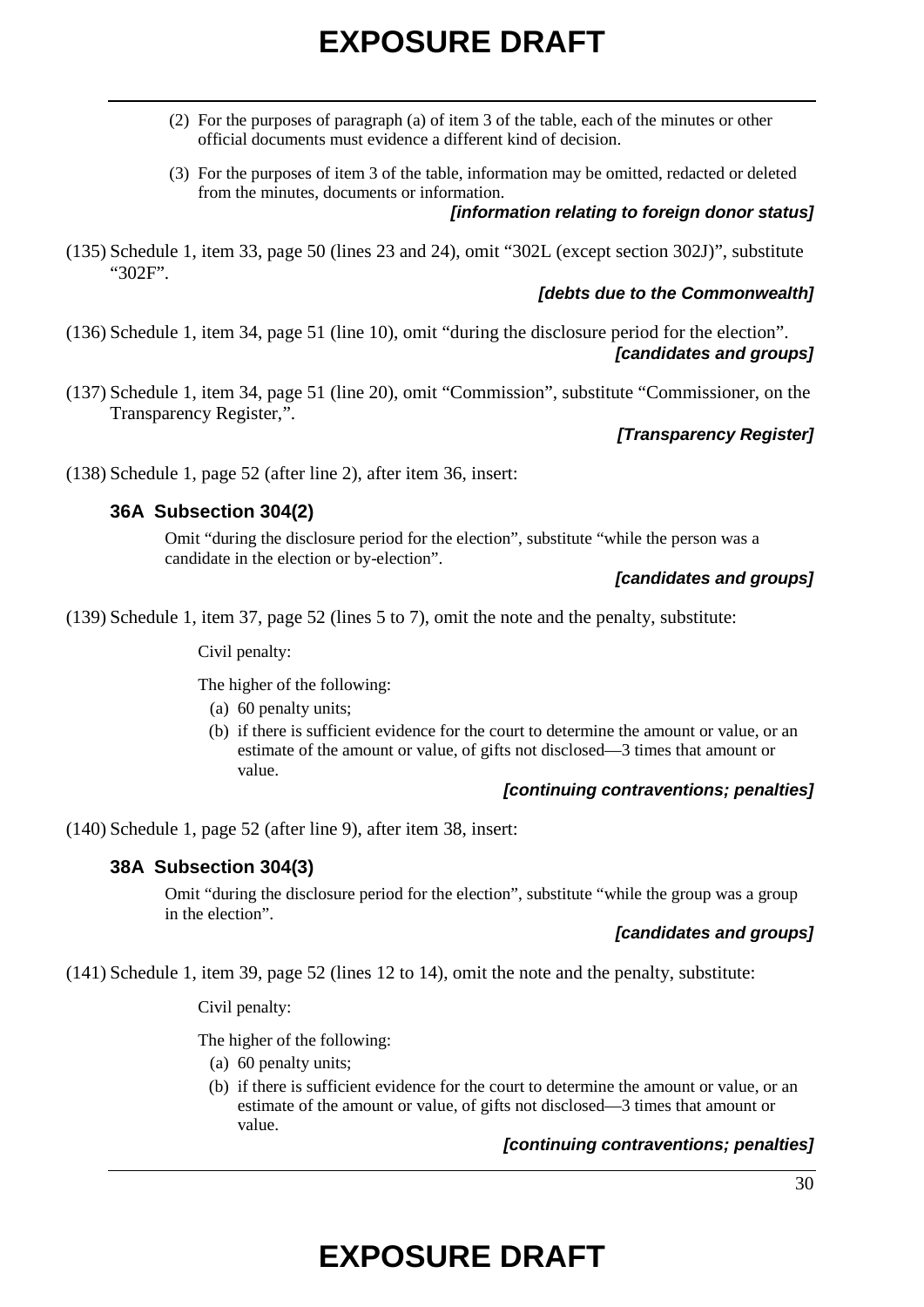(142) Schedule 1, item 40, page 52 (lines 15 to 28), **to be opposed**.

### *[returns of candidates and groups]*

(143) Schedule 1, page 53 (after line 10), after item 45, insert:

## **45A At the end of section 304**

Add:

(9) Subsection 93(2) of the Regulatory Powers Act does not apply in relation to a contravention of subsection (2) or (3) of this section.

*[continuing contraventions]*

(144) Schedule 1, item 46, page 53 (lines 11 and 12), omit the item, substitute:

### **45B Subsection 305A(1)**

After "A person", insert "or entity".

### **46 Paragraph 305A(1)(a)**

Repeal the paragraph, substitute:

(a) the person or entity makes a gift or gifts to any candidate or member of a group in an election or by-election; and

### *[gifts to candidates etc.]*

(145) Schedule 1, item 48, page 53 (lines 15 to 18), omit the item, substitute:

### **48 Paragraph 305A(1)(c)**

Repeal the paragraph, substitute:

(c) at the time the person or entity makes the gift or gifts, the person or entity is not a political entity or an associated entity.

### *[gifts to candidates etc.]*

(146) Schedule 1, item 50, page 53 (lines 21 and 22), omit the item, substitute:

## **49A Subsection 305A(1A)**

After "A person", insert "or entity".

### **50 Paragraph 305A(1A)(a)**

Repeal the paragraph, substitute:

- (a) the person or entity makes a gift or gifts:
	- (i) during the period, relating to an election or by-election, specified by legislative instrument by the Electoral Commissioner; and
	- (ii) to any person or entity (whether incorporated or not) specified by the instrument; and

### *[gifts to candidates etc.]*

(147) Schedule 1, item 52, page 53 (line 25) to page 54 (line 2), omit the item, substitute:

## **52 Paragraph 305A(1A)(c)**

Repeal the paragraph, substitute: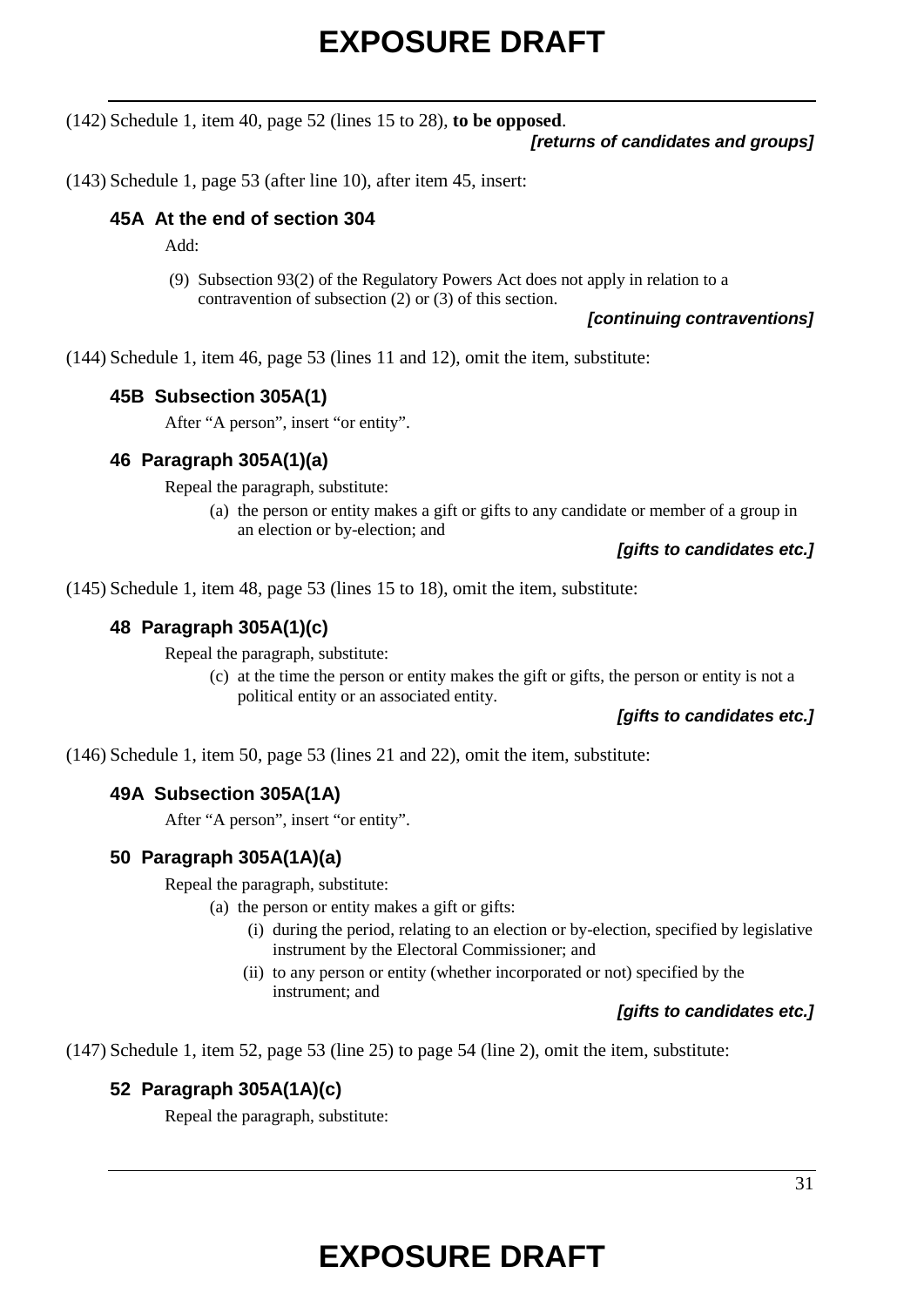(c) at the time the person or entity makes the gift or gifts, the person or entity is not a political entity or associated entity.

### *[gifts to candidates etc.]*

(148) Schedule 1, item 54, page 54 (lines 5 and 6), omit the item, substitute:

## **54 Subsection 305A(2)**

Omit "The person must", substitute "The person or entity must, in accordance with this section,".

### **54A Paragraph 305A(2)(a)**

Omit "made during the disclosure period".

### *[gifts to candidates etc.]*

(149) Schedule 1, item 55, page 54 (lines 7 and 8), omit the item, substitute:

## **55 Paragraph 305A(2)(b)**

Repeal the paragraph, substitute:

- (b) all gifts of more than the disclosure threshold, received by the person or entity at any time, that the person or entity used (either wholly or partly):
	- (i) to enable the person or entity to make the gifts mentioned in paragraph (a) of this subsection; or
	- (ii) to reimburse the person or entity for making such gifts.

### *[gifts to candidates etc.]*

(150) Schedule 1, item 56, page 54 (lines 11 to 13), omit the note and the penalty, substitute:

Civil penalty:

The higher of the following:

- (a) 60 penalty units;
- (b) if there is sufficient evidence for the court to determine the amount or value, or an estimate of the amount or value, of gifts not disclosed—3 times that amount or value.

#### *[continuing contraventions; penalties]*

(151) Schedule 1, item 57, page 54 (lines 14 and 15), omit the item, substitute:

### **57 Subsection 305A(2A)**

Repeal the subsection, substitute:

- (2A) For the purposes of subsection (2), 2 or more gifts made by a person or entity are taken to be one gift if:
	- (a) the gifts are made to the same candidate or group in an election or by-election; or
	- (b) the gifts are made to the same person or entity during the period specified by legislative instrument under paragraph (1A)(a).

### *[candidates and groups]*

(152) Schedule 1, item 59, page 54 (lines 18 and 19), omit the item, substitute: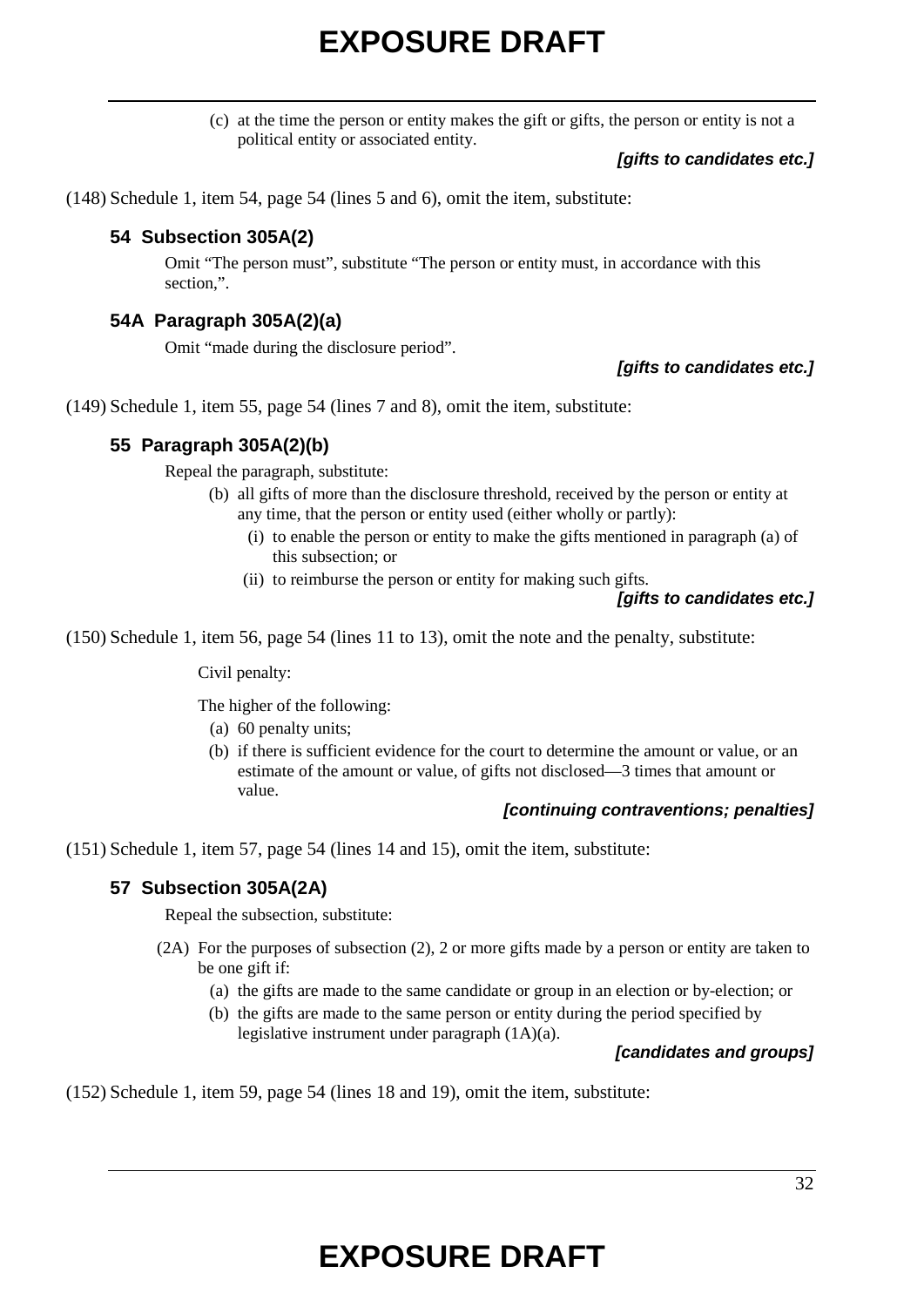## **58A Paragraph 305A(4)(c)**

Omit "organisation", substitute "entity".

## **59 Subsection 305A(5)**

Repeal the subsection, substitute:

(5) Subsection 93(2) of the Regulatory Powers Act does not apply in relation to a contravention of subsection (2) of this section.

### *[continuing contraventions]*

(153) Schedule 1, item 61, page 54 (line 23) to page 55 (line 15), omit the item, substitute:

# **61 Subsections 305B(1) and (2)**

Repeal the subsections, substitute:

- (1) If, in a financial year, a person or entity makes gifts totalling more than the disclosure threshold to:
	- (a) the same registered political party; or
	- (b) the same State branch of a registered political party; or
	- (c) the same political campaigner;

the person or entity must, in accordance with this section, provide a return to the Electoral Commission within 20 weeks after the end of the financial year, covering all the gifts that the person or entity made to that political party, branch or campaigner during the financial year.

Civil penalty:

The higher of the following:

- (a) 60 penalty units;
- (b) if there is sufficient evidence for the court to determine the amount or value, or an estimate of the amount or value, of gifts not disclosed—3 times that amount or value.
- (2) For the purposes of subsection (1), a person or entity who makes a gift to any other person or entity with the intention of benefiting a particular registered political party, State branch of a registered political party, or political campaigner, is taken to have made that gift directly to that party, branch or campaigner.

#### *[continuing contraventions; penalties]*

(154) Schedule 1, item 63, page 55 (line 21), after "person", insert "or entity".

*[gifts to political parties]*

(155) Schedule 1, page 55 (after line 28), after item 63, insert:

## **63A Paragraph 305B(3B)(e)**

After "person", insert "or entity".

## *[gifts to political parties]*

(156) Schedule 1, item 64, page 55 (after line 32), at the end of section 305B, add:

(6) Subsection 93(2) of the Regulatory Powers Act does not apply in relation to a contravention of subsection (1) of this section.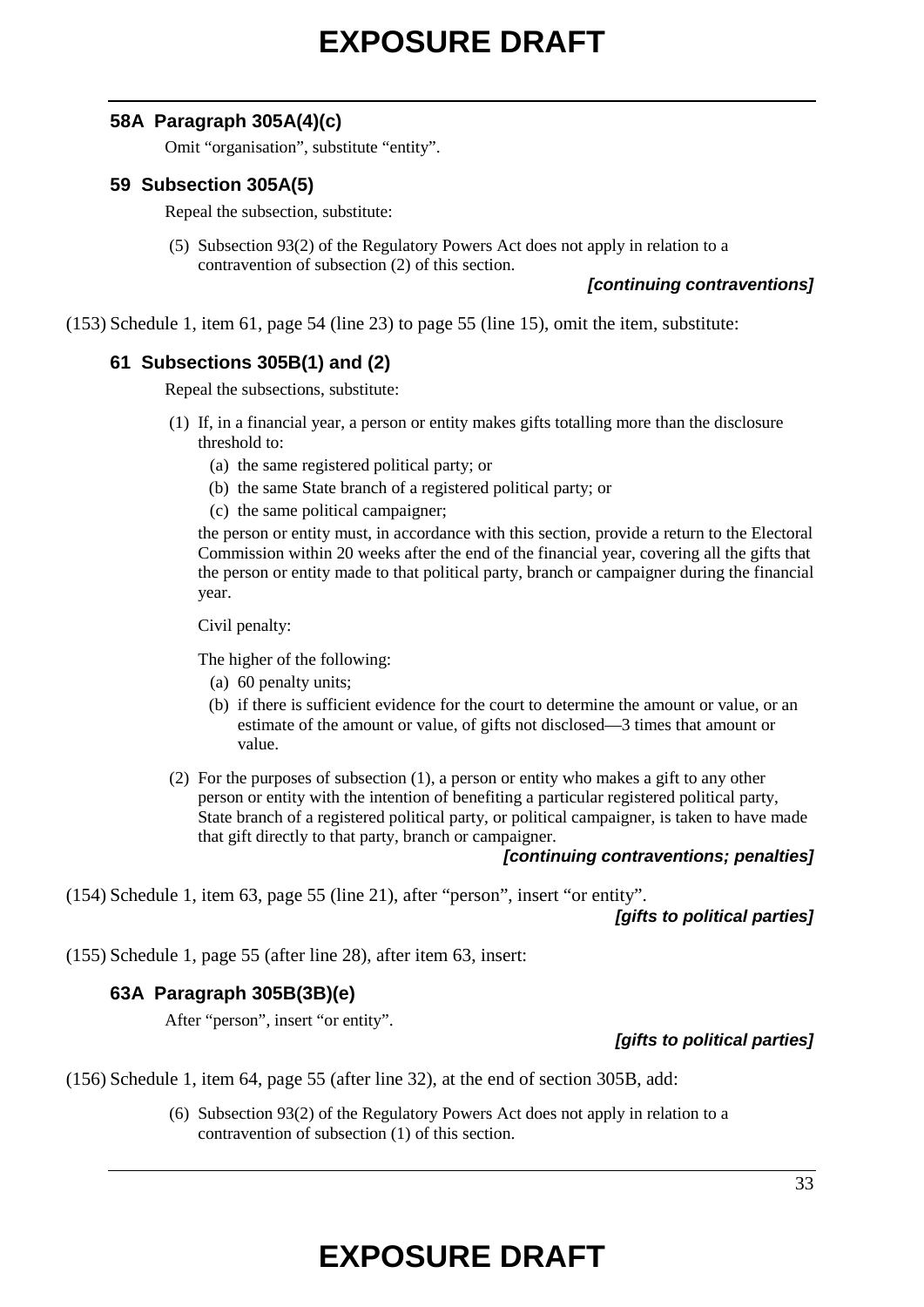## *[continuing contraventions]*

(157) Schedule 1, item 70, page 57 (lines 7 and 8), omit the item, substitute:

# **70 Subsections 306A(4) and (5)**

Repeal the subsections.

*[candidates and groups]*

(158) Schedule 1, item 73, page 57 (line 29), omit "gift; and", substitute "gift.". *[registration of political campaigners]*

(159) Schedule 1, item 73, page 57 (line 30) to page 58 (line 3), omit paragraph 306B(1)(c). *[registration of political campaigners]*

(160) Schedule 1, item 74, page 59 (line 2), omit "Commission", substitute "Commissioner, on the Transparency Register,".

### *[Transparency Register]*

(161) Schedule 1, items 75 and 76, page 59 (lines 3 to 9), **to be opposed**. *[definition of electoral expenditure]*

(162) Schedule 1, item 78, page 59 (lines 14 to 16), omit the note and the penalty, substitute:

Civil penalty:

The higher of the following:

- (a) 60 penalty units;
- (b) if there is sufficient evidence for the court to determine the amount, or an estimate of the amount, of electoral expenditure not disclosed—3 times that amount.

### *[continuing contraventions; penalties]*

(163) Schedule 1, item 80, page 59 (lines 21 to 23), omit the note and the penalty, substitute:

Civil penalty:

The higher of the following:

- (a) 60 penalty units;
- (b) if there is sufficient evidence for the court to determine the amount, or an estimate of the amount, of electoral expenditure not disclosed—3 times that amount.

### *[continuing contraventions; penalties]*

- (164) Schedule 1, item 81, page 60 (after line 10), at the end of section 309, add:
	- (5) Subsection 93(2) of the Regulatory Powers Act does not apply in relation to a contravention of subsection (2) or (3) of this section.

### *[continuing contraventions]*

(165) Schedule 1, item 84, page 60 (line 23), omit "Third party campaigners", substitute "Third parties".

### *[third party campaigners]*

(166) Schedule 1, item 84, page 60 (line 24), omit "political expenditure", substitute "electoral expenditure".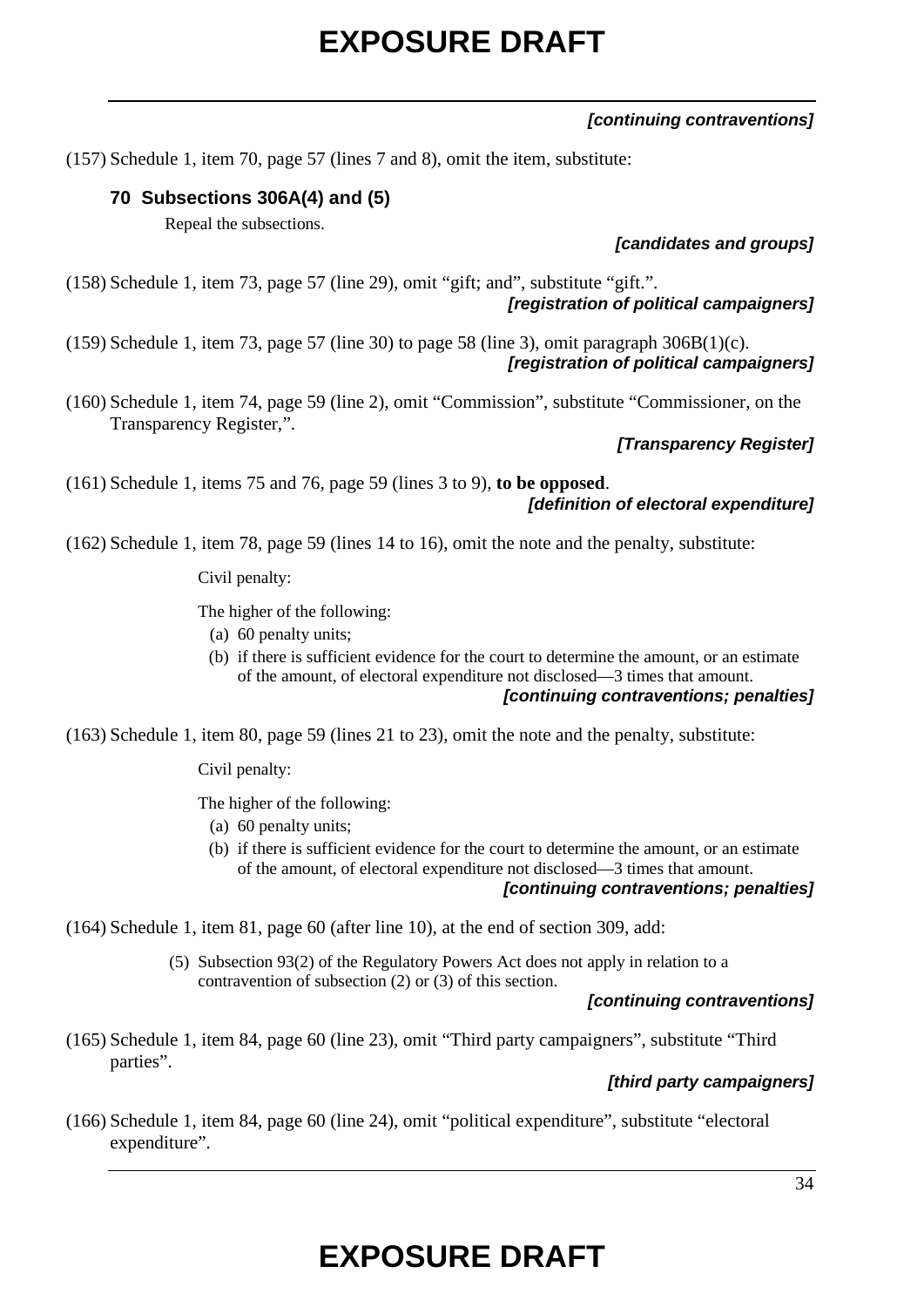## *[definition of electoral expenditure]*

(167) Schedule 1, item 84, page 60 (line 25), omit ", and the senior staff of, the campaigners", substitute "the third parties".

## *[annual returns by third party campaigners]*

(168) Schedule 1, item 84, page 60 (line 28), omit "Commission", substitute "Commissioner, on the Transparency Register,".

## *[Transparency Register]*

(169) Schedule 1, item 86, page 61 (lines 4 and 5), omit ", third party campaigner or associated entity", substitute "or third party".

## *[registration of associated entities]*

(170) Schedule 1, item 87, page 61 (lines 20 to 22), omit the note and the penalty, substitute:

Civil penalty:

The higher of the following:

- (a) 120 penalty units;
- (b) if an amount is not disclosed under paragraph  $(2)(a)$  or subparagraph  $(2)(b)(ii)$  and there is sufficient evidence for the court to determine the amount, or an estimate of the amount, not disclosed—3 times that amount.

### *[penalties]*

(171) Schedule 1, item 87, page 61 (line 33), omit "314AE; and", substitute "314AE;". *[returns of political campaigners]*

 $(172)$  Schedule 1, item 87, page 61 (after line 33), at the end of paragraph  $314AB(2)(a)$ , add: (iv) for political campaigners—the total amount of electoral expenditure incurred

by or with the authority of the campaigner; and

### *[returns of political campaigners]*

(173) Schedule 1, item 87, page 62 (lines 11 and 12), omit paragraph 314AB(2)(c). *[auditor's report in annual returns by registered parties etc.]*

(174) Schedule 1, item 87, page 62 (lines 13 to 20), omit paragraph 314AB(2)(d). *[registration for political campaigners]*

(175) Schedule 1, item 87, page 62 (line 21), omit "in any case—".

## *[registration for political campaigners]*

(176) Schedule 1, item 87, page 62 (line 24), omit "political expenditure", substitute "electoral expenditure".

## *[definition of electoral expenditure]*

- (177) Schedule 1, item 87, page 62 (after line 30), at the end of section 314AB, add:
	- (4) Subsection 93(2) of the Regulatory Powers Act does not apply in relation to a contravention of subsection (1) of this section.

## *[registration of third party campaigners; continuing contraventions]*

(178) Schedule 1, item 87, page 62 (line 31) to page 64 (line 11), section 314ABA **to be opposed**.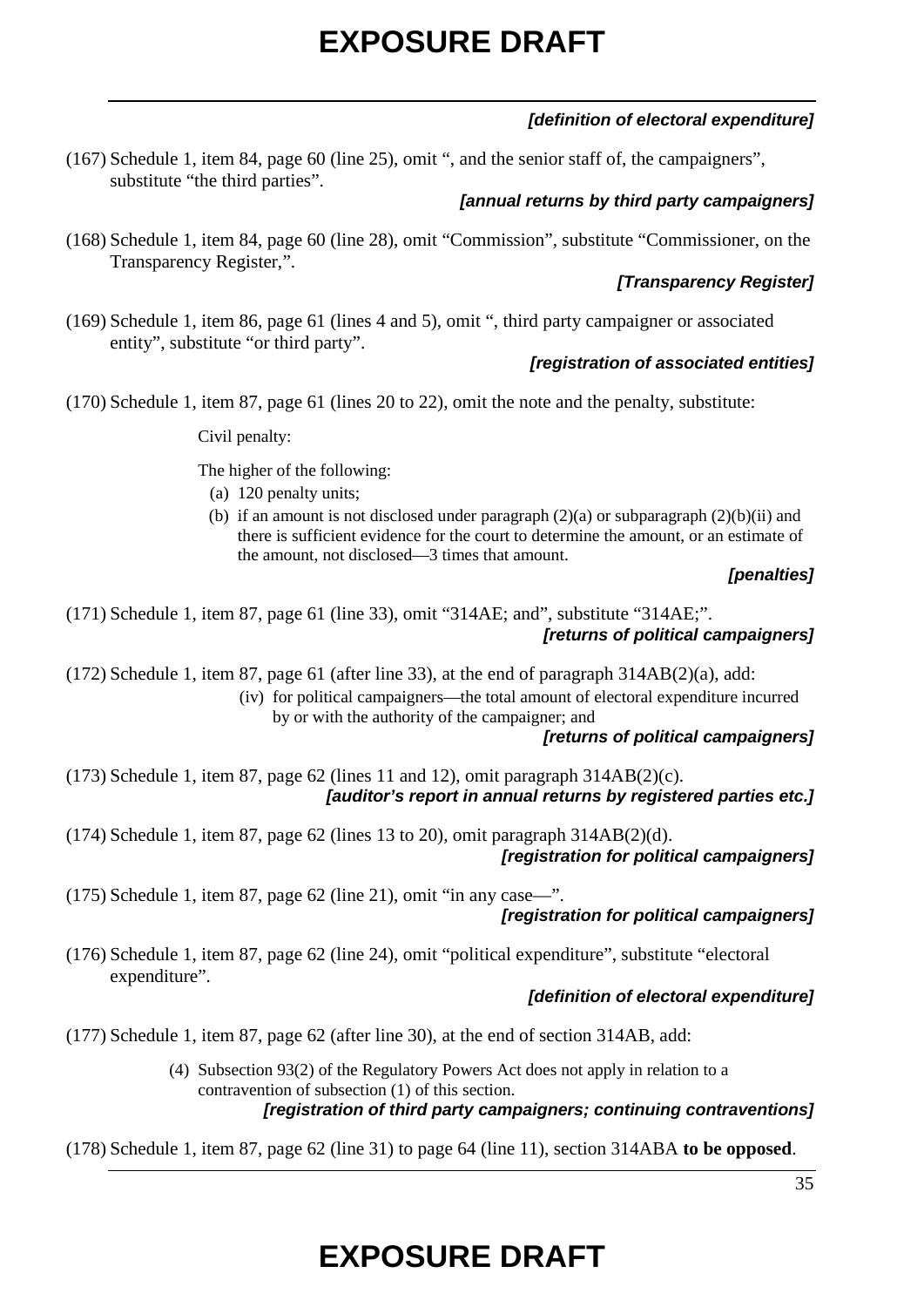*[auditor's report in annual returns by registered parties etc.]*

(179) Schedule 1, item 97, page 65 (line 16), omit "Note 1", substitute "Note". *[continuing contraventions]*

(180) Schedule 1, item 97, page 65 (lines 17 and 18), omit note 2.

(181) Schedule 1, item 97, page 65 (line 19), omit the penalty, substitute:

Civil penalty:

The higher of the following:

- (a) 60 penalty units;
- (b) if there is sufficient evidence for the court to determine the amount, or an estimate of the amount, not disclosed in accordance with subsection (1)—3 times that amount.

## *[penalties]*

(182) Schedule 1, item 99, page 65 (after line 31), at the end of section 314AEA, add:

(7) Subsection 93(2) of the Regulatory Powers Act does not apply in relation to a contravention of subsection (1) of this section.

#### *[continuing contraventions]*

(183) Schedule 1, item 100, page 66 (line 3), omit "**third party campaigners**", substitute "**third parties**".

#### *[third party campaigners]*

(184) Schedule 1, item 101, page 66 (lines 6 to 19), omit subsection 314AEB(1), substitute:

(1) A person or entity must provide a return for a financial year in accordance with this section if the person or entity is a third party during the year.

## *[third party campaigners]*

(185) Schedule 1, item 101, page 66 (lines 20 to 22), omit the note and the penalty, substitute:

Civil penalty:

The higher of the following:

- (a) 60 penalty units;
- (b) if an amount is not disclosed under paragraph (2)(a) and there is sufficient evidence for the court to determine the amount, or an estimate of the amount, not disclosed under that paragraph—3 times that amount.

#### *[continuing contraventions; penalties]*

(186) Schedule 1, item 101, page 66 (line 23) to page 67 (line 7), omit subsection 314AEB(2), substitute:

- (2) The third party must provide to the Electoral Commission a return for the financial year:
	- (a) setting out details of the electoral expenditure incurred by or with the authority of the third party during the financial year; and
	- (b) including a statement that the third party complied with section 302E (donations to third parties by foreign donors) during the financial year, signed by the members,

### *[continuing contraventions]*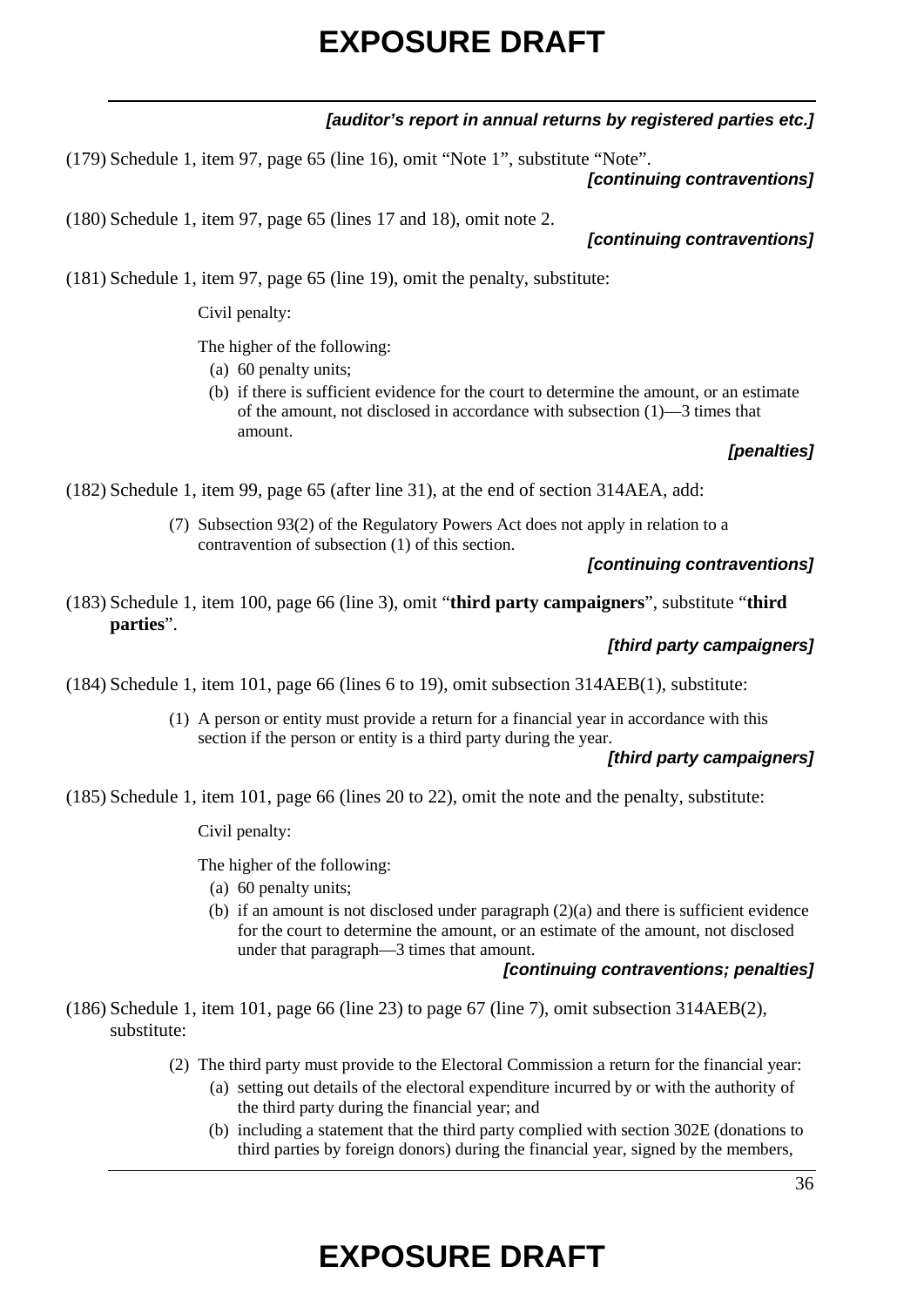agents or officers (however described) of the third party who have responsibility for ensuring that the third party complies with this Division.

### *[annual returns by third party campaigners]*

(187) Schedule 1, item 102, page 67 (line 10), omit "campaigner", substitute "third party". *[annual returns by third party campaigners]*

(188) Schedule 1, item 103, page 67 (lines 12 to 21), omit the item, substitute:

### **103 At the end of section 314AEB**

Add:

(4) Subsection 93(2) of the Regulatory Powers Act does not apply in relation to a contravention of subsection (1) of this section.

*[registration of third party campaigners; continuing contraventions]*

- (189) Schedule 1, item 104, page 67 (lines 24 and 25), omit "**third party campaigners for political expenditure**", substitute "**third parties for electoral expenditure**". *[definition of electoral expenditure]*
- (190) Schedule 1, item 104, page 67 (lines 29 and 30), omit "third party campaigners", substitute "third parties".

### *[third party campaigners]*

- (191) Schedule 1, item 104, page 68 (lines 1 to 4), omit subparagraphs 314AEC(1)(b)(i) and (ii), substitute:
	- (i) to enable the person or entity to incur electoral expenditure; or
	- (ii) to reimburse the person or entity for incurring electoral expenditure; and

## *[definition of electoral expenditure]*

(192) Schedule 1, item 106, page 69 (after line 13), after section 314A, insert:

### **314B Relationship with State and Territory laws**

(1) This section applies in relation to a law of a State or Territory that deals with electoral matters (within the ordinary meaning of the expression).

*Limit on State and Territory power—information on amounts provided*

- (2) A person or entity (the *provider*) is not required by the law to disclose an amount, or information relating to an amount, (including a gift or loan) if:
	- (a) the provider provides the amount to or for the benefit of a political entity, political campaigner, third party or associated entity (the *recipient*); and
	- (b) the amount is required to be, or may be, used by or with the authority of the recipient for the purposes of incurring electoral expenditure, or for the purposes of creating or communicating electoral matter, in accordance with subsection (5).

*Limit on State and Territory power—information on amounts received*

- (3) A person or entity (the *recipient*) is not required by the law to disclose an amount, or information relating to an amount, (including a gift or loan) if:
	- (a) the amount is provided to or for the benefit of the recipient; and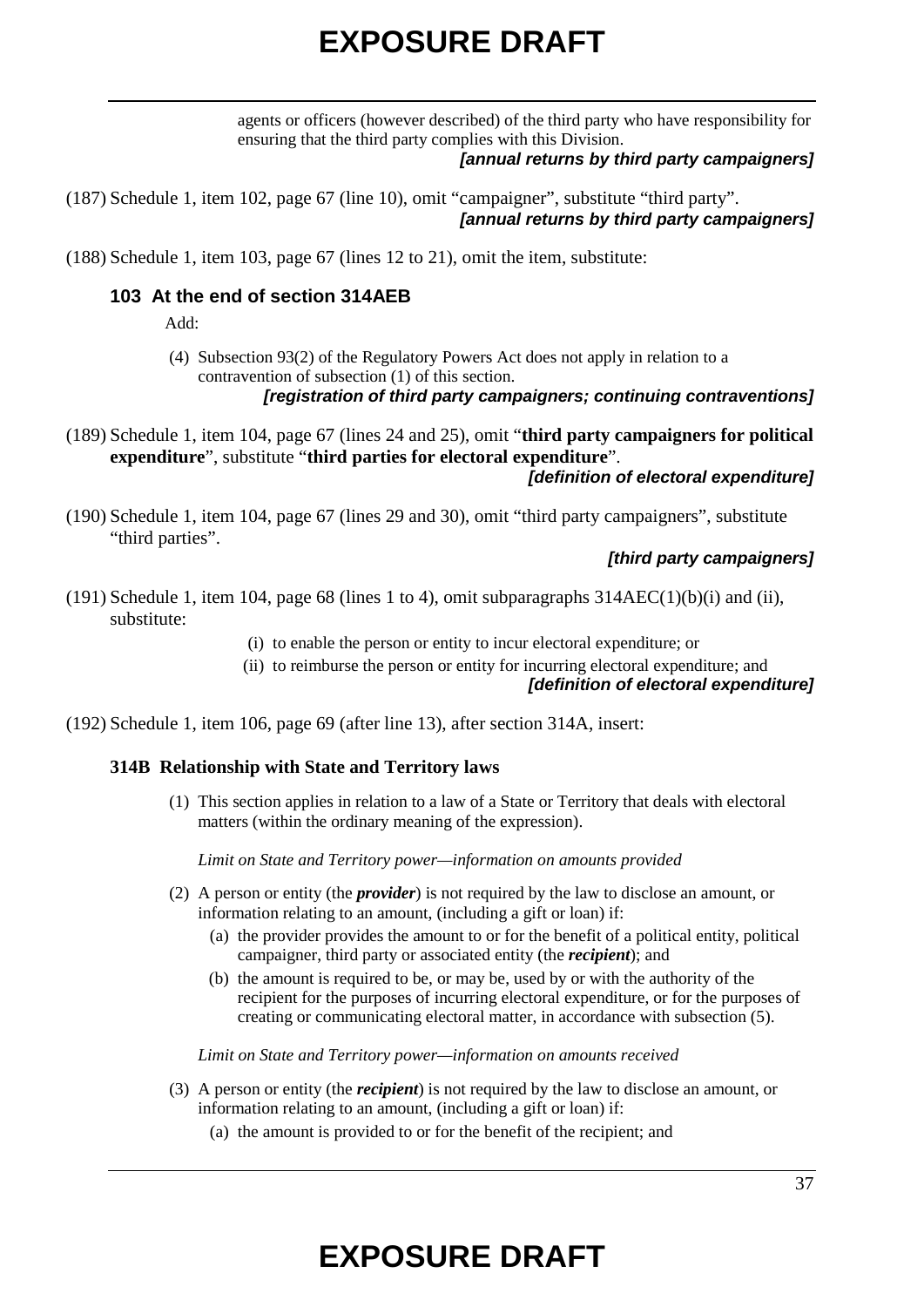- (b) the recipient is a political entity, political campaigner, third party or associated entity; and
- (c) the amount is required to be, or may be, used by or with the authority of the recipient for the purposes of incurring electoral expenditure, or for the purposes of creating or communicating electoral matter, in accordance with subsection (5).

*Limit on State and Territory power—information on expenditure and debts*

- (4) A person or entity (the *debtor*) is not required by the law to disclose an amount, or information relating to an amount, of expenditure or a debt (except a debt incurred as a result of a loan) if:
	- (a) the debtor is a political entity, political campaigner, third party or associated entity; and
	- (b) either of the following apply:
		- (i) the expenditure is electoral expenditure;
		- (ii) the debt was incurred for the purposes of incurring electoral expenditure, or creating or communicating electoral matter.

#### *Interpretation*

- (5) An amount is required to be, or may be, used for a purpose if:
	- (a) any terms set by the person or entity providing the amount explicitly require or allow the amount to be used for that purpose; or
	- (b) the person or entity providing the amount does not set terms relating to the purpose for which the amount can be used.
- (6) A reference in this section to a law not requiring an amount, or information relating to an amount, to be disclosed applies if:
	- (a) the amount or information is required to be included in a return provided under this Part; or
	- (b) the amount or information is not required to be included in a return provided under this Part.
- (7) A reference in this section to a law not requiring an amount, or information relating to an amount, (the *specific amount*) to be disclosed includes a reference to the law not requiring the following to be disclosed:
	- (a) a total amount that includes the specific amount;
	- (b) information relating to the specific amount as it is included in a total amount.
- (8) A reference in this section to a person or entity (the *first person*) being required by a law to disclose an amount or information includes a reference to another person being required to disclose the amount or information on behalf of the first person.

### *[relationship with State and Territory laws]*

(193) Schedule 1, item 109, page 70 (lines 5 to 9), omit item 109, substitute:

### **109 Subsection 316(2A)**

Omit "for the purpose of finding out whether a prescribed person, the financial controller of an associated entity or the agent of a registered political party has complied with this Part, by notice served personally or by post on:", substitute:

for the purpose of: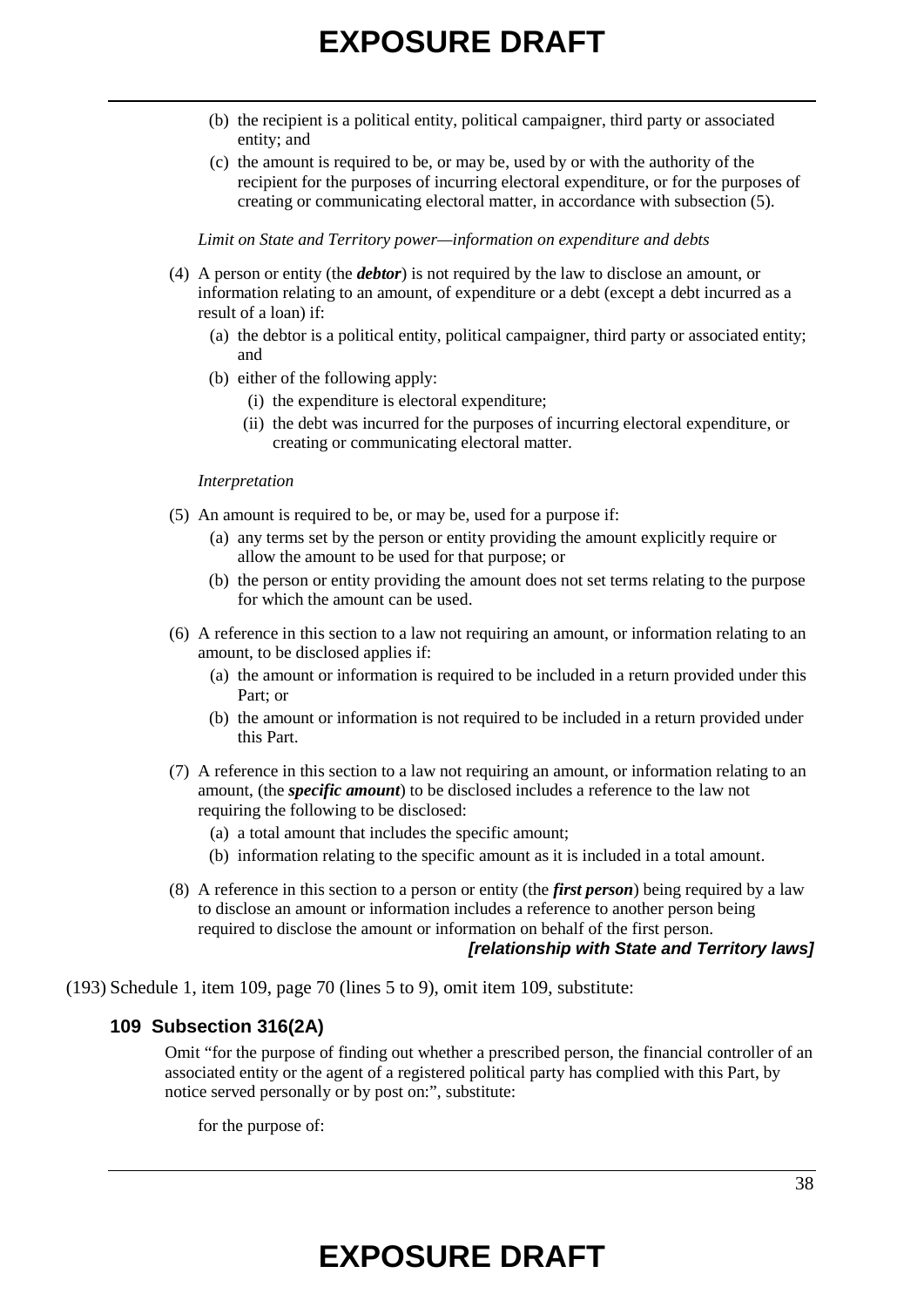|                          | (aaa) finding out whether a prescribed person, the agent of a registered political party,<br>candidate or group, the financial controller of a political campaigner or associated<br>entity, or a third party, has complied with:                                                                                                                                                  |
|--------------------------|------------------------------------------------------------------------------------------------------------------------------------------------------------------------------------------------------------------------------------------------------------------------------------------------------------------------------------------------------------------------------------|
|                          | $(i)$ this Part; or                                                                                                                                                                                                                                                                                                                                                                |
|                          | (ii) the <i>Criminal Code</i> to the extent that it relates to this Part; or                                                                                                                                                                                                                                                                                                       |
|                          | (aab) determining whether to give a notice under section 287S or 302H (anti-avoidance);                                                                                                                                                                                                                                                                                            |
|                          | by noticed served personally or by post on:                                                                                                                                                                                                                                                                                                                                        |
|                          | [liability of third party campaigners]                                                                                                                                                                                                                                                                                                                                             |
| $1 \t1 \t1 \t1 \t \t110$ | $\mathbf{1}$ $\mathbf{1}$ $\mathbf{1}$ $\mathbf{1}$ $\mathbf{1}$ $\mathbf{1}$ $\mathbf{1}$ $\mathbf{1}$ $\mathbf{1}$ $\mathbf{1}$ $\mathbf{1}$ $\mathbf{1}$ $\mathbf{1}$ $\mathbf{1}$ $\mathbf{1}$ $\mathbf{1}$ $\mathbf{1}$ $\mathbf{1}$ $\mathbf{1}$ $\mathbf{1}$ $\mathbf{1}$ $\mathbf{1}$ $\mathbf{1}$ $\mathbf{1}$ $\mathbf{$<br>$\ddot{\phantom{1}}$<br>$\sim$ $\sim$ $\sim$ |

(194) Schedule 1, item 110, page 70 (lines 14 and 15), omit "third party campaigner", substitute "third party".

## *[third party campaigners]*

(195) Schedule 1, item 110, page 70 (line 16), omit "third party campaigner", substitute "third party".

## *[third party campaigners]*

(196) Schedule 1, item 111, page 70 (lines 20 and 21), omit "(2A)(a) requires an officer of a political party, political campaigner, third party campaigner", substitute "(2A)(a) or (aa) requires an officer of a political party, political campaigner, third party".

## *[investigation powers]*

(197) Schedule 1, item 111, page 70 (line 23), omit "campaigner or entity", substitute "political campaigner, third party or associated entity".

## *[third party campaigners]*

(198) Schedule 1, item 111, page 70 (line 25), omit "campaigner or entity", substitute "political campaigner, third party or associated entity".

## *[third party campaigners]*

(199) Schedule 1, item 113, page 71 (line 7), omit "third party campaigner", substitute "third party". *[third party campaigners]*

(200) Schedule 1, item 114, page 71 (line 9), omit "campaigner", substitute "political campaigner, third party".

# *[third party campaigners]*

(201) Schedule 1, item 117, page 71 (line 30), omit the penalty, substitute:

Civil penalty: 200 penalty units.

## *[penalties]*

(202) Schedule 1, items 121 to 123, page 72 (line 24) to page 73 (line 5), omit the items, substitute:

# **120A Subsection 319A(2)**

Omit "lodged a claim or".

## **120B Subsection 319A(2)**

Omit "the claim or", substitute "the".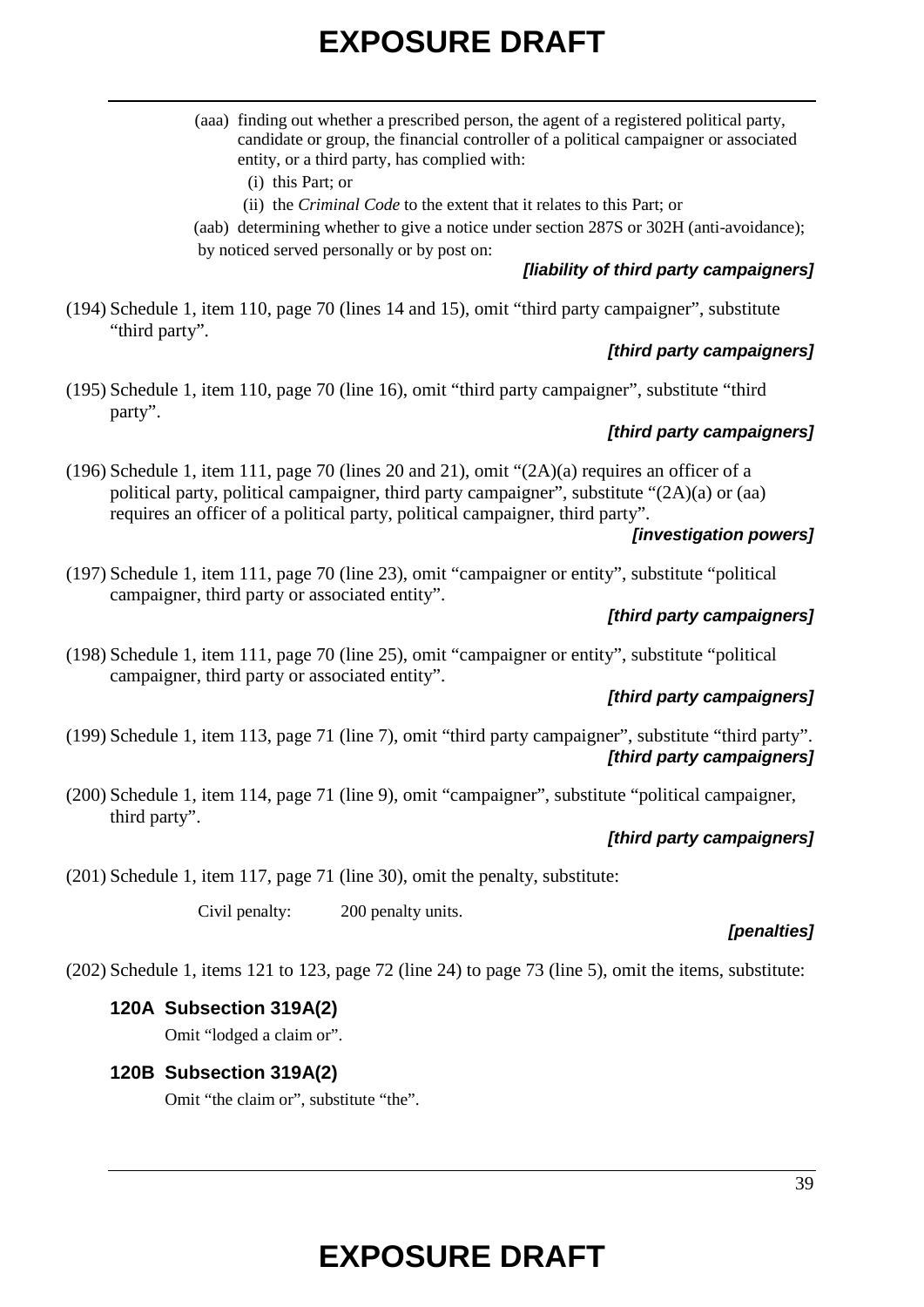## **121 Subsection 319A(2A)**

Repeal the subsection, substitute:

### (2A) If the return was furnished by:

- (a) the agent of a registered political party; or
- (b) the financial controller of a political campaigner or associated entity; or
- (c) a third party;

the request under subsection (2) may be made by:

- (d) the person who furnished the return; or
- (e) the person who is currently registered as the agent or nominated as a financial controller; or
- (f) for a third party—any person who is a member, agent or officer (however described) of the third party who, acting in the person's actual or apparent authority, has authority to furnish a return.

# **122 Subsection 319A(4)**

Omit "claim or" (wherever occurring).

# **123 Subsection 319A(9)**

Repeal the subsection, substitute:

(9) The amendment of a return under this section does not affect whether a civil penalty order may be made against a person because of a contravention of a civil penalty provision in this Part arising out of the furnishing of the return.

## *[amendment of claims]*

(203) Schedule 1, item 124, page 73 (line 9), omit "Commission must publish the following", substitute "Commissioner must publish the following on the Transparency Register".

## *[Transparency Register]*

(204) Schedule 1, item 124, page 73 (line 11) (table heading), omit "**Commission**", substitute "**Commissioner**".

# *[Transparency Register]*

(205) Schedule 1, item 125, page 74 (line 6), omit paragraph (b) of the definition of *relevant amount* in subsection 321(1), substitute:

(b) paragraphs 293(2)(b), 294(2)(a) and (b) and 295(2)(a) and (b).

*[election funding]*

(206) Schedule 1, item 129, page 74 (lines 18 to 20), omit the item, substitute:

# **129 Subsection 321A(2)**

Omit "mentioned in the provision", substitute "mentioned in the definition".

## **129A Subsection 321A(3)**

Repeal the subsection, substitute:

- (3) For the purposes of sections 304 and 305A, the dollar amount mentioned in the definition for an indexation year is not replaced if the indexation period begins:
	- (a) while a person is a candidate or member of a group in an election or by-election; or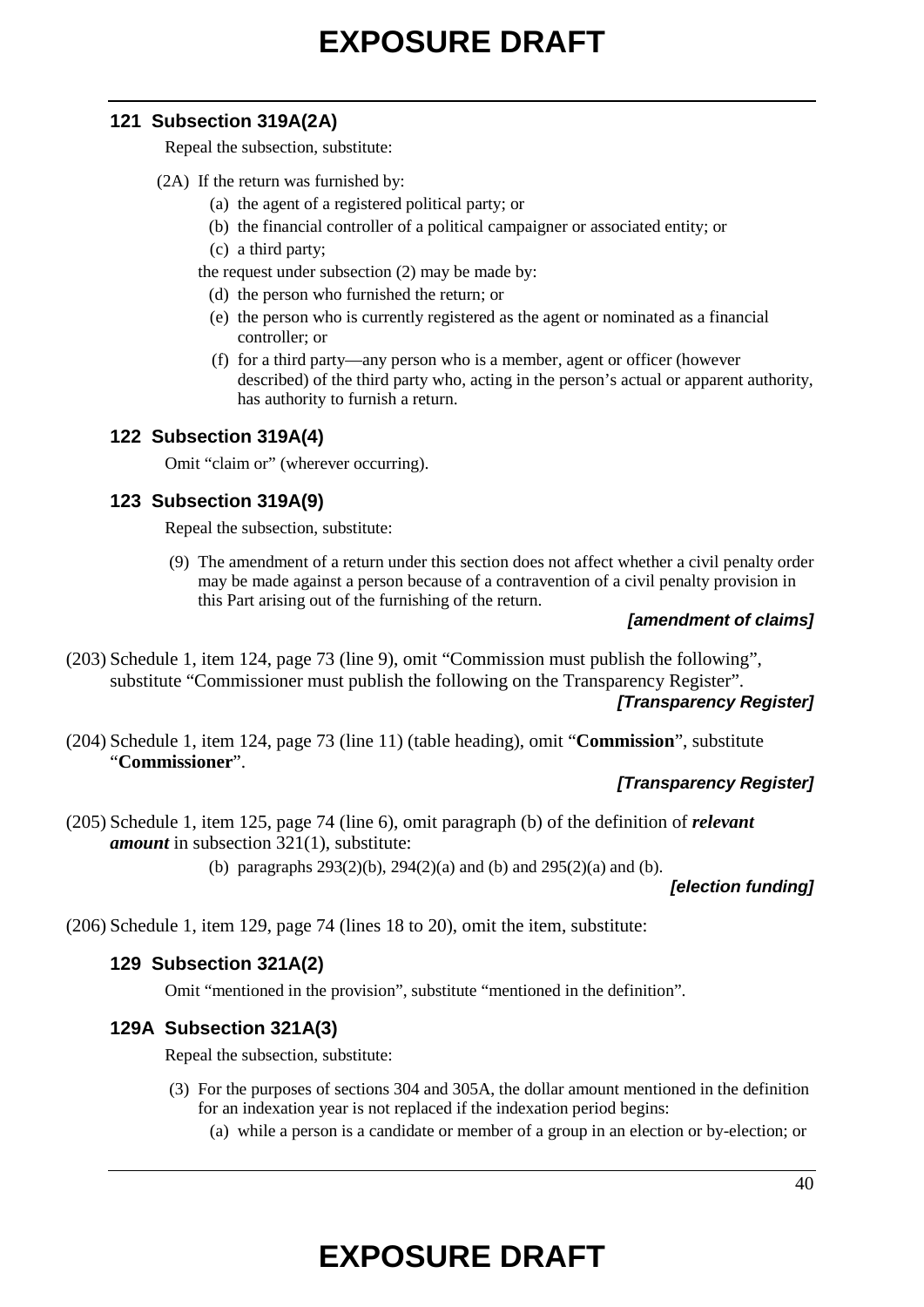(b) during the period specified by legislative instrument under paragraph 305A(1A)(a). *[candidates and groups]*

(207) Schedule 1, page 74 (after line 24), after item 130, insert:

# **130A Section 321B (after paragraph (a) of the definition of** *disclosure entity***)**

Insert:

(aa) a political campaigner (within the meaning of Part XX);

(ab) a third party (within the meaning of Part XX);

*[definition of disclosure entity]*

(208) Schedule 1, item 131, page 74 (line 28), after "person", insert "or entity".

### *[definition of disclosure entity]*

(209) Schedule 1, item 131, page 75 (lines 1 to 7), omit subparagraphs  $(g)(i)$  and (ii), substitute:

- (i) is or will be required to provide a return under section 305A or 305B for the financial year in which the time occurs; or
- (ii) based on conduct in previous financial years, may be required to provide a return under section 305A or 305B for the financial year in which the time occurs;

### *[definition of disclosure entity]*

(210) Schedule 1, item 131, page 75 (lines 8 and 9), omit "political expenditure", substitute "electoral expenditure".

### *[definition of electoral expenditure]*

(211) Schedule 1, item 132, page 75 (lines 12 to 15), omit the item, substitute:

#### **132 Section 321B (note at the end of the definition of** *disclosure entity***)**

Repeal the note, substitute:

Note: Sections 305A and 305B require returns relating to gifts to candidates, political parties and political campaigners.

#### *[definition of disclosure entity]*

(212) Schedule 1, item 132, page 75 (lines 14 and 15), omit "third party campaigners", substitute "third parties".

### *[third party campaigners]*

(213) Schedule 1, page 75 (after line 15), after item 132, insert:

### **132A Section 321B (definition of** *relevant town or city***)**

Repeal the definition, substitute:

*relevant town or city* of an entity or natural person (the *authoriser*) that authorised the communication of electoral matter means:

- (a) if the authoriser has a principal office—the town or city in which the office is located; or
- (b) if the authoriser does not have a principal office, but does have premises from which the authoriser operates—the town or city in which the premises are located; or
- (c) otherwise—the town or city in which: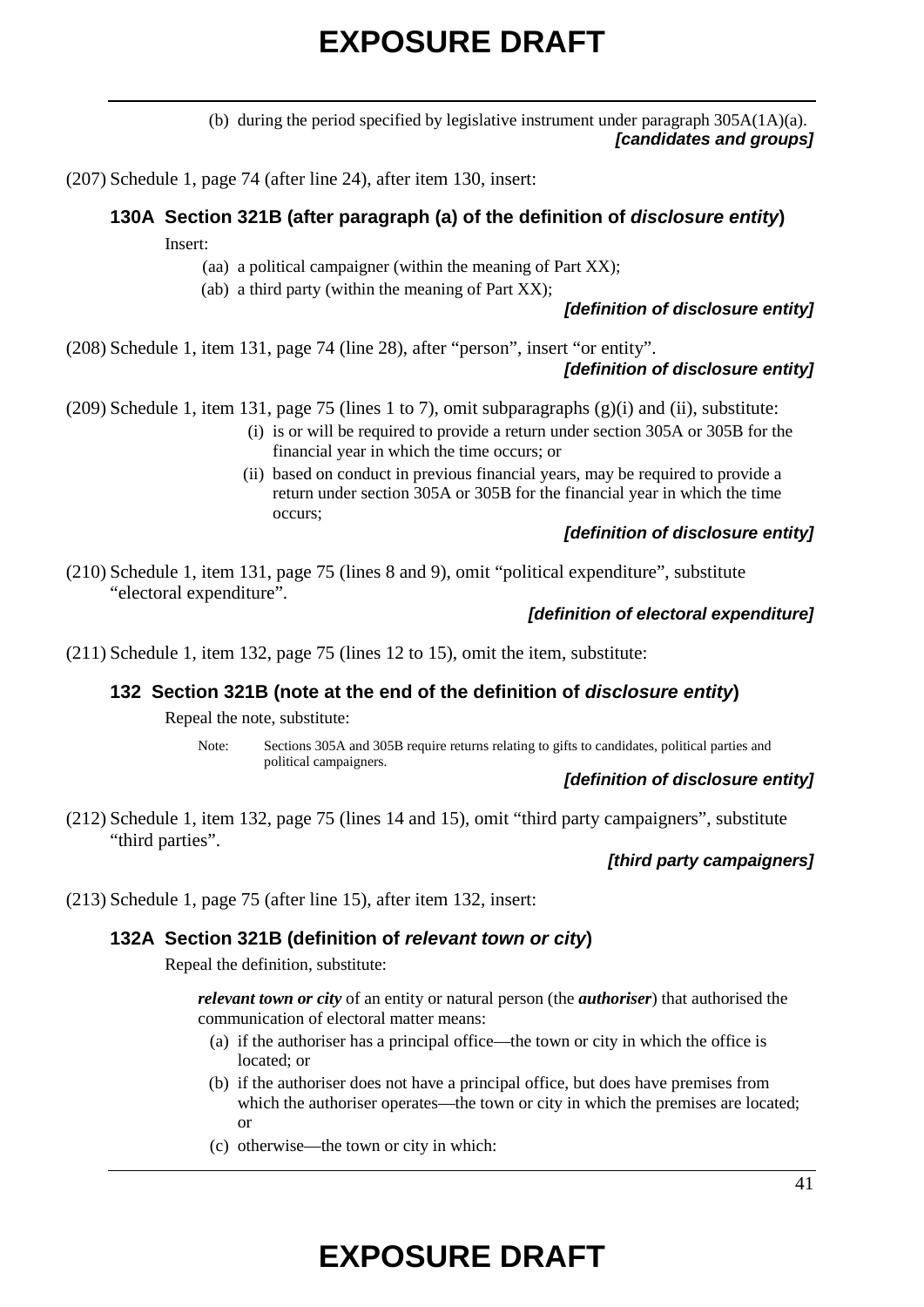- (i) the authoriser lives; or
- (ii) if the authoriser is an entity—the natural person who was responsible for giving effect to the authorisation lives.

### **132B After paragraph 321D(3)(a)**

Insert:

(aa) if the matter forms part of any other promotional item (such as a balloon, pen, mug, tote bag or marquee, but not a sticker or fridge magnet) and contains only the name, logo or other identifying feature of the notifying entity; or

#### **132C At the end of subsection 321D(4)**

Add:

; or (i) a letter or card that contains the name and address of the notifying entity.

### **132D Subsection 321D(5) (table items 4 and 8)**

Omit "the town or city in which the person lives", substitute "the relevant town or city of the person".

#### *[authorisations]*

(214) Schedule 1, item 138, page 76 (before line 3), before subsection 384A(3), insert:

*Commissioner may publish enforceable undertakings*

(2A) The Electoral Commissioner may publish on the Transparency Register an undertaking given in relation to a civil penalty provision of this Act.

*[enforceable undertakings]*

(215) Schedule 1, page 76 (after line 11), after item 138, insert:

### **138A Section 387 (heading)**

Omit "**Electoral matters**", substitute "**Electoral papers**".

#### *[definition of electoral expenditure]*

(216) Schedule 1, item 139, page 76 (line 16), after "person", insert "or entity".

#### *[definition of disclosure entity]*

(217) Schedule 1, item 139, page 76 (lines 17 to 22), omit subparagraphs (c)(i) and (ii), substitute:

- (i) is or will be required to provide a return under section 305A or 305B of that Act for the financial year in which the time occurs; or
- (ii) based on conduct in previous financial years, may be required to provide a return under section 305A or 305B of that Act for the financial year in which the time occurs;

### *[definition of disclosure entity]*

(218) Schedule 1, item 139, page 76 (lines 23 and 24), omit "political expenditure", substitute "electoral expenditure".

#### *[definition of electoral expenditure]*

(219) Schedule 1, item 141, page 77 (lines 4 and 5), omit the note, substitute:

Note: Sections 305A and 305B of the *Commonwealth Electoral Act 1918* require returns relating to gifts to candidates, political parties and political campaigners.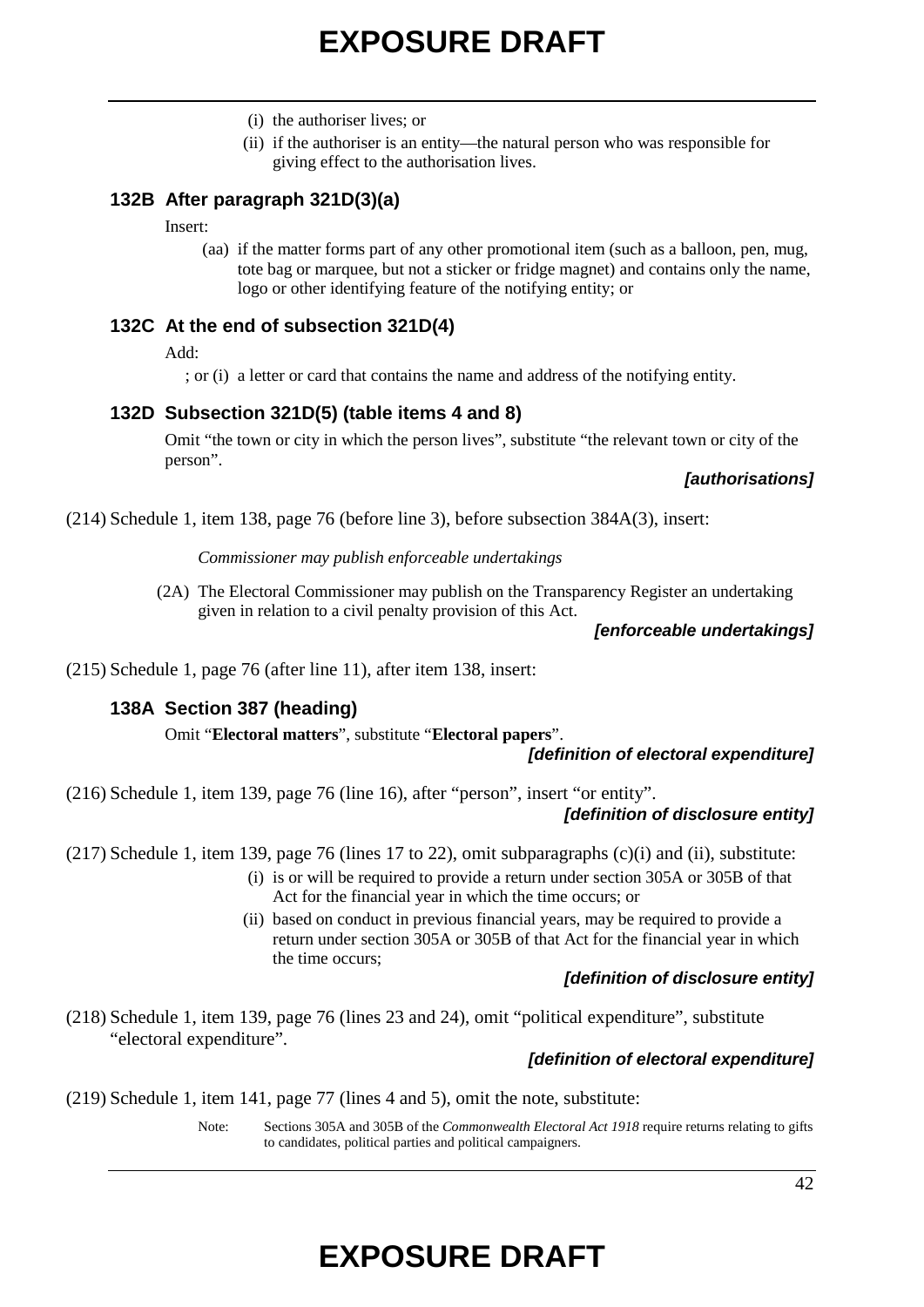## *[definition of disclosure entity]*

(220) Schedule 1, item 143, page 77 (line 27) to page 78 (line 23), omit subitems (3) to (6), substitute:

#### *Gifts and loans*

(3) Division 3A, and the amendments of Division 4 (except section 305B), of Part XX of the *Commonwealth Electoral Act 1918*, as inserted or made by this Part, apply in relation to gifts and loans made after the commencement of this item.

### *Annual returns*

- (4) The amendments of section 305B, and Division 5A of Part XX, of the *Commonwealth Electoral Act 1918* apply in relation to the financial year in which this item commences and later financial years.
- (5) If the commencement of this item occurs on a day other than 1 July, the amendments of section 305B, and Division 5A of Part XX, of the *Commonwealth Electoral Act 1918* apply in relation to the financial year in which that commencement occurs as if:
	- (a) the following obligations applied only from that commencement:
		- (i) the obligation to disclose gifts to political campaigners under section 305B of that Act;
		- (ii) the obligation to disclose discretionary benefits and senior staff under paragraphs 314AB(2)(b) and 314AEA(1)(d) of that Act;
		- (iii) the obligation in paragraph  $314AEA(2)(b)$  of that Act to confirm compliance with section 302E of that Act; and
	- (b) a reference in section 314AEB or 314AEC of that Act to electoral expenditure incurred or authorised by a person or entity, for the period beginning on 1 July in that financial year and ending immediately before that commencement, were a reference to expenditure covered by section 314AEB of that Act incurred or authorised by the person or entity during that period.
- Note: For the application of the definition of *third party* in subsection 287(1) of the *Commonwealth Electoral Act 1918*, see subitem 13(2) of this Schedule.

### *[commencement]*

### (221) Schedule 1, item 143, page 79 (lines 9 to 12), omit subitem (11), substitute:

*Requirement to publish determinations, notices and returns*

- (10A) Section 320 of the *Commonwealth Electoral Act 1918*, as inserted by this Part, applies from the time the Transparency Register first becomes available to the public under section 287Q of that Act, in relation to determinations made, notices given or returns provided after the commencement of this item.
- (10B) The Electoral Commissioner may include on the Transparency Register any claim or return that was previously kept at the Electoral Commission's principal office in Canberra under section 320 of that Act before the repeal of that section by this Part.
- (10C) Despite the repeal of section 320 of that Act, that section continues to apply, after the commencement of this item, in relation to claims or returns previously kept at the Electoral Commission's principal office in Canberra under that section that are not included on the Transparency Register under subitem (10B).